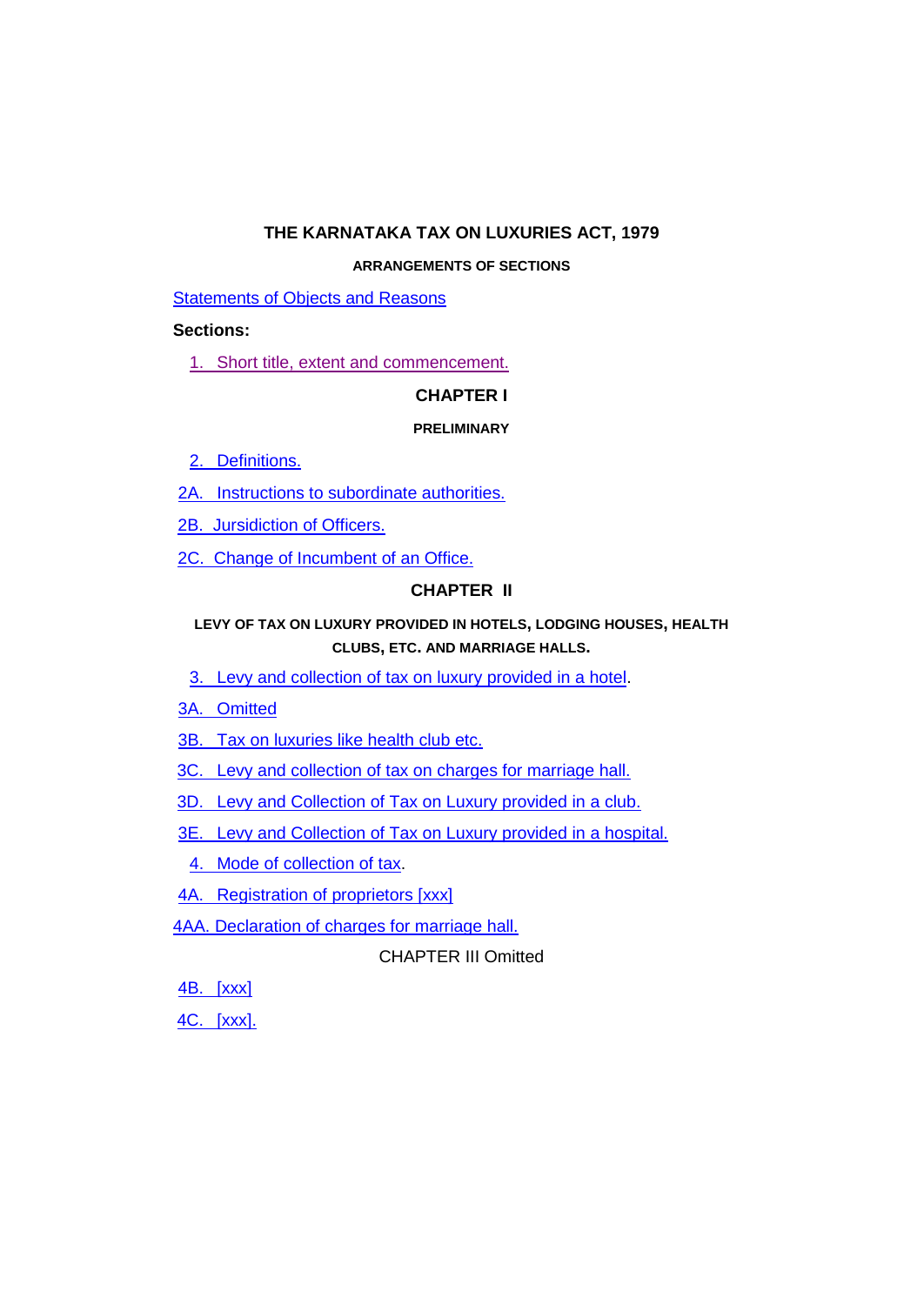## **CHAPTER IV**

# **RETURN ASSESSMENT, PAYMENT, RECOVERY AND COLLECTION OF TAXES**

5. [Returns.](#page-27-3)

5A. [Payment of tax in advance.](#page-28-0)

6. [Assessment and collection of tax.](#page-29-0)

- 6A. [Collection of tax by a registered proprietor \[xxx\] and forfeiture of illegal](#page-30-0)  [or excess collection of taxes](#page-30-0)
- 7. [Imposition of penalty in certain cases.](#page-31-0)
- 7A. [Assessment of escaped tax.](#page-32-0)
- 8. [Payment of tax and penalty.](#page-32-1)
- 8A. [Recovery of tax from certain other persons.](#page-34-0)
- 8B. [Liability of firms.](#page-35-0)
- 8C. [Tax payable on transfer of business](#page-35-1) etc.

## **CHAPTER V**

## **APPEALS AND REVISIONS**

- 9. Appeal.
- 10. [Revisional powers of Joint Commissioner and Commissioner.](#page-38-0)
- 10A. [Rectification of mistakes.](#page-40-0)
- 11. [Appeal to the Appellate Tribunal.](#page-40-1)

### **CHAPTER VI**

#### **MISCELLANEOUS**

- 11A. [Revision by High Court.](#page-43-0)
- 11B. [Appeal to High Court.](#page-45-0)
- 12. [Payment of interest.](#page-45-1)
- 12A. Power of State Government to exempt or reduce tax.
- 12B. [Maintenace of Accounts and issue of sale bills or cash memorandum.](#page-46-0)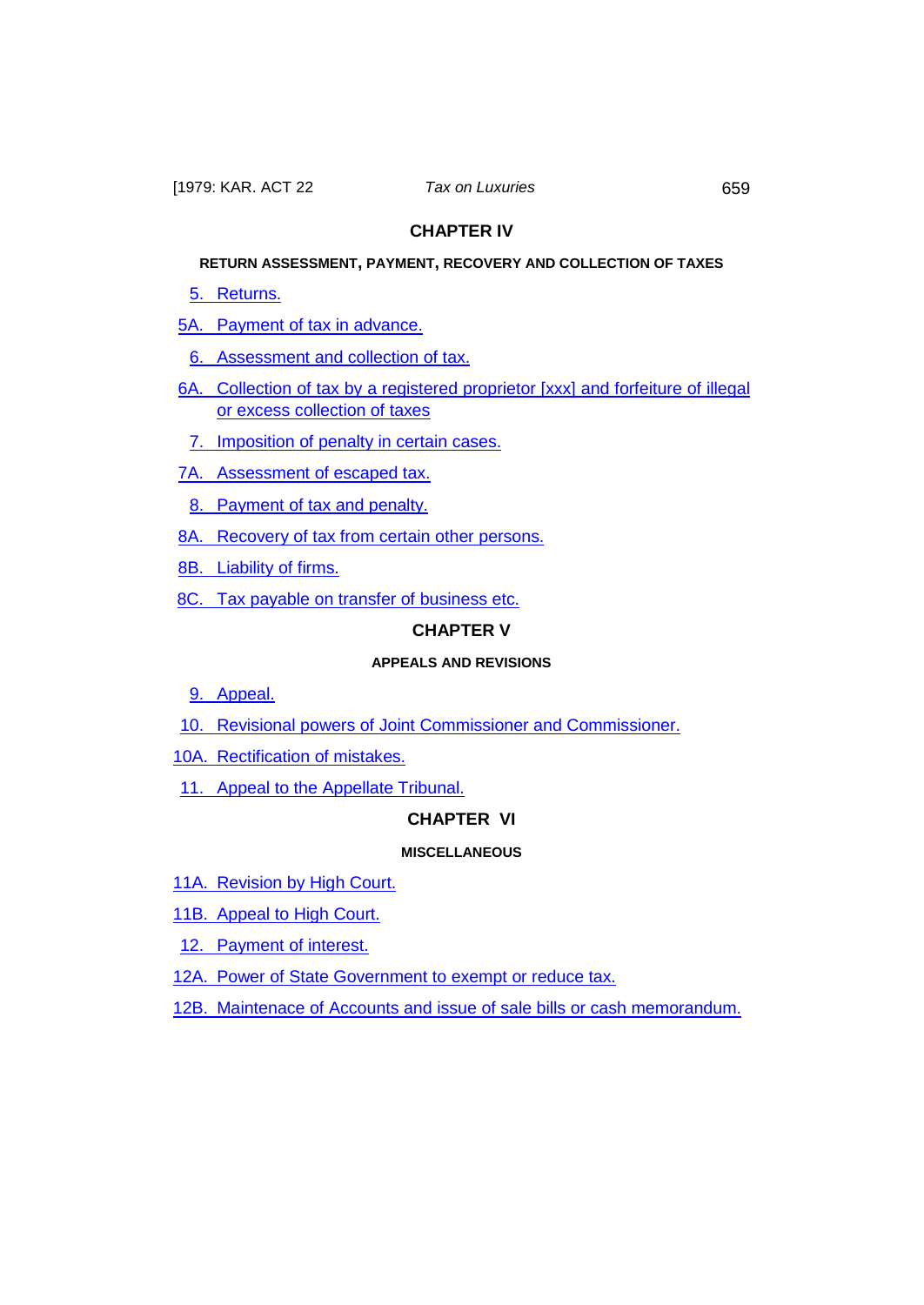- 13. [Offences and Penalties.](#page-47-0)
- 14. [Offences by companies.](#page-49-0)
- 15. [Compounding of offences.](#page-49-1)
- 16. [Powers to enforce attendance etc.](#page-50-0)
- 17. [Powers of inspection of accounts and documents and search of hotels,](#page-50-1)  [etc.](#page-50-1)

[17A.](#page-51-0) [xxx]

18. [\[xxx\]](#page-51-1)

- 18A. [Assessment, etc. not to be questioned in prosecution.](#page-51-2)
- 19. [Bar of proceedings.](#page-51-3)
- 20. [Power to make rules.](#page-52-0)
- 20A. [Laying of notifications before the State Legislature.](#page-52-1)
- 21. [Power to remove difficulties.](#page-52-2) [SCHEDULE Omitted.](#page-52-3)

**\* \* \* \***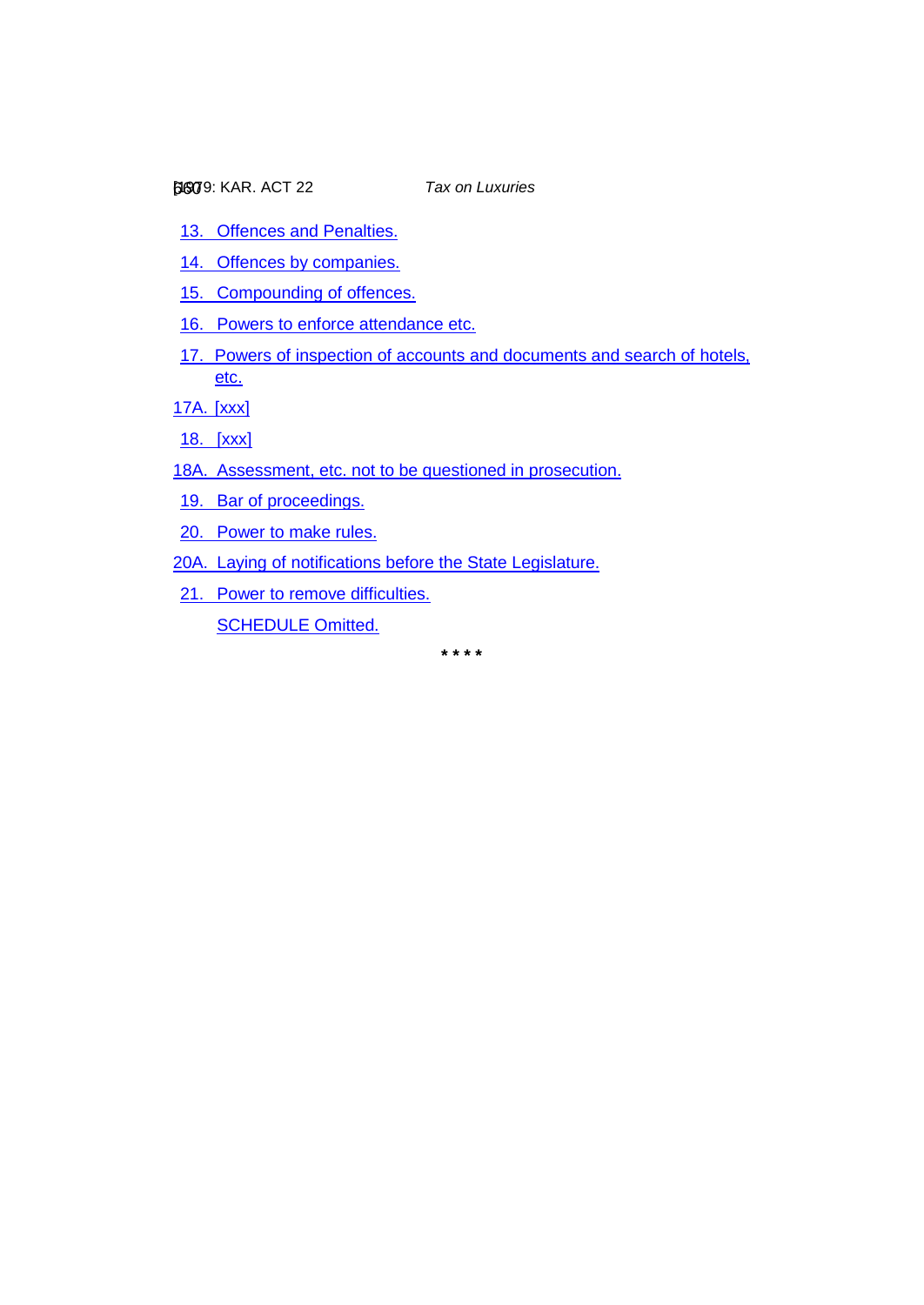## **STATEMENT OF OBJECTS AND REASONS**

**I**

<span id="page-3-0"></span>**Act 22 of 1979.-** In order to augment the revenues of the State it is proposed to levy a tax on luxuries provided in hotels and lodging houses.

Hence this Bill.

(Published in the Karnataka Gazette Part IV-2A (Extraordinary) No. 261 dated 27-3-1979 at page 15.)

**II**

**Amending Act 9 of 1981.-** According to the existing provisions of Karnataka Tax on Luxuries (Hotels and Lodging Houses) Act, 1979, tax ranging from 1 1/2 % to 7% of the lodging charges is collected if the charges per person per day are Rs. 30/- and above. In the Budget speech for the year 1981-82, it has been indicated that the tax on luxuries shall be increased, so as to include hotels with lodging charges of Rs 20/- per day, per person and above. The luxury tax proposed to be levied ranges from 5% to 10% of the lodging charges and it will cover a larger number of hotels. This is proposed in order to augment the revenues of the State by an amount of Rs. 30 lakhs per annum.

Hence this Bill.

(Published in the Karnataka Gazette Part IV-2A (Extraordinary) No. 198 dated 26-3-1981.)

**III**

**Amending Act 18 of 1982.-** According to the existing provisions of the Karnataka Tax on Luxuries (Hotel and Lodging houses) Act, 1979 tax ranging from 5 per cent of the lodging charges is collected if the charges per person per day are Rs. 20 and above. It has been decided to raise the minimum limit of lodging charges from Rs. 20 to Rs. 25 per day per head in respect of liability to pay tax for the reason that a room with a rent of Rs. 20 per person per day can hardly be regarded as a 'Luxury' at the current price levels. The financial implication on account of the enhancement of the limit from Rs. 20 to Rs. 25 may be about Rs. 10 lakhs per annum.

Hence the Bill.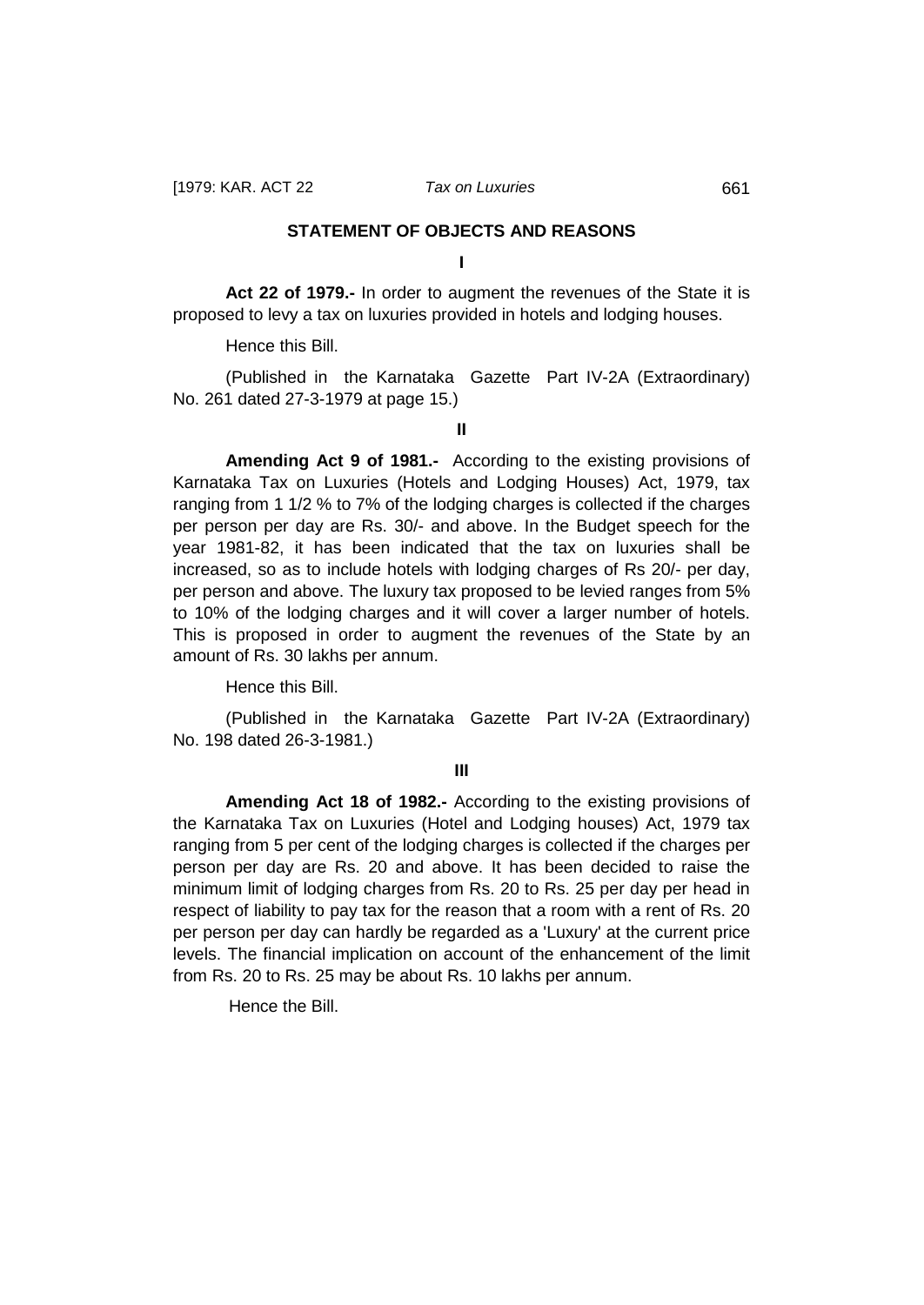[1979: 662 KAR. ACT 22 *Tax on Luxuries*

(Published in the Karnataka Gazette (Extraordinary) Part IV-2A dated 27-3-1982 as, No 226.)

(Obtained from L.A. Bill No. 11 of 1982.)

**IV**

**Amending Act 21 of 1985.-** In the Budget-Speech for the year 1985- 86 the Chief Minister indicated that the levy and collection of tax on luxury provided in the Hotels are on as based charges, collected per room per day.

Hence this Bill.

(Published in the Karnataka Gazette Part IV-2A (Extraordinary) No. 414 dated 1-8-1985 at page 5.)

**V**

**Amending Act 10 of 1986.-** It is proposed to amendment the Karnataka Tax on Luxuries (Hotel and Loading Houses) Act, 1979 empowering the Government to collect tax from registered proprietors and to streamline the tax collection procedure.

Hence the Bill.

(Obtained from L.A. Bill No. 25 of 1986.)

### **VI**

**Amending Act 12 of 1987.-** To give effect to the proposal made in the budget speech, it is proposed to amend the Karnataka Tax on Luxuries (Hotel and Lodging Houses) Act, 1976. Hence the Bill.

(Obtained from L.A. Bill No. 16 of 1987.)

# **VII**

**Amending Act 17 of 1989.-** To give effect to the proposals made in the Budget speech it is proposed to amend the Karnataka Tax on Luxuries (Hotels and Lodging Houses) Act, 1979.

Hence this Bill.

(Published in the Karnataka Gazette Part IV-2A (Extraordinary) No.163 dated 27-3-1989 at page 3.)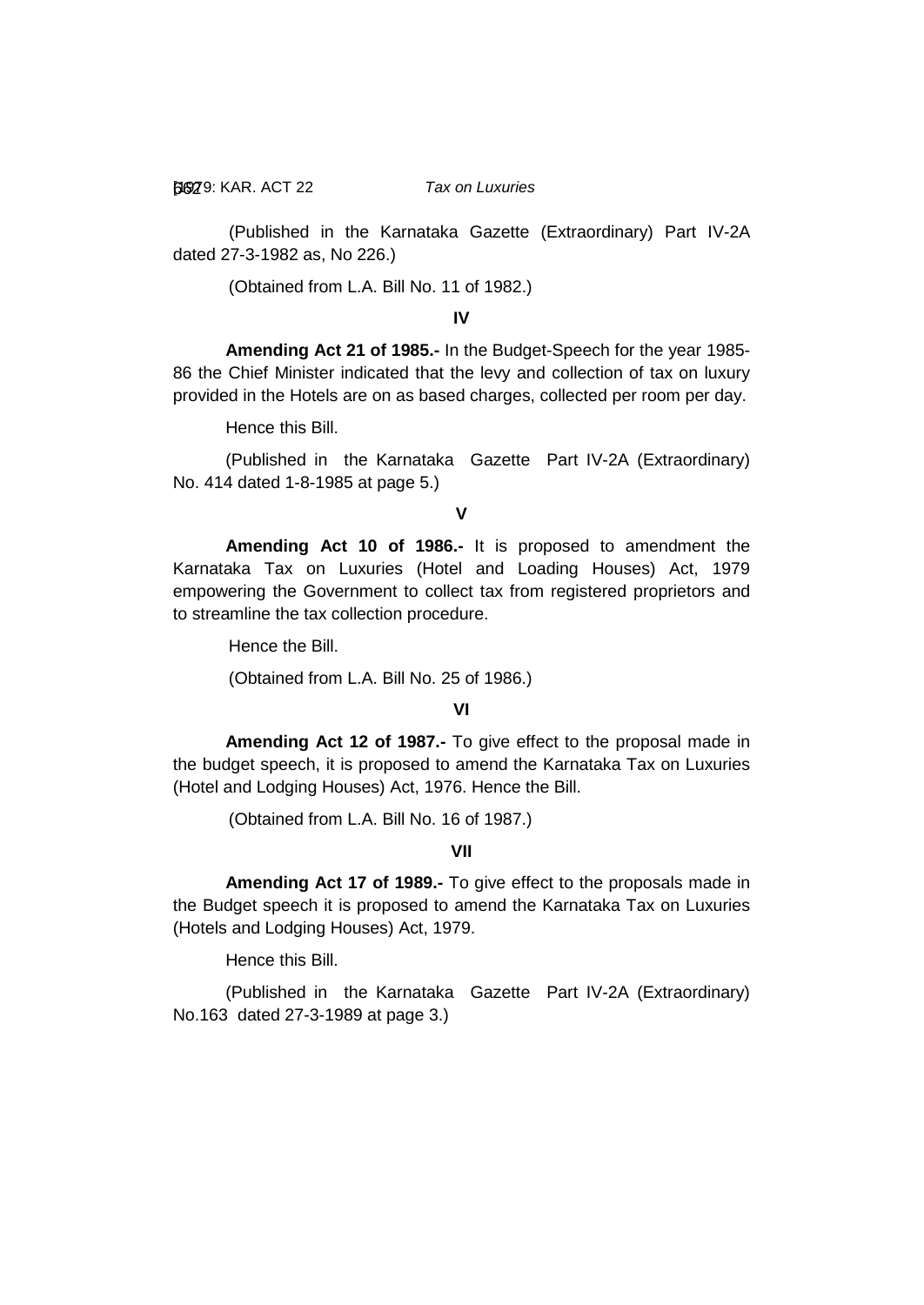#### **VIII**

**Amending Act 11 of 1993.-** It is considered necessary to amend the Karnataka tax on Luxuries (Hotel and Lodging Houses) Act, 1979, the Karnataka Tax on Professions, Traders Callings and Employments Act, 1976, the Karnataka Entertainments Tax Act, 1958 and the Karnataka Sales Tax Act, 1957 to give effect to the proposals made in the budget speech and matters connected therewith.

Hence the Bill.

(Obtained from L.A. Bill No. 15 of 1993.)

#### **IX**

**Amending Act 6 of 1995.-** It is considered necessary to amend the Karnataka Sale Tax Act, 1957, the Karnataka Tax on Professions, Trades, Callings and Employments Act, 1976, the Karnataka Entertainment Tax Act, 1958, the Karnataka Tax on Entry of Goods Act, 1979, Karnataka Tax on Luxuries, (Hotels and Lodging House) Act, 1979, the Mysore Betting Tax Act, 1932 and to give effect to the proposals made in the Budget speech and matters connected therewith.

Hence this Bill.

(Obtained from L.A. Bill No. 4 of 1995.)

### **X**

**Amending Act 5 of 1996.-** It is considered necessary to amend the Karnataka Tax on Luxuries (Hotels and Lodging Houses) Act, 1979, the Karnataka Tax on professions, Trades, Callings and Employments Act, 1976, the Karnataka Entertainments Tax Act, 1958, the Karnataka Agricultural Income Tax Act, 1957, and the Karnataka Sales Tax Act, 1957 to give effect to the proposals made in the Budget speech and matters connected therewith proposals made in the Budget speech and matters connected therewith.

Hence this Bill.

(Obtained from L.A. Bill No. 12 of 1996.)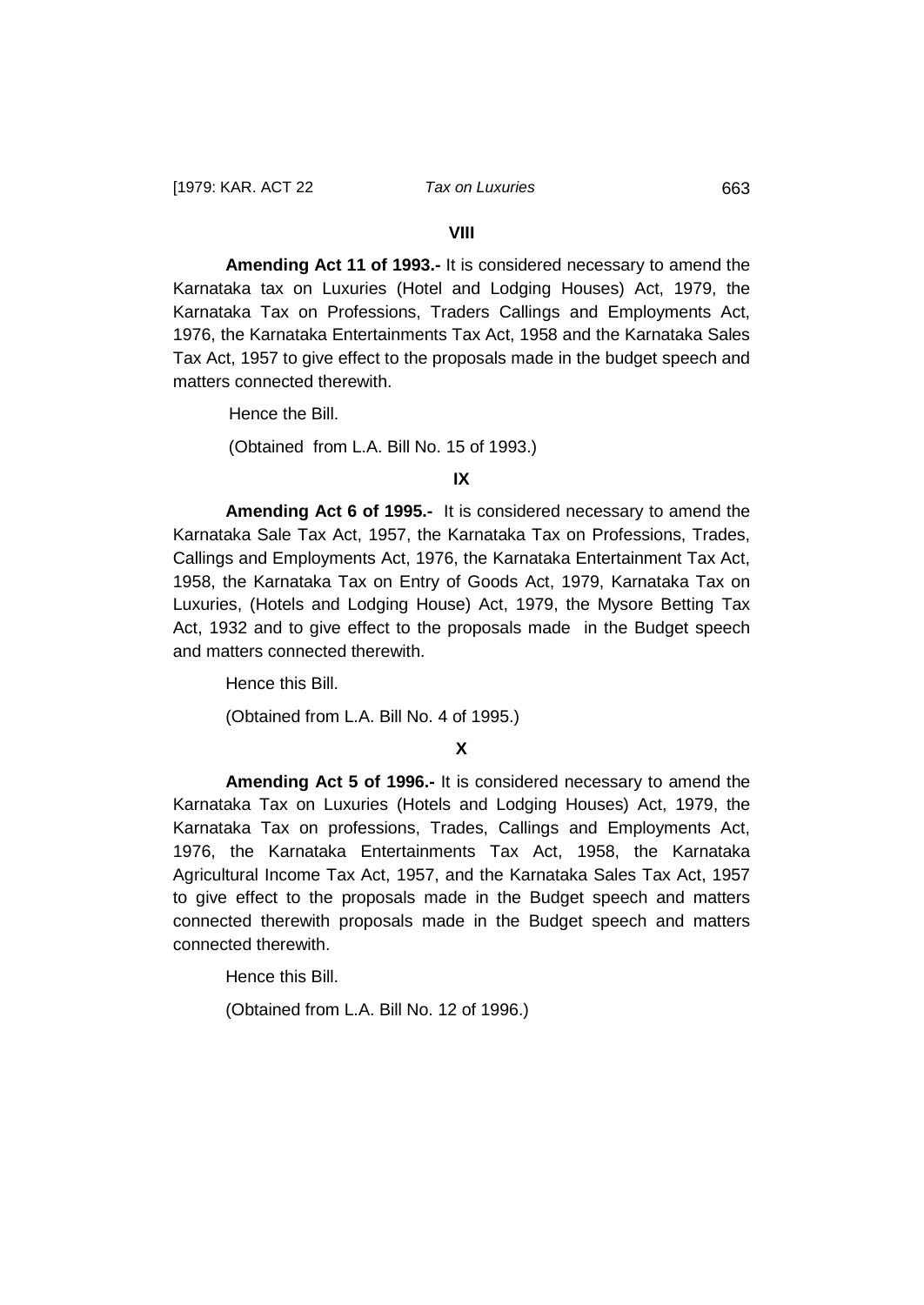**XI**

**Amending Act 15 of 1996.-** It is considered necessary to make amendments to the following enactments.

1. xxx

2. Consequent to the amendment of section 3 of the Karnataka Tax on Luxuries (Hotels and Lodging Houses) Act, 1979, Clause (5) of section 2 thereof is proposed to be amended.

3. xxxx

5. Certain consequential amendments are also made.

(Obtained from L.A Bill No. 23 of 1996)

### **XII**

**Amending Act 7 of 1997.-** It is considered necessary to amend the Karnataka Tax on Luxuries (Hotels, Lodging Houses and Marriage Halls) Act, 1979 (Karnataka Act 22 of 1979), the Karnataka Tax on Entry of Goods Act, 1979 (Karnataka Act 27 of 1979), the Karnataka Tax on Professions, Trades, callings and Employments Act, 1976 (Karnataka Act 35 of 1976), the Karnataka Excise Act 1966 (Karnataka Act 21 of 1966), the Karnataka Agricultural Income Tax Act, 1957 (Karnataka Act 22 of 1957), the Karnataka Sales Tax Act, 1957 (Karnataka Act 25 of 1957), the Mysore Betting Tax Act 1932 (Mysore Act IX of 1932, and to give effect to the proposals made in the budget speech and matters connected therewith. Certain consequential amendments are also made.

Hence this Bill.

(Obtained from L.A. Bill No. 12 of 1997 )

# **XIII**

**Amending Act 3 of 1998.-** It is considered necessary to amend the Karnataka Taxation Laws Amendment Act, 1997. (Karnataka Act 27 of 1979). the Karnataka Tax on Entry of Goods Act, 1979 (Karnataka Act 27 of 1979), the Karnataka Tax on Luxuries (Hotels, Lodging Houses and Marriage Halls) Act, 1979 (Karnataka Act 22 of 1979) the Karnataka Tax on Professions, Trades, Callings and Employment Act, 1976 (Karnataka Act 35 of 1976). the Karnataka Entertainments Tax Act, 1958 (Karnataka Act 30 of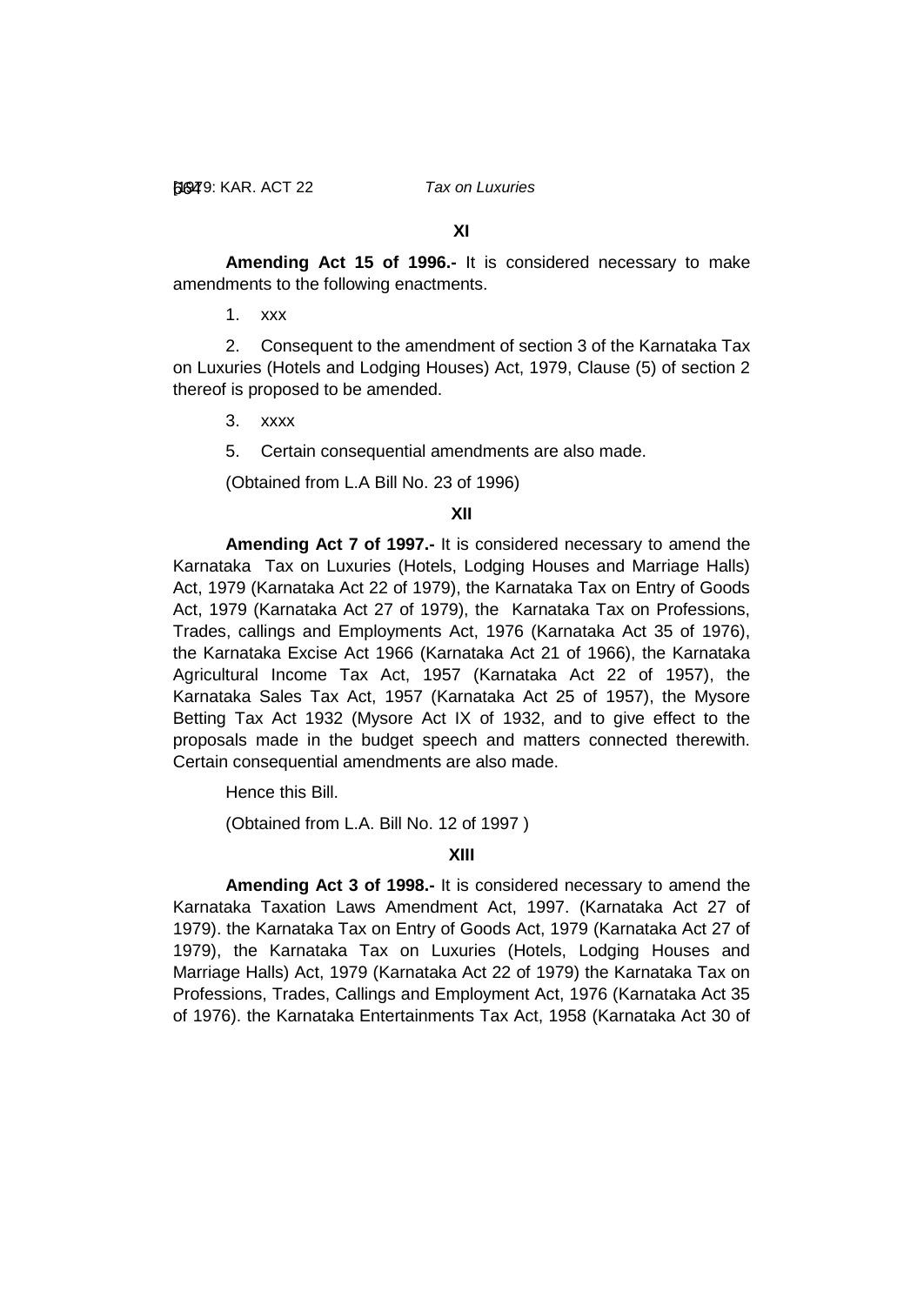1958), the Mysore Betting Tax Act, 1932 (Mysore Act IX of 1932), the Karnataka Sales Tax Act, 1957 (Karnataka Act 25 of 1957) and to give collect to the proposals made in the Budget Speech and matters connected therewith. Certain consequent amendments are also made.

Hence this Bill.

(Published in the Karnataka Gazette Part IV-2A (Extraordinary) No. 349, dated 26-3-1998.)

#### **XIV**

**Amending Act 4 of 1999.-** It is considered necessary to amend the Karnataka Sales Tax Act, 1957 (Karnataka Act 25 of 1957), the Karnataka Agricultural Income Tax Act, 1957 (Karnataka Act 22 of 1957), the Karnataka Tax on entry of goods Act 1979 (Karnataka Act 27 of 1979) the Karnataka Tax on Luxuries (Hotel, Lodging Housed and Marriage Halls) Act, 1979 (Karnataka Act 22 of 1979) and the Karnataka Entertainment Tax Act, 1958 (Karnataka Act 30 of 1958) to give effect to the proposals made in the Budget Speech and matters connected therewith. Certain consequential amendments are also made.

Hence, the Bill.

(Obtained from L.A. Bill No. 6 of 1999.)

### **XV**

**Amending Act 5 of 2000.-** It is considered necessary to amend the Mysore Betting Tax Act, 1932 (Mysore Act IX of 1932), the Karnataka Agricultural Income Tax Act, 1957 (Karnataka Act 25 of 1957), the Karnataka Tax on Luxuries Act, 1979 (Karnataka Act 22 of 1979) and the Karnataka Entertainment Tax Act, 1958 (Karnataka Act 30 of 1958) to give effect to the proposals made in the Budget Speech and matters connected therewith. Certain consequential amendments are also made.

Hence, the Bill.

(Obtained from L.A. Bill. No. 6 of 2000.)

### **XVI**

**Amending Act 2 of 2001.-** Gutkha which is a product containing among other mainly arecanut and tobacooo was subject to sales tax at 15%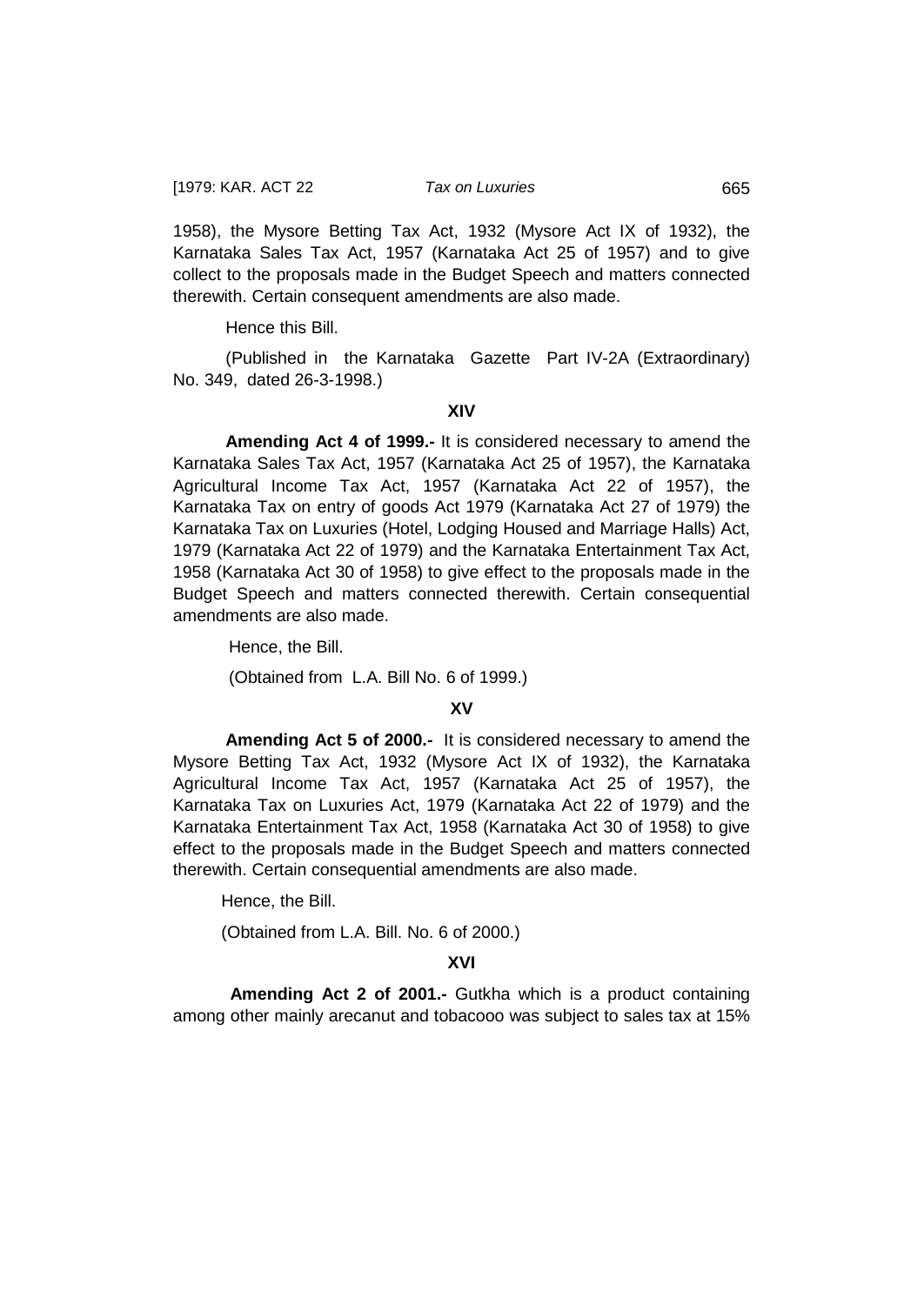till 31.3.2000 and at 16% from 1.4.2000 under the Karnataka Sales Tax, 1957. Apart from this, gutkha is also liable for 4% entry tax under the Karnataka Tax on Entry of Goods Act, 1979 and in cases where entry tax is not payable it is liable for 4% luxuries tax under the Karnataka Tax on Luxuries Act, 1979.

As per the agreement made with the Union Government by all States, the States have agreed for levy and collection of Additional Duty of Excise in lieu of sales tax by the Union Government under the Additional Duties of Excise (Goods of Special Importance) Act, 1957 on tobacco (and also on tobacco products, textiles and sugar). The Additional duty of Excise so collected by the Union Government is shared among all the States and any state levying sales tax on these goods would lose its share from such Additional duty of Excise collected.

Till 31.3.1992 tobacco and its products, textiles and sugar had been generally exempted from sales tax under the Karnataka Sales Tax, 1957. However by an amendment to the Fifth Schedule with effect from 1.4.92, exemption of sales tax was confined only to the goods which are specified from time to time in the First Schedule to the Additional Duties of Excise (Goods of Special Importance) Act, 1957. This was done to empower the State to levy sales tax on those goods on which no Additional Duty of Excise in lieu of sales tax, was proposed to be levied by the Union Government. Accordingly sales tax was being levied by the State on tobacco and its products.

Similarly, certain other states were also levying sales tax on tobacco and its products, which were not specified under the Additional duties of Excise (Goods of Special Importance) Act, 1957. The levy of Sales Tax by the State of Andhra Pradesh on gutkha, which was not specified under the Additional Duties of Excise (Goods of special Importance) Act, 1957. The levy of sales tax by the State of Andhra Pradesh on gutkha, which was not specified under the Additional Duties of Excise (Goods of Special Importance) Act, 1957 was questioned before Supreme Court in M/s Kothari Products Limited Vs. Govt. of Andhra Pradesh and the Apex Court in its judgement dated 25.1.2000 has held that gutkha is tobacco specified under the Additional Duties of Excise (Goods of Special Importance) Act, 1957 and therefore not liable for sales tax. As the ratio of the aforesaid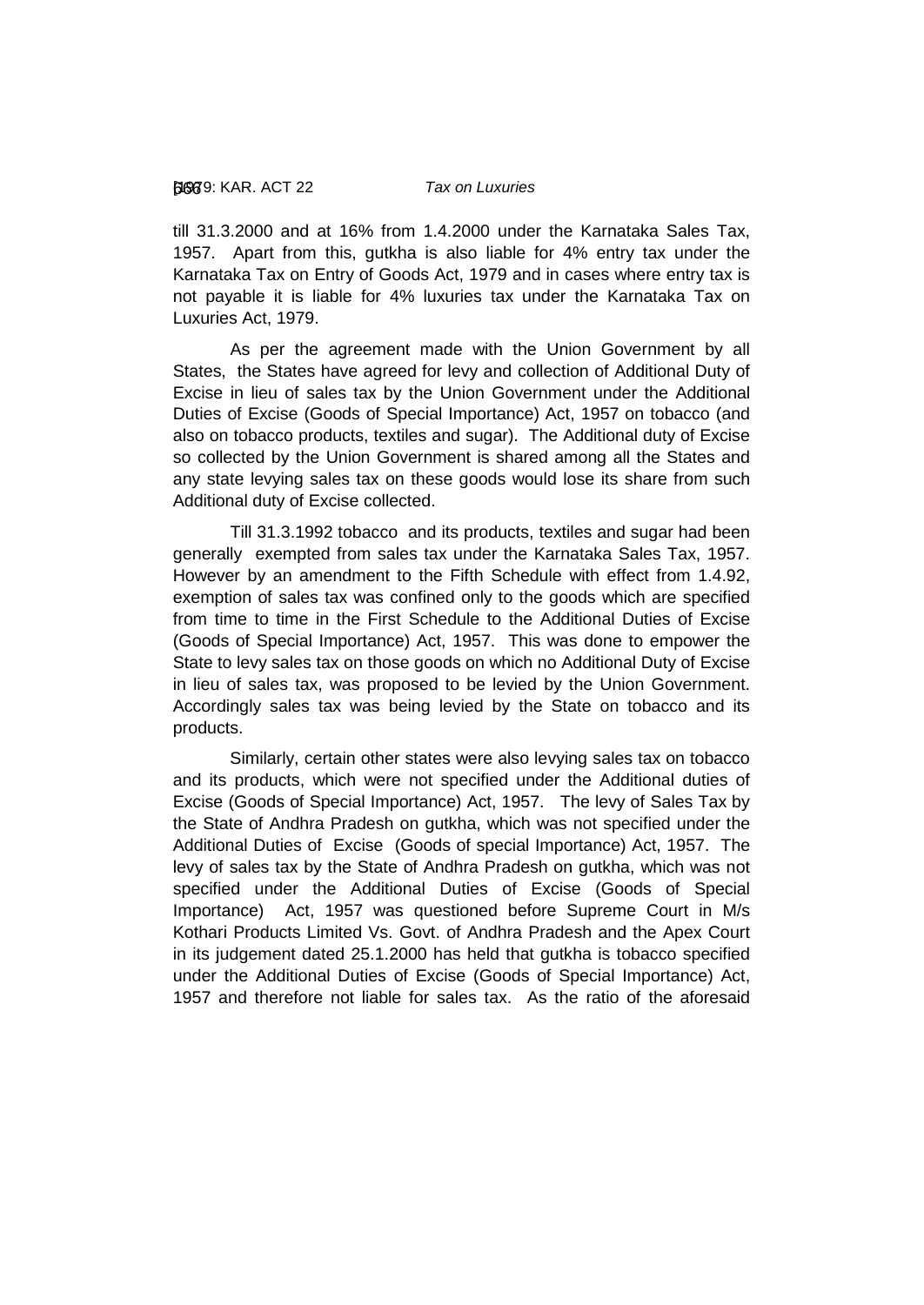case is also applicable to the State, it is not possible to continue to levy of sales tax on gutkha in the State.

Discontinuance of sales tax on gutkha would entail a revenue loss of about rupees thirty crores per annum.

It was therefore considered necessary to increase the rate of luxury tax on gutkha from 4% to 20% by amending the Karnataka Luxuries Tax Act, 1979 which was in addition to the existing entry tax at 4%.

As the matter was urgent, the Karnataka Tax on Luxuries (Amendment) Ordinance, 2001 was promulgated.

This Bill seeks to replace the said Ordinance.

Hence the Bill.

(Vide L.A. Bill No. 3 of 2001 File No. SAMVYASHAE 4 SHASANA 2001)

### **XVII**

**Amending Act 5 of 2001.-** To give effect to the proposals made in the Budget Speech, it is considered necessary to amend the Karnataka Sales Tax Act, 1957 (Karnataka Act 25 of 1957), the Karnataka Tax on Entry of Goods Act, 1979 (Karnataka Act 27 of 1979), the Karnataka Tax on Luxuries Act, 1979 (Karnataka Act 22 of 1979), the Karnataka Entertainments Tax Act, 1958 (Karnataka Act 30 of 1958), the Karnataka Tax on Professionals, Trades, Callings and Employments Act, 1976 (Karnataka Act 35 of 1976) and the Karnataka Agricultural Income Tax Act, 1957 (Karnataka Act 22 fo 1957). Certain consequential amendments are aslo made.

Hence the Bill.

(Vide L.A Bill No. 7 of 2001 File No. SAMVYASHAE 9 SHASANA 2001)

### **XVIII**

**Amending Act 5 of 2002.-** It is considered necessary to amend the Karnataka Agricultural Income Tax, 1957, the Karnataka Sales Tax Act, 1957, the Karnataka Taxes on Luxuries Act, 1979, the Karnataka Taxes on Entry of Goods Acat, 1979 and the Karnataka Enterainment Tax Act, 1958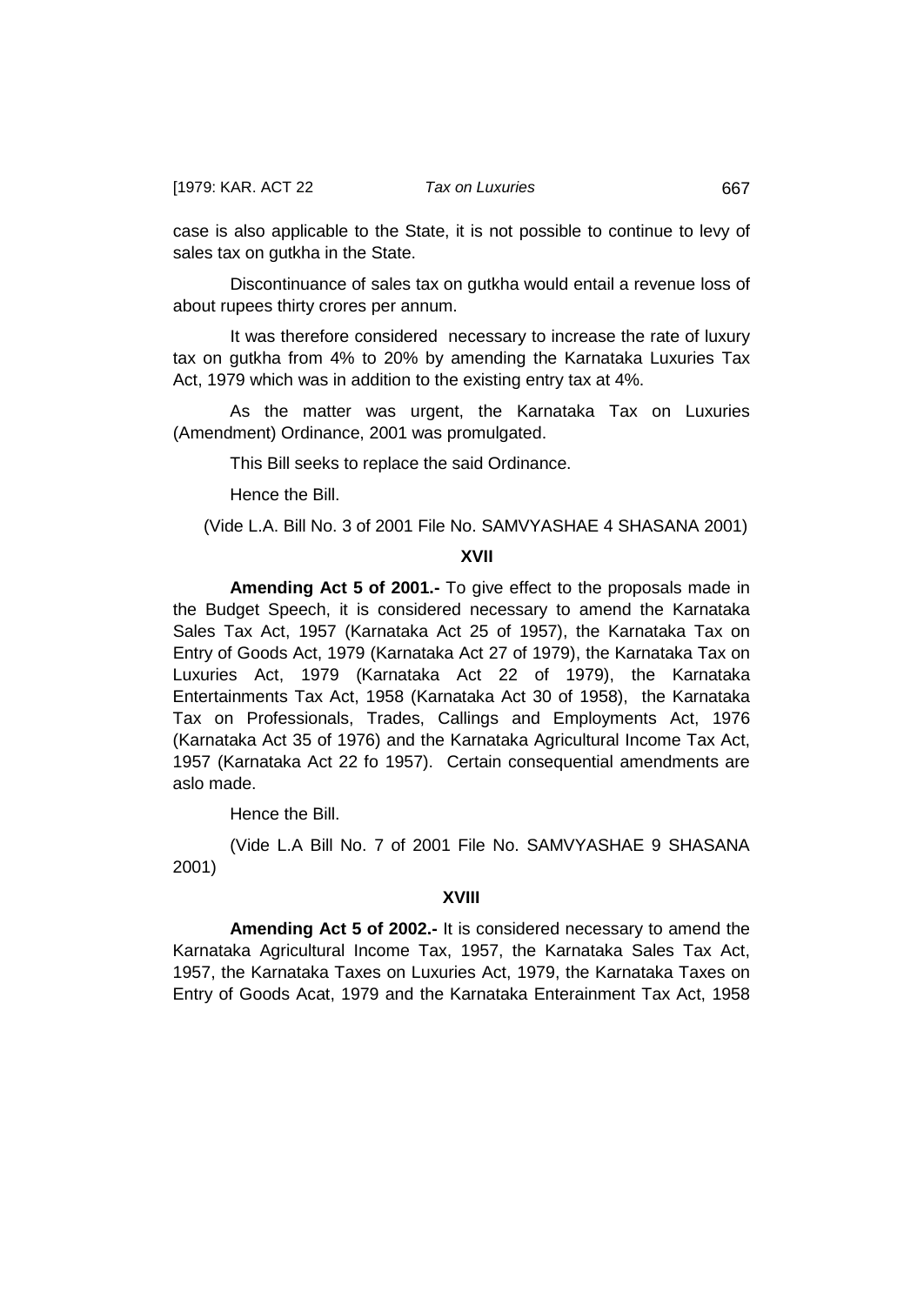to give effect to the proposal made in the Budget speech and matters connected therewith.

Certain consequential and incidental amendments are also made

Hence the Bill.

(Vide L.A. Bill No. 12 of 2002 File No. SAMVYASHAE 18 SHASANA 2002)

# **XIX**

**Amending Act 7 of 2003.-** To give effect to the proposals made in the Budget Speech, it is considered necessary to amend the Karnataka Agricultural Income Tax Act, 1957, the Karnataka Sales Tax Act, 1957, the Karnataka Entertainments Tax Act, 1958, the Karnataka Tax on Professions, Trades, Callings and Employment Act, 1976, the Karnataka Tax on Luxuries Act, 1979, the Karnataka Tax on Entry of Goods Act, 1979 and the Karnataka Electricity (Taxation on Consumption) Act, 1959.

Hence the Bill.

[L.A. Bill No. 9 of 2003]

(Entries 46, 52, 53, 54, 60 and 62 of List-II of the Seventh Schedule to the Constitution of India)

### **XX**

**Amending Act 3 of 2004.-** The Hon'ble High Court of Karnataka in S.T.R.P. numbers 46 to 57/2003 has held that tax cannot be levied on civil works like asphalting and repairing of roads under the existing provisions of the Karnataka Sales Tax Act, 1957. However, taxes have been levied and collected on such civil works from  $1<sup>st</sup>$  April 1986 relying on the existing entries. In view of the decision of the Hon'ble High Court, it is considered necessary to incorporate an enabling provision to levy such tax by amending the Karnataka Sales Tax Act, 1957 with retrospective effect.

Similarly, the Hon'ble High Court of Karnataka in W. P. Nos. 8607- 8608/2003 has held that the tax cannot be levied on works contract of processing and supplying of photographs, photo prints and photo negatives under the existing provisions of the Karnataka Sales Tax Act, 1957. The Hon'ble High court has held that though the State Legislature has the power to levy tax on such works contracts, in view of the relevant entry having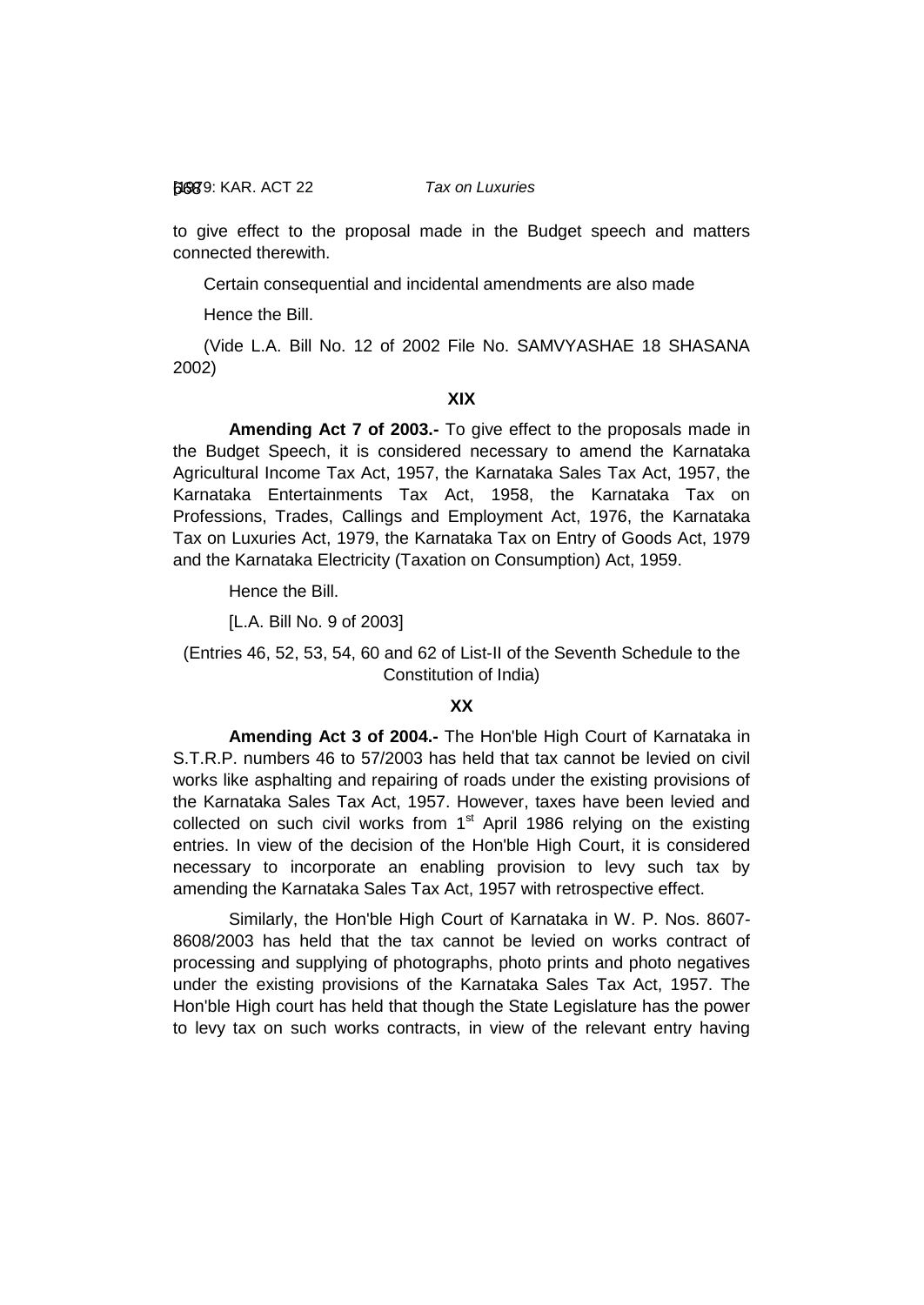been struck down by the Hon'ble Supreme Court, in September 1999, tax cannot be levied and collected on such works contracts till the relevant entry is re-introduced in the Karnataka Sales Tax Act, 1957. Taxes have been levied and collected on such works contracts from 1<sup>st</sup> July 1989. In view of the decision of the Hon'ble Supreme Court and the High Court, it is considered necessary to amend the Karnataka Sales Tax Act, 1957 with retrospective effect.

It is also considered necessary that there should be a provision under the Karnataka Sales Tax Act, 1957 to constitute a Settlement Commission to reduce long pending disputes and recover tax arrears expeditiously.

The rate of sales tax being levied at present on Camphor is 5%. Whereas the Empowered Committee of State Finance Ministers has appealed to all the States / UTs to adopt the floor rates on all items. Hence, the rate of sales tax on Camphor is being increased to the floor rate of 8% by amending the Karnataka Sales Tax Act, 1957.

It is also considered necessary to amend the Karnataka Tax on Luxuries Act, 1979, to give tax relief to clubs situated within areas outside municipal corporations and to give tax relief to senior citizens and members of a youth club registered or recognised by the Department of Youth Services.

It is also considered necessary to omit the provisions under the Karnataka Entertainments Tax Act, 1958 relating to collection of service charges by the owners of theatres.

Hence the Bill.

[L.A. BILL No. 6 OF 2004]

## **XXI**

**Amending Act 26 of 2004.-** To give effect to the proposals made in the Budget Speech, it is considered necessary to amend the Mysore Betting Tax Act, 1932(Mysore Act IX of 1932), the Karnataka Sales Tax Act, 1957(Karnataka Act 25 of 1957), the Karnataka Entertainments Tax Act, 1958(Karnataka Act 30 of 1958), the Karnataka Tax on Professions, Trades, Callings and Employments Act, 1976(Karnataka Act 35 of 1976), the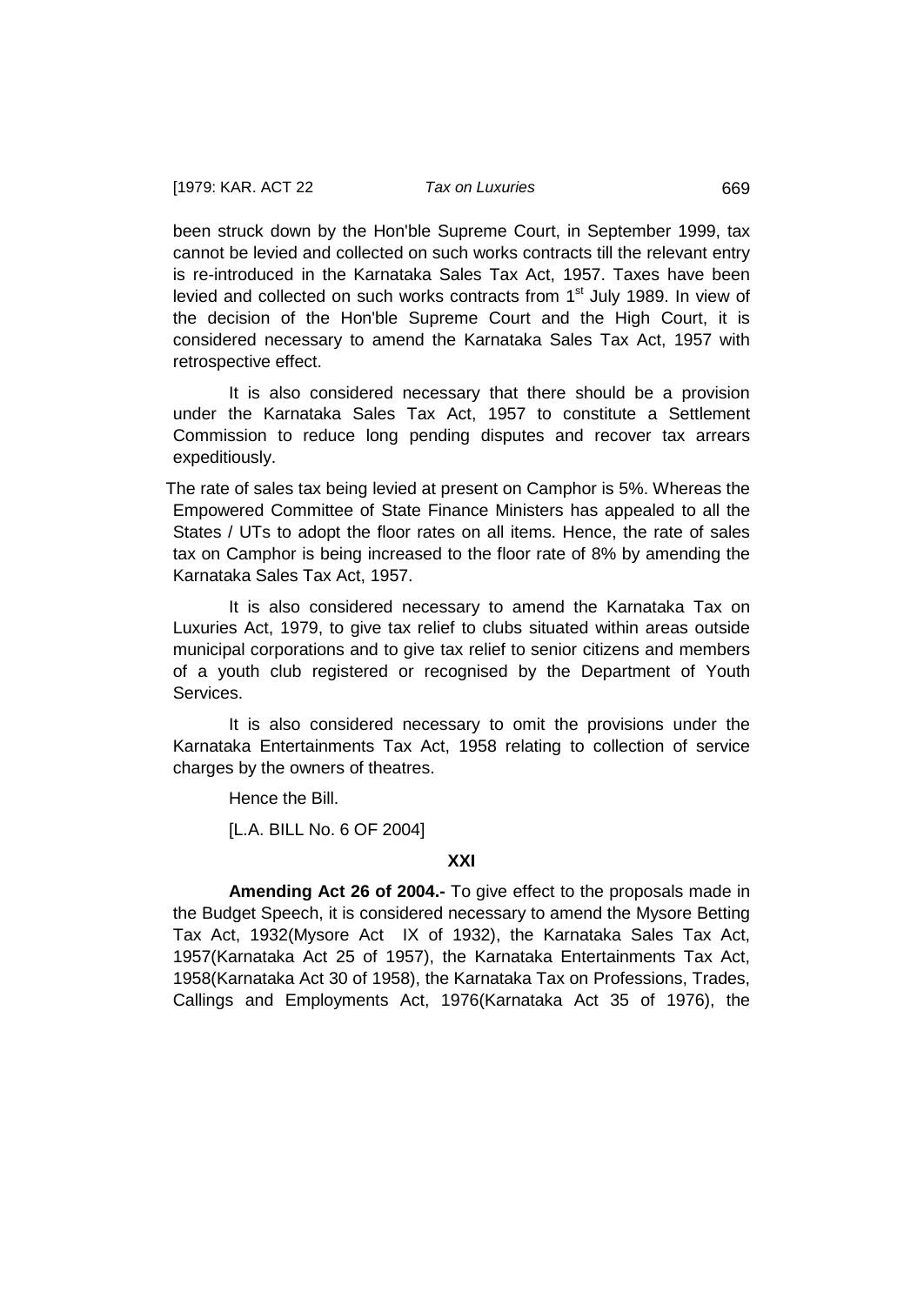[1979: 670 KAR. ACT 22 *Tax on Luxuries*

Karnataka Tax on Luxuries Act, 1979) and the Karnataka Tax on Entry of Goods Act, 1979(Karnataka Act 27 of 1979).

Opportunity is also taken to rationalize certain provisions of the said Acts and also to codify and make certain consequential amendments to implement reliefs already announced.

Hence the Bill.

[ L.A. BILL No. 18 OF 2004 ]

### **XXII**

**Amending Act 5 of 2006.-** It is considered necessary to amend the Karnataka Agriculture Income Tax Act, 1957, the Karnataka Sales Tax Act, 1957, the Karnataka Entertainments Tax Act, 1958, the Karnataka Tax on Professions Trades, Callings and Employments Act, 1976, the Karnataka Tax on Luxuries Act, 1979 and the Karnataka Tax on Entry of Goods Act, 1979 to give effect to the proposal made in the Budget and matters connected therewith.

Certain consequential and incidental amendments are also made.

Hence the Bill.

[ L.A. Bill No. 6 of 2006 ]

### **XXIII**

**Amending Act 5 of 2007.-** It is considered necessary to amend the Karnataka Entertainments Tax Act, 1958, the Karnataka Tax on Professions, Trades, Callings and Employments Act, 1976 and the Karnataka Tax on Luxuries Act, 1979 to give effect to the proposals made in the Budget and matters connected therewith and also to amend the Karnataka Sales Tax Act, 1957 to provide for a provision for empowering the State Government to withdraw any notification issued under section 8-A either prospectively or retrospectively to give effect to the decision taken by the State Government with regard to discontinuance of sales tax based incentives to industries as a part of national consensus to bring in reforms in State taxes.

Certain consequential and incidental amendments are also made. Hence the Bill.

[L.A.Bill No. 22 of 2007]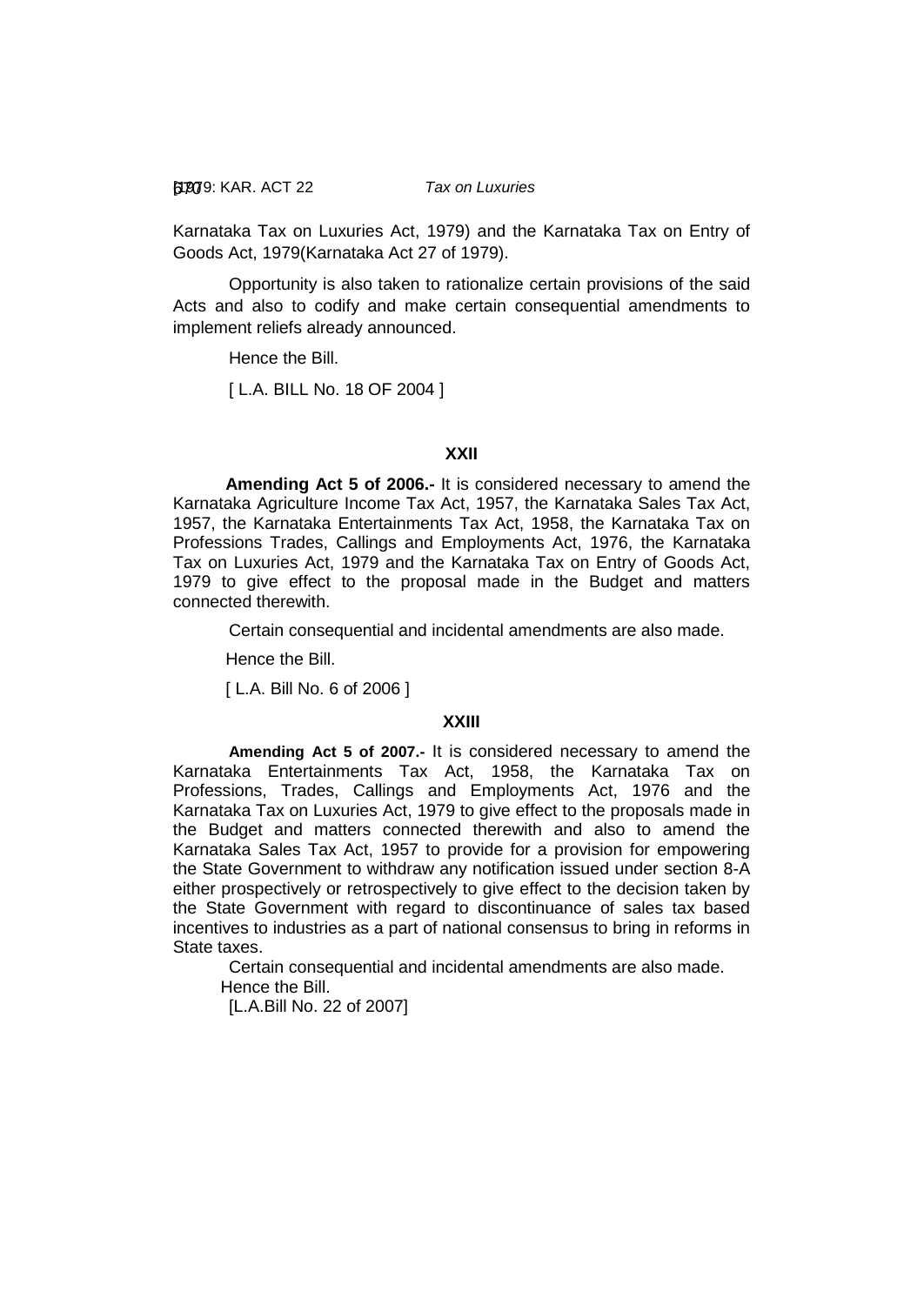[1979: KAR. ACT 22 *Tax on Luxuries* 671

[Entries 54, 60 and 62 of List II of the Seventh Schedule to the Constitution of India.]

## **XXIV**

**Amending Act 6 of 2008.-**It is considered necessary to amend the Karnataka Sales Tax Act, 1957, the Karnataka Entertainments Tax Act, 1958, the Karnataka Tax on Professions, Trades, Callings and Employments Act, 1976 and the Karnataka Tax on Luxuries Act, 1979 to give effect to the proposals made in the Budget and matters connected therewith or incidental thereto.

Opportunity is also taken to rationalise taxation and make certain consequential amendments also.

Hence the Bill.

(LA Bill No. 3 of 2008, File No.DPAL 11 Shasana 2008)

[Entry 62 of List II of the Seventh Schedule to the Constitution of India.)

#### **XXIV**

**Amending Act 7 of 2009.-** It is considered necessary to amend the Mysore Betting tax Act, 1932, the Karnataka Entertainments Tax Act, 1958, the Karnataka Tax on Professions Trades, Callings and Employments Act, 1976 and the Karnataka Tax on Luxuries Act, 1979 to give effect to the proposals made in the Budget and matters connected therewith.

Certain consequential and incidental amendments are also made. Hence the Bill.

(LA Bill No. 21 of 2009, File No.DPAL 13 Shasana 2009)

[Entry 62 List II of the Seventh Schedule to the Constitution of India.)

### **XXV**

**Amending Act 5 of 2010.-** It is considered necessary to amend the Karnataka Sales Tax Act, 1957, the Karnataka Entertainments Tax Act, 1958, the Karnataka Tax on Professions, Trades, Callings and Employments Act, 1976, the Karnataka Tax on Luxuries Act, 1979 and the Karnataka Tax on Entry of Goods Act, 1979 to give effect to the proposals made in the Budget and matters connected therewith and specifically to,

(i) amend the Karnataka Sales Tax Act, 1957 to provide for levy of tax on supply of goods by an association or a body of persons like clubs, registered or unregistered, to its members retrospectively from second day of February, 1983 from which day by the forty-sixth amendment to the Constitution of India, the State Legislature was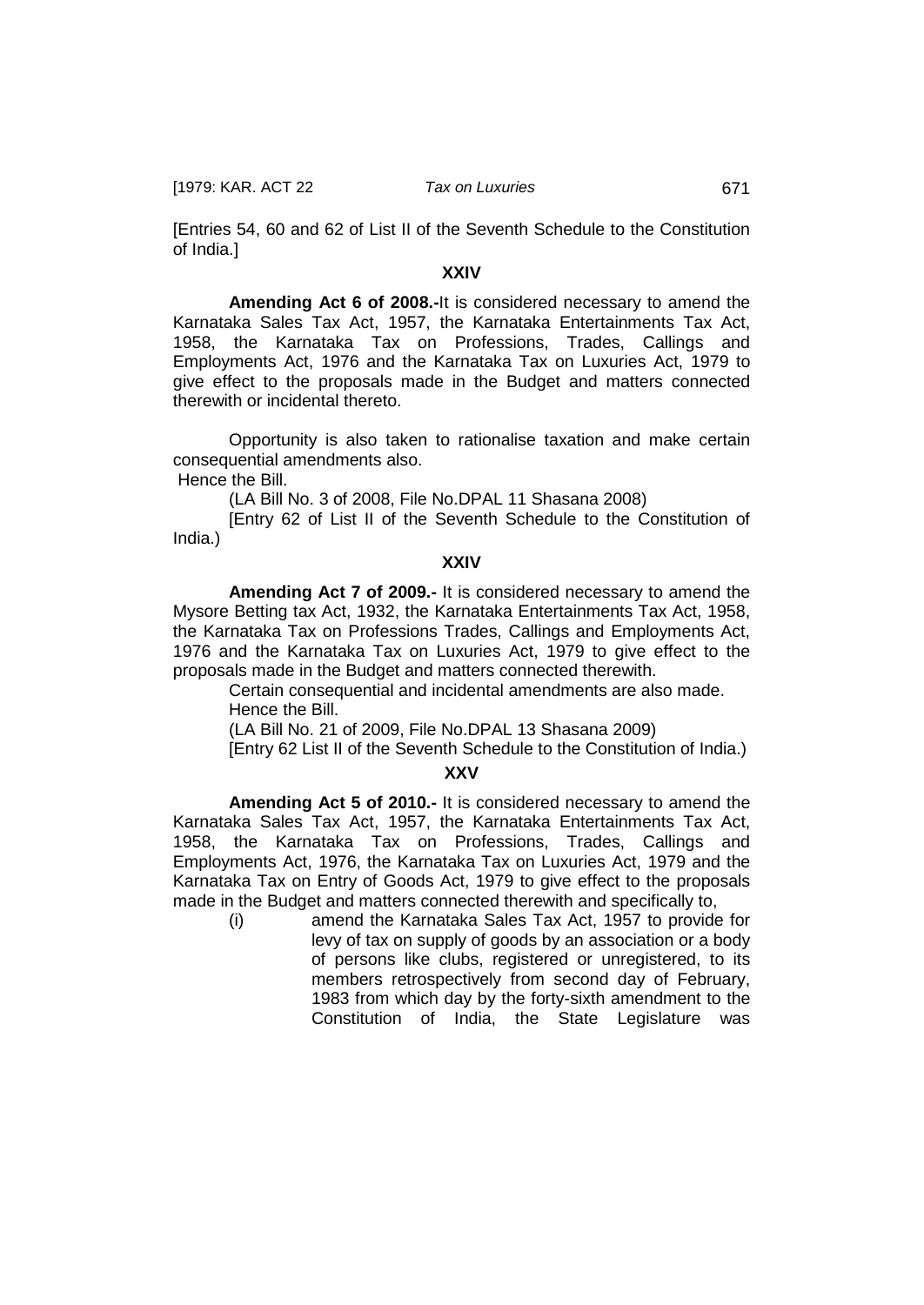empowered to levy tax on such transactions so as to remove doubts raised in this regard because of the judgment of the Hon'ble High Court of Karnataka in the case of Century Club and Others versus The State of Mysore and another, declaring the provisions made in the Karnataka Sales Tax Act, 1957 before such constitutional amendment for levy of tax on such transactions as void and inoperative.

(ii) provide for collection of entry tax in advance under the Karnataka Tax on Entry of Goods Act, 1979 at the point of sugar factories selling sugar to dealers who subsequently cause entry of such sugar into any local area in the State.

Certain consequential and incidental amendments are also made. Hence the Bill.

[L.A.Bill No. 9 of 2010, File No.DPAL 12 Shasana 2010]

[Entries 52,54, 60 and 62 of List II of the Seventh Schedule to the Constitution of India.]

#### **XXVI**

**Amending Act 15 of 2011.-** It is considered necessary to amend the Mysore Betting Tax Act, 1932, the Mysore Race Courses Licensing Act, 1932, the Karnataka Entertainments Tax Act, 1958, the Karnataka Tax on Professions, Trades, Callings and Employments Act, 1976, the Karnataka Tax on Luxuries Act, 1979 and the Karnataka Tax on Entry of Goods Act, 1979 to,

- (i) extend the application of the Betting Tax Act, 1932 and the Mysore Race Courses Licensing Act, 1952 for the whole of State of Karnataka;
- (ii) to omit certain redundant provisions and the Schedules in the Betting Tax Act, 1932 and the Mysore Race Courses Licensing Act, 1952;
- (iii) to repeal certain redundant enactments; and

(iv) give effect to the proposals made in the Budget and matters connected therewith.

Certain consequential and incidental amendments are also made. Hence the Bill.

[L.A. Bill No.11 of 2011, File No.Samvyashae 13 Shasana 2011]

[Entries 34,52, 60 and 62 of List II of the Seventh Schedule to the Constitution of India.]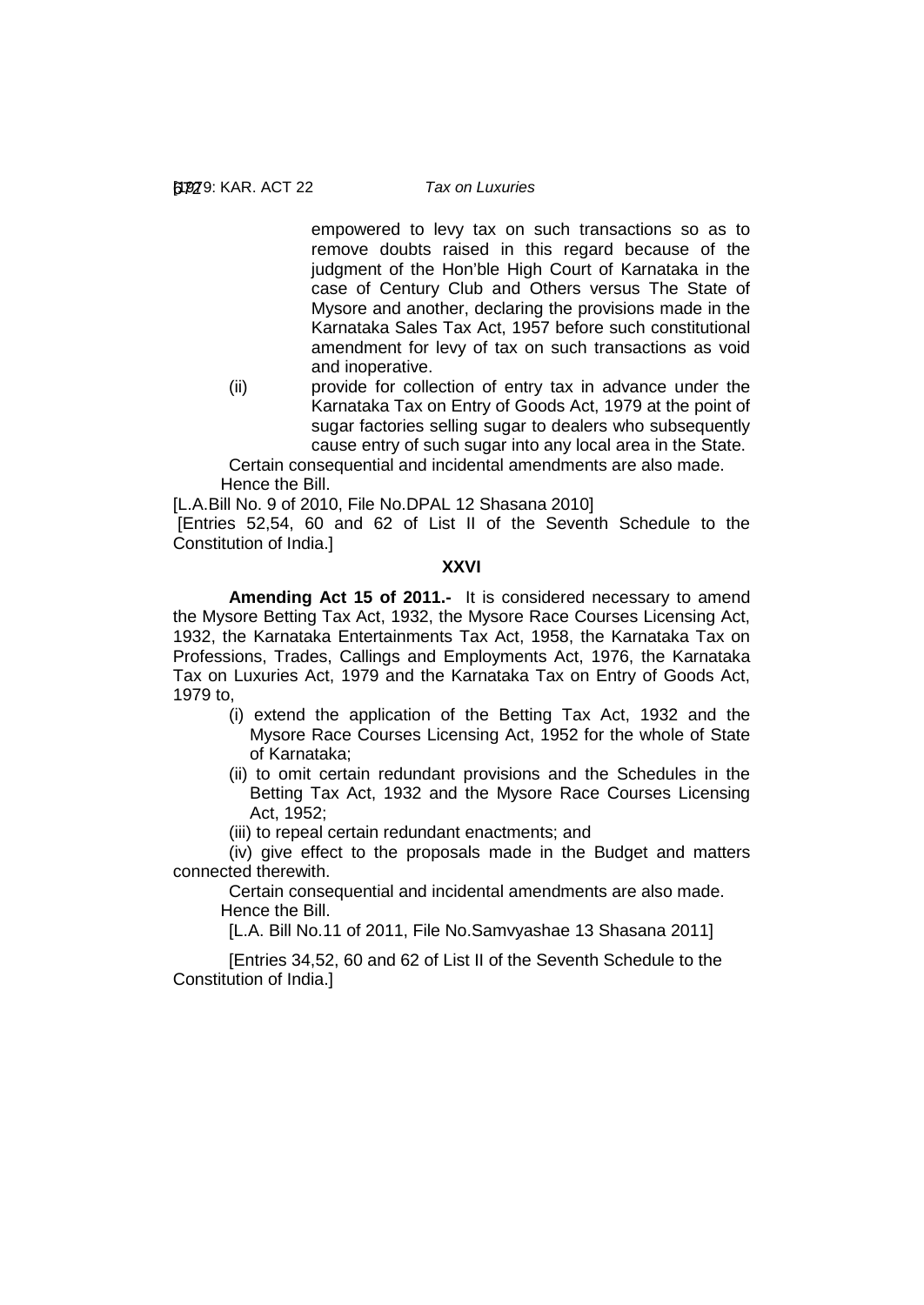#### **XXVII**

**Amending Act 18 of 2012.-** It is considered necessary to amend the Karnataka Agricultural Income Tax Act, 1957, the Karnataka Entertainments Tax Act, 1958, the Karnataka Tax on Professions, Trades, Callings and Employments Act, 1976, the Karnataka Tax on Luxuries Act, 1979 and the Karnataka Tax on Entry of Goods Act, 1979 to give effect to the proposals made in the Budget and matters connected therewith.

Certain consequential and incidental amendments are also made. Hence the Bill.

[L.A. Bill No. 4 of 2012, File No.Samvyashae 24 Shasana 2012] [Entries 46, 52, 60 and 62 of List II of the Seventh Schedule to the Constitution of India.]

#### **XXVIII**

**Amending Act 14 of 2014.-** It is considered necessary to amend the Karnataka Tax on Luxuries Act, 1979 and Karnataka Tax on Entry of Goods Act, 1979 to give effect to the proposals made in the Budget and matters connected therewith

Hence, the Bill.

[L.A. Bill No.32 of 2014, File No. Samvyashae 11 Shasana 2014] [Entries 52 and 62 of List II of the Seventh Schedule to the Constitution of India.]

### **XXIX**

**Amending Act 05 of 2016.-** To give effect to the proposals made in the Budget Speech, it is considered necessary to amend the Karnataka Entertainment Tax Act, 1958 (Karnataka Act 30 of 1958), Karnataka Tax on Professions, Trades, Callings and Employments Act, 1976 (Karnataka Act 35 of 1976), the Karnataka Tax on luxuries Act, 1979 (Karnataka Act 22 of 1979) and the Karnataka Tax on Entry of Goods Act, 1979(Karnataka Act 27 of 1979). Opportunity is also taken to rationalize certain provisions of the said Acts and repeal The Karnataka Agriculture Income-Tax 1957 (Karnataka Act 22 of 1957).

Hence the Bill

[L.A. Bill No.11 of 2016, File No. Samvyashae 19 Shasana 2016] [entries 46, 52,60 and 62 of List II of the Seventh Schedule to the

Constitution of India.]

\* \* \*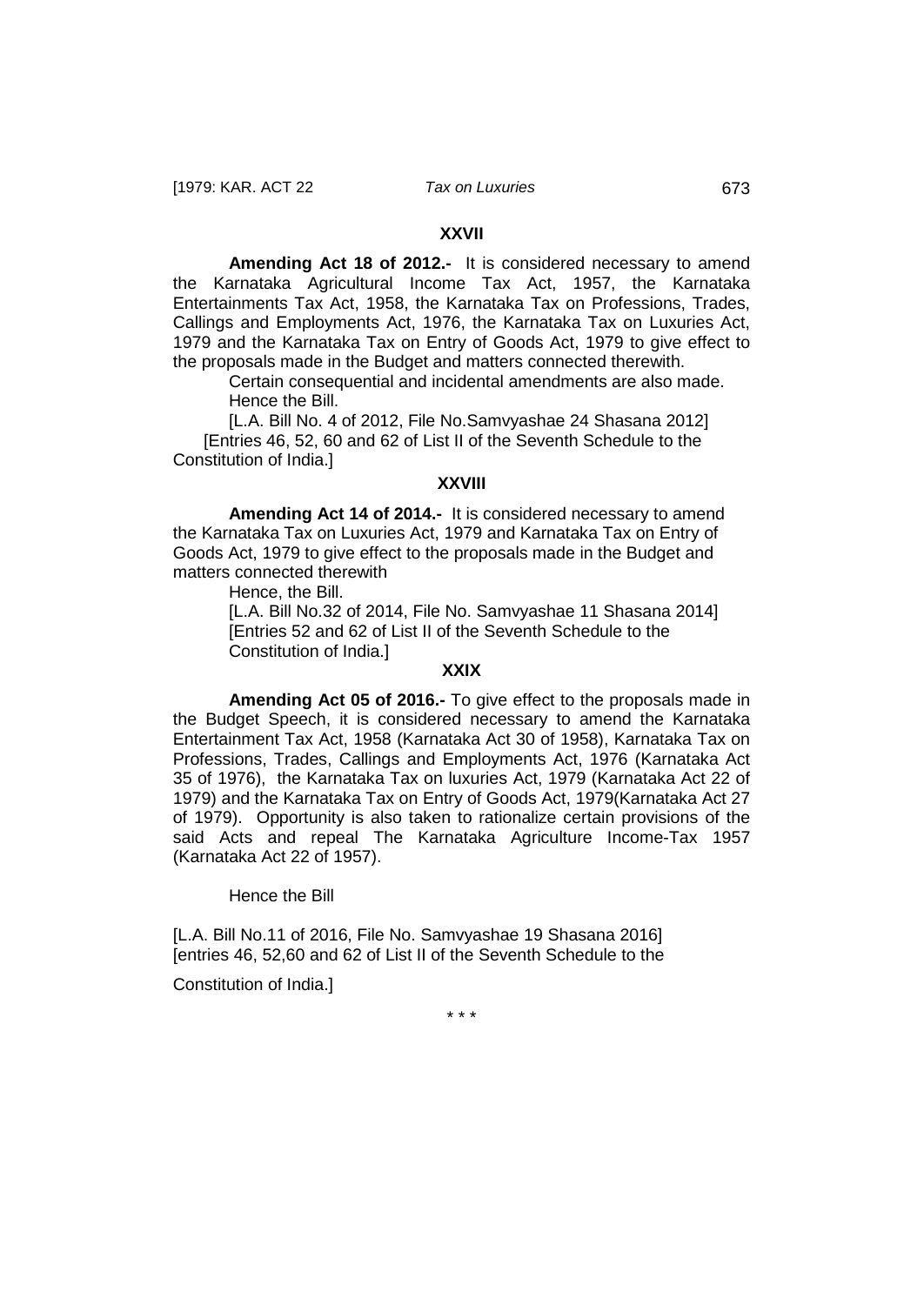[1979: 674 KAR. ACT 22 *Tax on Luxuries*

# **KARNATAKA ACT No. 22 OF 1979**

*(First published in the Karnataka Gazette Extraordinary on the Thirty First day of March 1979)*

# **THE KARNATAKA TAX ON LUXURIES ACT, 1979**

*( Received the assent of the Governor on the Thirty-first day of March 1979)*

(As Amended by Acts 9 of 1981, 18 of 1982, 21 of 1985, 10 of 1986, 12 of 1987, 17 of 1989, 11 of 1993, 6 of 1995, 5 of 1996, 15 of 1996, 7 of 1997, 3 of 1998, 4 of 1999, 5 of 2000, 2 of 2001, 5 of 2001, 5 of 2002, 7 of 2003, 3 of 2004, 26 of 2004, 5 of 2006, 5 of 2007, 6 of 2008, 7 of 2009, 5 of 2010, 15 of 2011, 18 of 2012, 14 of 2014 and 05 of 2016.)

**An Act to provide for the levy and collection of a tax on luxuries 1[x x x]1.**

WHEREAS it is expedient to provide for the levy and collection of tax on luxuries  $1[x \times x]_1$  and for matters connected therewith:

BE it enacted by the Karnataka State Legislature in the Thirtieth Year of the Republic of India as follows :-

<span id="page-16-0"></span>1. Omitted by Act 7 of 1997 w.e.f. 1.4.1997

**1. Short title, extent and commencement.-** (1) This Act may be called the Karnataka Tax on Luxuries  $1[x \times x]_1$  Act, 1979.

1. Omitted by Act 7 of 1997 w.e.f. 1.4.1997.

(2) It extends to the whole of the State of Karnataka.

(3) It shall come into force on such 1 [date]1 as the State Government may, by notification in the official Gazette, appoint.

1. Act came into force on 1.6.1979 Text of notification is at the end of the Act.

## **1[CHAPTER I**

## **PRELIMINARY]1**

1. Inserted by Act 7 of 1997 w.e.f. 1.4.1997.

<span id="page-16-1"></span>**2. Definitions.-** In this Act, unless the context otherwise requires,-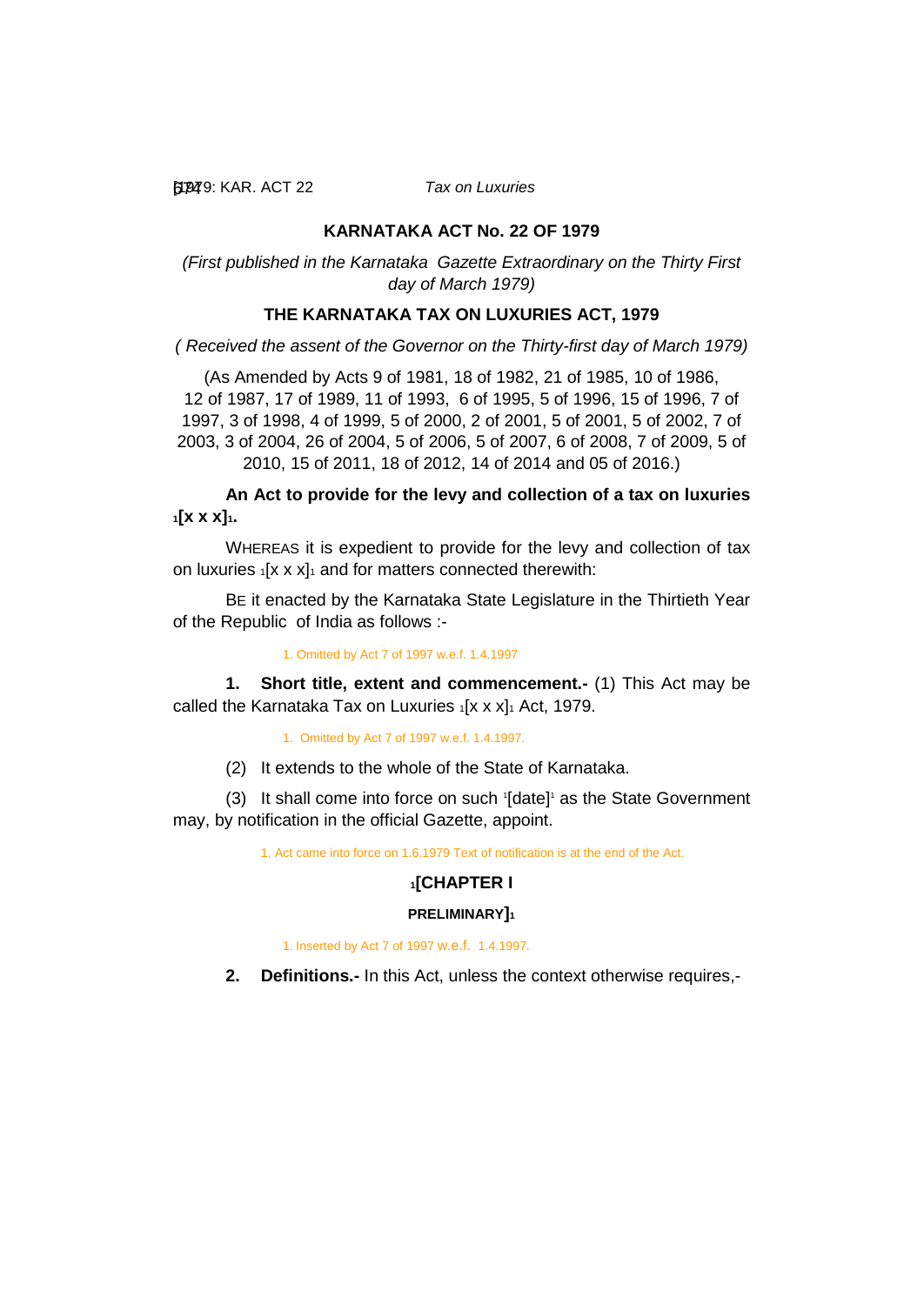1 [(1)**"Charges for lodging"** include charges for air-conditioning, telephone, telephone calls, television, radio, music, extra beds and the like but do not include any charges for food, drink, laundry or other amenities]<sup>1</sup>;

### 1. Substituted by Act 7 of 2003 w.e.f. 1.4.2000

**Explanation.-** If any question arises whether any charges are charged for lodging, such question shall be referred to the State Government and the decision of the State Government shall be final and shall not be called in question in any court ;

1[(1A) "Charges for marriage hall" include charges for air conditioning, chairs, utensils and vessels, shamiana, electricity, water, fuel, interior or exterior decoration 2 or any amount received by way of donation or charity or by whatever name called in relation to letting out the marriage hall]<sup>2</sup> but do not include any charges for food and drinks;

**Explanation.-** If any question arises whether any charges are charges for marriage hall, such question shall be referred to 3[the Commissioner]<sub>3</sub> and decision of <sub>3</sub>[the Commissioner]<sub>3</sub> shall be final and shall not be called in question in any Court $\vert_1$ ;

1. Clause 1A and explanation inserted by Act 6 of 1995 w.e.f. 1.4.1995

2. Substituted by Act 5 of 2000 w.e.f. 1.4.2000

3. Substituted by Act 4 of 1999 w.e.f. 1.4.1999

1[2[(1B)]2 "Commisioner" means the Commissioner of Commercial Taxes appointed under section 3 of Karnataka Sales Tax Act, 1957;]1

1. Inserted by Act 10 of 1986 w.e.f. 31.3.1986

2. Renumbered by Act 6 of 1995 w.e.f. 1.4.1995.

 <sup>1</sup> [(1-C) **<sup>2</sup> ["Charges for luxuries provided in a hospital"]<sup>2</sup>** means charges for accommodation provided in a hospital for any patient or inmate or resident, by whatever name called and his attendant including charges for air-conditioning, telephone, telephone calls, television, radio, music, extra beds and the like but does not include any charges for food, drink, laundry or other amenities, medicines, medical including consultation, testing, diagnostic and nursing services, therapeutic services or other similar services;<sup>1</sup>

1. Inserted by Act 26 of 2004 w.e.f. 1.8.2004.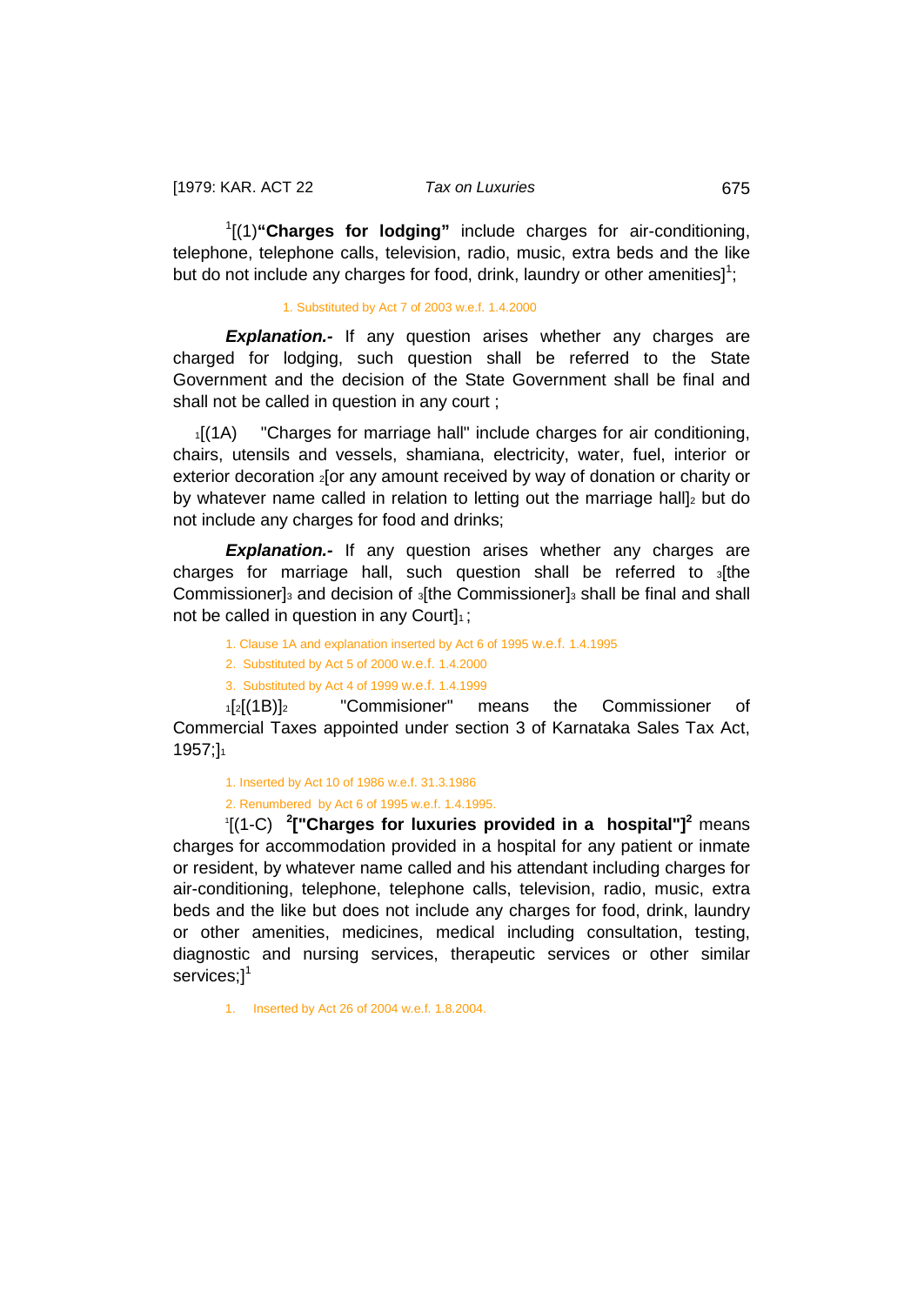#### [1979: 676 KAR. ACT 22 *Tax on Luxuries*

#### 2. Deemed always to have been Substituted by Act 5 of 2007 w.e.f. 1.6.1979.

1 [(1-D) **"Additional Commissioner"** means the Additional Commissioner of Commercial Taxes appointed under the Karnataka Sales Tax Act, 1957 (Karnataka Act 25 of 1957) or the Karnataka Value Added Tax Act, 2003 (Karnataka Act 32 of 2004); $]$ <sup>1</sup>

#### 1. Inserted by Act 15 of 2011 w.e.f. 1.4.2011.

(2) "concessional rate" in relation to luxury provided  $\frac{1}{1}$  a hotel or a marriage hall]<sup>1</sup> means a rate lower than the normal rate fixed for such luxury  $1$ [by the proprietor of a hotel or a marriage hall] $1$  or lower than that fixed by the Government or any other authority under any law for the time being in force;

1. Substituted by Act 5 of 2001 w.e.f. 1.4.2001.

1[(3) "Hospital" includes a nursing home, therapy center, rejuvenation or recuperation center, nature care or cure center, ayurvedic cure or care or any treatment center, personal care center and beauty treatment center, by whatever name called] $^1$ ;

#### 1. Inserted by Act 26 of 2004 w.e.f. 1.8.2004.

(4) "hotel" means a building or part of a building where lodging accommodation, with or without board is by way of business provided for a monetary consideration, and includes a lodging house  $_1$ [club] $_1$  2[and holiday resorts]<sub>2</sub>;

> 1. Inserted by Act 5 of 2000 w.e.f. 1.6.1979. 2. Inserted by Act 6 of 1995 w.e.f. 1.4.1995.

<sup>1</sup>**[***Explanation.-* A club, a lodging house and a holiday resort for which charges are collected for providing accommodation whether or not in the course of business shall be deemed to be a hotel for the purpose of this  $Act.1<sub>1</sub>$ 

#### 1. Inserted by Act 5 of 2000 w.e.f. 1.6.1979.

1[(4A) "Joint Commissioner" means the Joint Commissioner of Commercial Taxes appointed under section 3 of the Karnataka Sales Tax Act, 1957;]<sub>1</sub>

1. Inserted by Act 10 of 1986 w.e.f. 31.3.1986.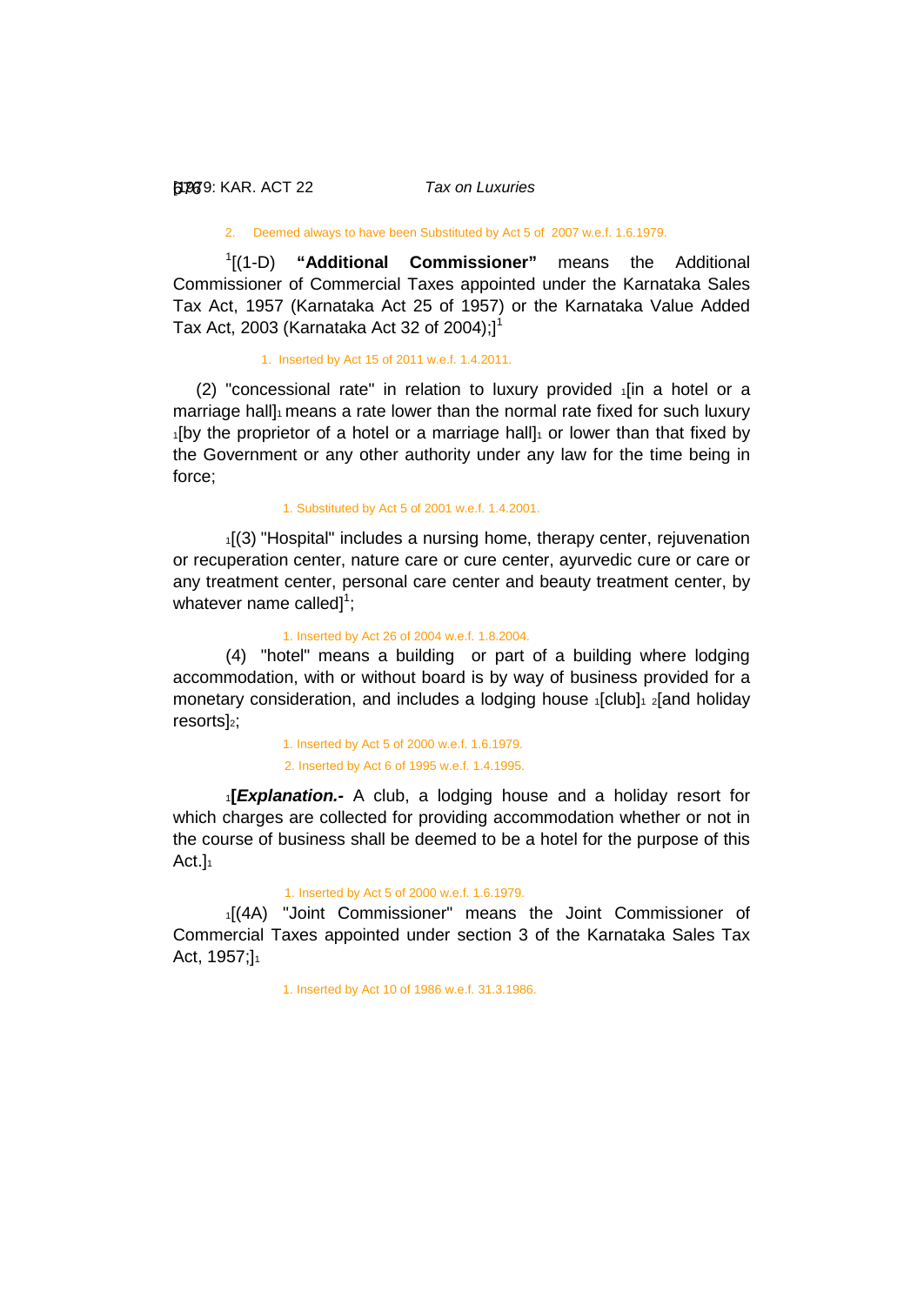$1[(4B)$  "Luxuries" means <sup>2</sup>[services]<sup>2</sup> ministering to enjoyment, comfort or pleasure extraordinary to necessities of life;]<sup>1</sup>

> 1. Inserted by Act 7 of 1997 w.e.f. 1.4.1997. 2. Substituted by Act 5 of 2006 w.e.f. 1.4.2006  $1(5)$  "luxury provided in a hotel' means,-

(i) accommodation for lodging provided in a hotel, the rate of charges for which (including charges for air-conditioning, telephone, television, radio, music, extra beds and other amenities for which charges are compulsorily payable, but excluding charges for food and drinks) is not less than  $2$ [one hundred and fifty] $2$  rupees per room per day;

(ii) provision in hotels, whether to residents or others of such facility as health club, beauty parlour, swimming pools, conference hall and the like for which charges are seperately made; $]_1$ 

1. Substituted by Act 6 of 1995 w.e.f. 1.4.1995.

2. Substituted by Act 15 of 1996 w.e.f. 1.4.1996.

<sup>1</sup>[(5A) "Luxury Tax Officer" <sup>2</sup>[means a Commercial Tax Officer or an<sup>2</sup> Assistant Commissioner of Commercial Taxes or Deputy Commissioner of Commercial Taxes appointed under Section 3 of the Karnataka Sales Tax Act, 1957 (Karnataka Act 25 of 1957)]<sup>1</sup>

1. Inserted by Act 10 of 1986 w.e.f. 31.3.1986 and substituted by Act 5 of 2001 w.e.f. 1.4.2001. 2. Substituted by Act 5 of 2006 w.e.f. 1.4.2006

2 [ 1 [(5-B) "**Marriage Hall"** means,-

- (i) Kalyana Mantap, Shadi Mahal, Community Hall, a building or part of a building or a temporary structure or a property as defined in section 3 of the Transfer of Property Act, 1882 where accommodation is provided for marriage or reception or matters related therewith or for organizing any official, social or business function whether functions are conducted in such place regularly or not;
- (ii) Seminar, convention, banquets, meeting or exhibition hall or a temporary structure or a property as defined in section 3 of the Transfer of Property Act, 1882 where accommodation is provided for marriage or reception or matters related therewith or for organizing any official, social or business function whether functions are conducted in such place regularly or not;
- (iii) Any other place or temporary structure as may be specified by the Commissioner, where accommodation is provided for marriage or reception or matters related therewith or for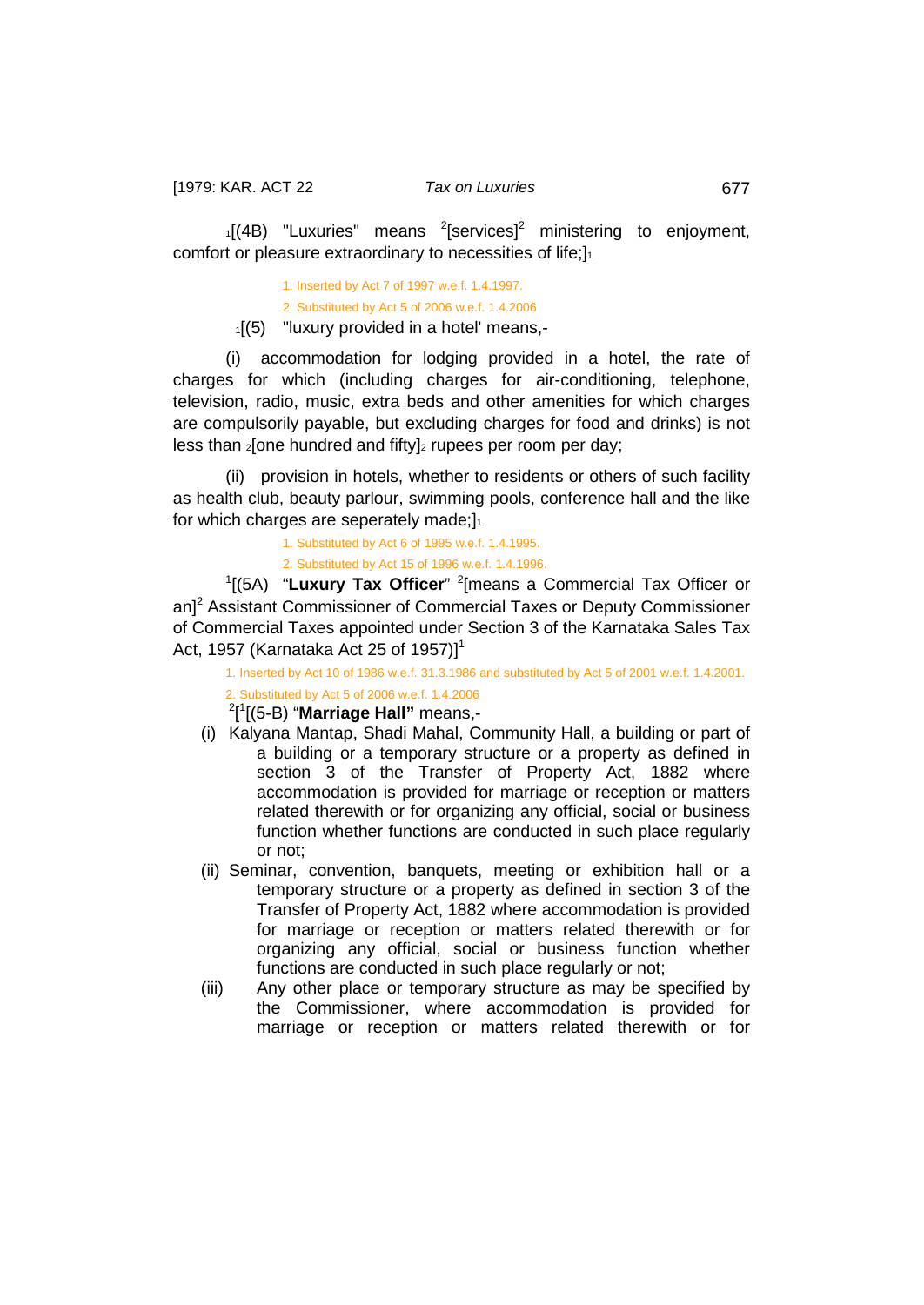[1979: 678 KAR. ACT 22 *Tax on Luxuries*

organizing any official, social or business function whether functions are conducted in such place regularly or not.] $1]^2$ 

1. Inserted by Act 6 of 1995 w.e.f. 1.4.1995.

2. Substituted by Act 18 of 2012 w.e.f. 1.4.2012.

1[(6) **"Proprietor, in relation to a Hotel or a Marriage Hall or a Club or a Hospital"** means any person who is owning or holding a hotel or a marriage hall or hospital in any capacity recognized by law or the Secretary or Manager or any other person entrusted with the management of a club or hospital, and includes, the person who for the time being is incharge of the management of the hotel or marriage hall or club or hospital;" $\vert_1$ 

1. Substituted by Act 26 of 2004 w.e.f. 1.8.2004.

 $(6A)$  $1$ [xxx] $1$ 

1. Omitted by Act 5 of 2006 w.e.f. 1.4.2006.

 $(6B)$  $\frac{1}{2}$ [xxx]<sup>1</sup>

1. Omitted by Act 5 of 2006 w.e.f. 1.4.2006.

- (7) "tax" means the luxury tax levied and collected under this Act.;
- $_{1}[\left( 8\right) \, ^{1}[\text{XXX}]^{1}$

1. Omitted by Act 5 of 2006 w.e.f. 1.4.2006.

 $(9)$ <sup>1</sup>[xxx]<sup>1</sup>

1. Omitted by Act 5 of 2006 w.e.f. 1.4.2006.

(10) "year" means the year commencing on the first day of April;

(11) Words and expressions used in this Act, but not defined shall have the meaning assigned to them in the Karnataka Sales Tax Act, 1957 (Karanataka Act 25 of 1957); $]_1$ 

<span id="page-20-0"></span>**1[2A. Instructions to subordinate authorities.-** (1) The State Government or the Commissioner may, from time to time, issue such orders, instructions and directions to all officers and persons employed in the execution of this Act, as they may deem fit for the administration of this Act, and all such officers and persons shall observe and follow such orders, instructions and directions of the State Government and the Commissioner: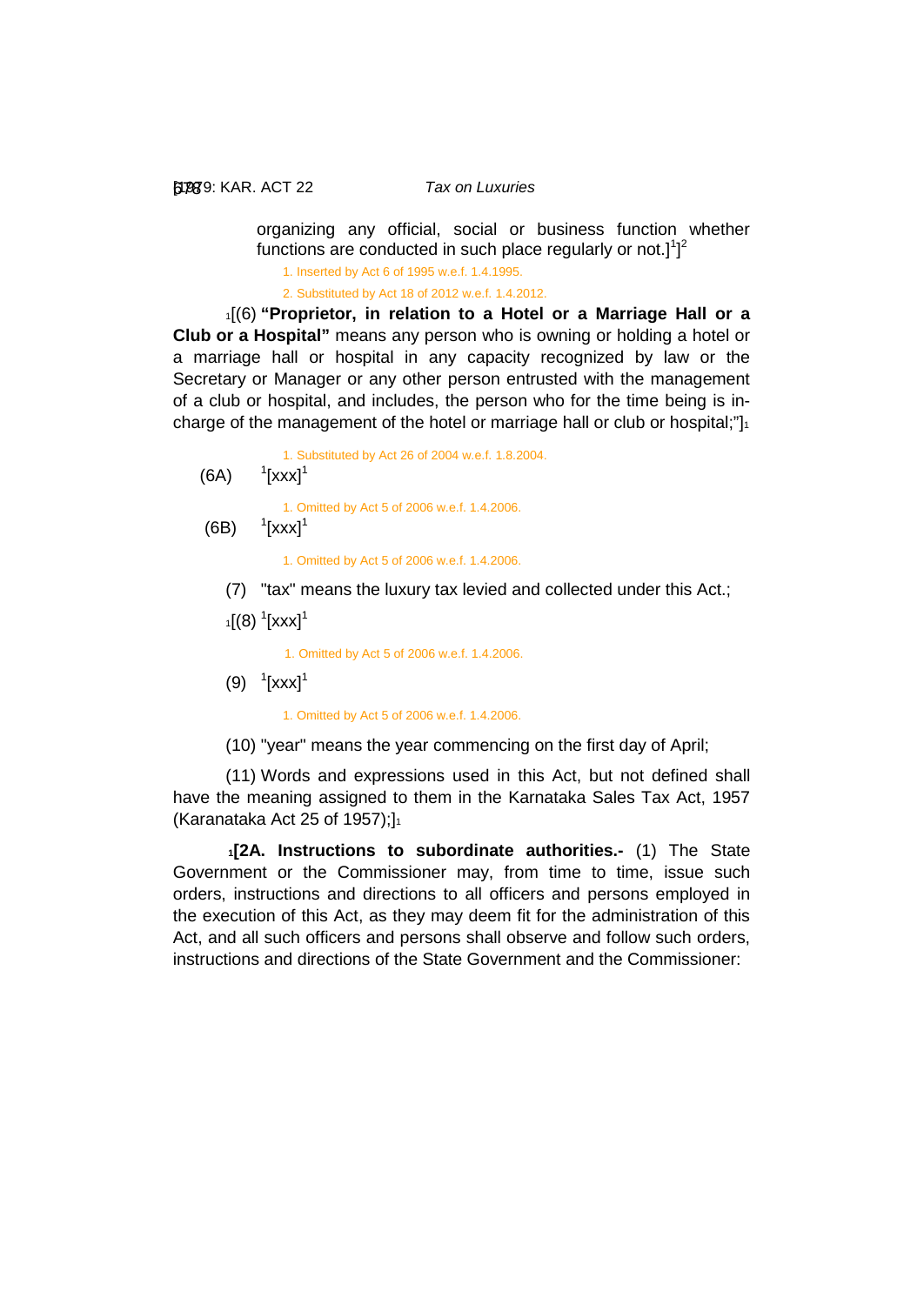Provided that no such orders, instructions, or directions shall be issued so as to interfere with the discretion of any Appellate Authority in the exercise of its appellate functions.

(2) All officers and persons employed in the execution of this Act, shall observe and follow such administrative instructions as may be issued to them for their guidance by the Joint Commissioner within whose jurisdiction they perform their functions.]<sup>1</sup>

#### <span id="page-21-0"></span>1. Substituted by Act 7 of 1997 w.e.f. 1.4.1997.

1[**2-B. Jurisdiction of officers.-** (1) The Joint Commissioners shall perform their functions in respect of such areas or of such proprietors or stockist or classes of proprietors or stockists or of such cases or classes of cases as the Commissioner may direct.

(2)The Luxury Tax Officers shall perform their functions in respect of such areas or of such proprietors or stockists or classes of proprietors or stockists or such cases or classes of cases as the Commissioner may direct.

<span id="page-21-1"></span>**2-C. Change of incumbent of an office. -** Whenever in respect of any proceeding under this Act, a Luxury Tax Officer or any other officer ceases to exercise jurisdiction and is succeeded by another who has and exercises jurisdiction, the authority or officer so succeeding may continue the proceeding from the stage at which the proceeding was left by his predecessor:

Provided that the proprietor or stockist may demand that before the proceeding is so continued the previous proceedings or any part thereof be re-opened or that before any order of assessment is passed against him, he be re-heard.]

1. Sections 2-B and 2-C inserted by Act 5 of 2001 w.e.f. 1.4.2001.

#### 1[**CHAPTER II**

# **LEVY OF TAX ON LUXURY PROVIDED IN HOTELS, LODGING HOUSES, HEALTH CLUBS, ETC. AND MARRIAGE HALLS**]1

1. Inserted by Act 7 of 1997 w.e.f. 1.4.1997.

 $1/3$ . Levy and collection of tax on luxury provided in a hotel.-(1) Subject to the provisions of this Act, there shall be levied and collected a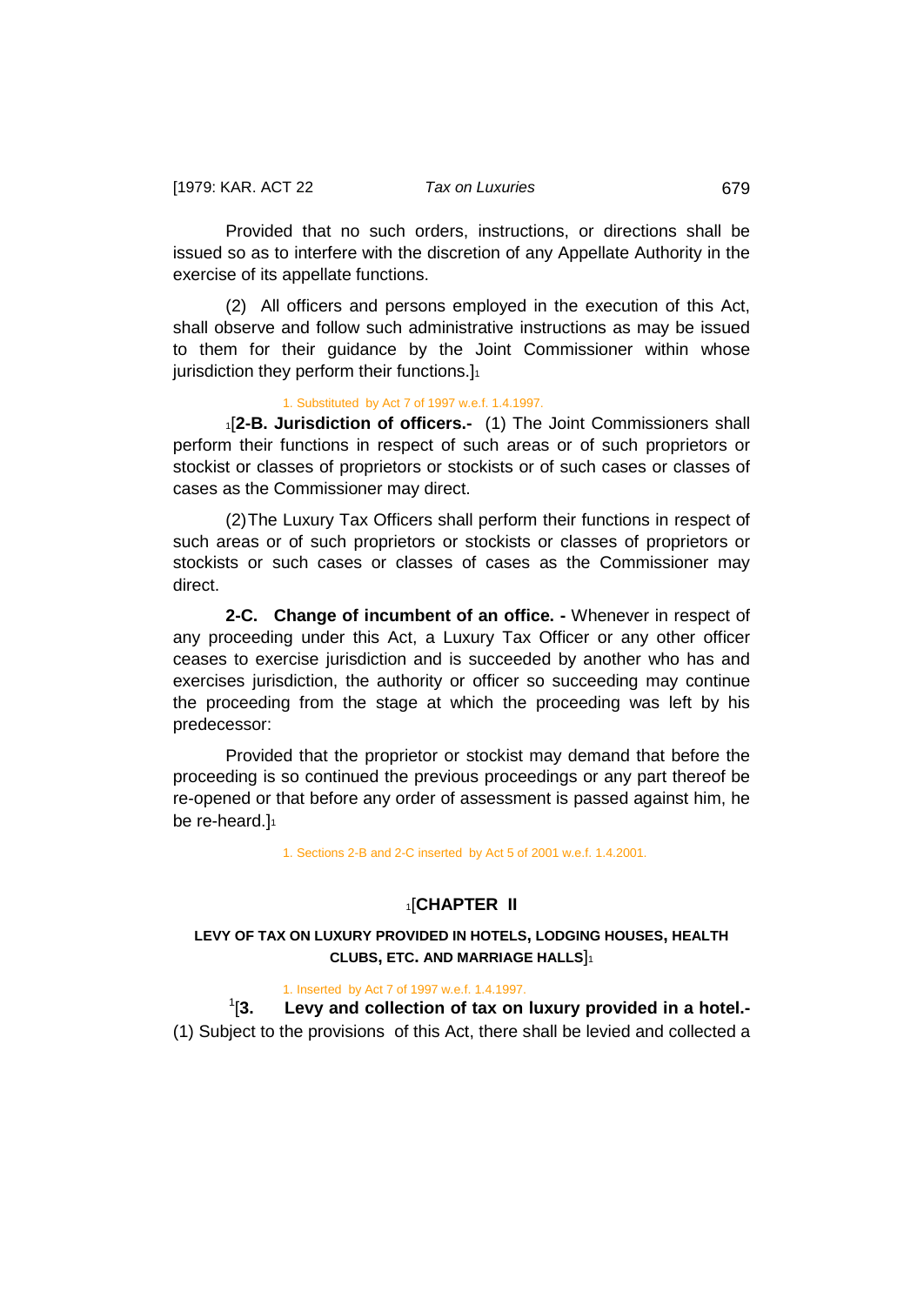### [1979: 680 KAR. ACT 22 *Tax on Luxuries*

tax on the luxury provided in a hotel in respect of every room (to be known as `Luxury Tax') at the following rates, namely:-

| Serial<br>Number | Charges                                                                                                                                                                    | Rate of tax                                                    |
|------------------|----------------------------------------------------------------------------------------------------------------------------------------------------------------------------|----------------------------------------------------------------|
| 1                | Where the charges for lodging per room per day<br>are not less than <sup>3</sup> [seven hundred and fifty<br>rupees $]$ <sup>3</sup> but not more than one thousand rupees | Four per cent of<br>such charges                               |
| $\overline{2}$   | Where the charges for lodging per room per day<br>are more than one thousand rupees but not more<br>than two thousand rupees                                               | <sup>2</sup> [Eight per cent of<br>such charges] $2$           |
| 3                | Where the charges for lodging per room per day<br>are more than two thousand rupees                                                                                        | <sup>2</sup> [Twelve per cent<br>of such charges] <sup>2</sup> |

Provided that where charges for lodging are payable otherwise than on daily basis, then, for the purposes of determining the tax liability under this section, the charges shall be computed as for a day, based on the period of lodging for which the charges are payable.

Provided further that where any charges for lodging are paid by any person who is a member of the Foreign Diplomatic Mission in India, other than such foreign diplomatic mission as may be notified then such person shall be exempt from payment of tax.; $]$ <sup>1</sup>

1. Substituted by Act 7 of 2009 w.e.f. 1.4.2009.

2. Substituted by Act 5 of 2010 w.e.f.1.4.2010.

3. Substituted by Act 14 of 2014 w.e.f.1.03.2014.

 $1$ [Proviso x x x] $1$ 

1. Inserted by Act 5 of 2001 w.e.f. 30.11.1998 and Omitted by the same Act w.e.f. 31.3.2000.

1[(1A) tax levied under sub-section (1), shall be paid by every proprietor.]<sup>1</sup>

### 1. Inserted by Act 4 of 1999 w.e.f. 1.4.1999.

 $12[(1B)]_2$  Notwithstanding anything contained in sub-section (1), no tax shall be levied and collected from a hotelier to the extent of tax not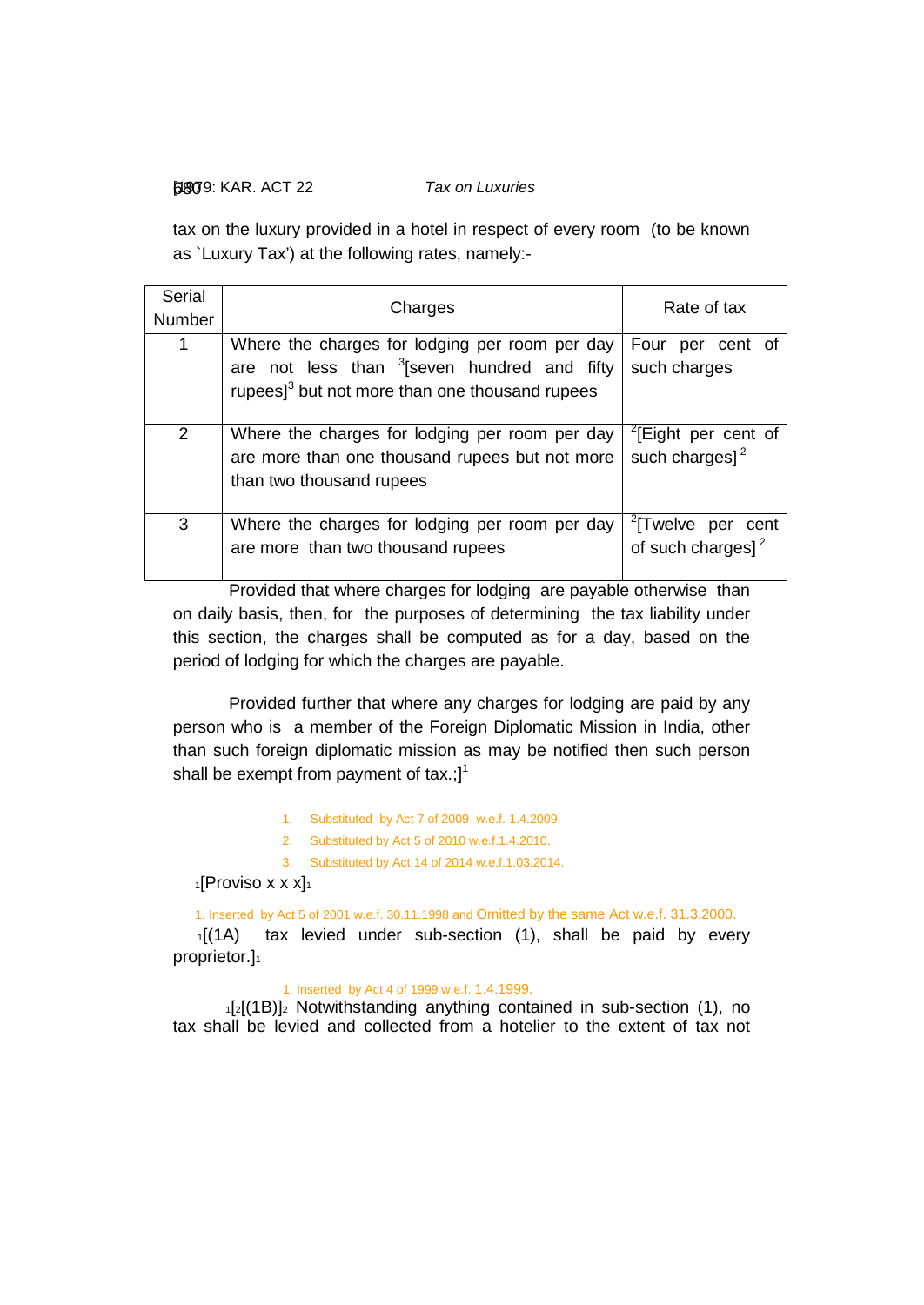[1979: KAR. ACT 22 *Tax on Luxuries* 681

collected by him during the period from the 1st day of August, 1985 to the 31st day of March, 1986.]1

> 1. Inserted by Act 12 of 1987 w.e.f. 1.4.1987. 2. Renumbered by Act 4 of 1999 w.e.f. 1.4.1999.  $1[(2) \times x]_1$ 1. Omitted by Act 21 of 1985 w.e.f. 1.8.1985

(3) In computing the amount of tax payable under this section, the amount shall, if it is not a multiple of five paise, be increased to the next higher multiple of five paise.

 **1[2[3A.** x x x]2

<span id="page-23-1"></span><span id="page-23-0"></span>1. Section 3A to 3C Inserted by Act 6 of 1995 w.e.f. 1.4.1995 2. Omitted by Act 3 of 1998 w.e.f. 1.4.1998.

**3B. Tax on luxuries like health club etc.-** There shall be levied and collected a tax at the rate of  $1$ [ten per cent]<sup>1</sup> on the charges collected for luxuries provided in a hotel for residents or others such as health club, beauty parlour, swimming pool, conference hall and the like when such charges are collected separately.

#### <span id="page-23-2"></span>1.Substituted by Act 7 of 2009 w.e.f. 1.4.2009.

 1**[3C. Levy and collection of tax on charges for marriage hall.-** Subject to the provisions of this Act, where charges for luxury provided in a marriage hall are not less than  $2$ [five thousand] $2$  rupees per day there shall be levied and collected a tax at the rate of  $3$ [ten per cent] $3$  of such charges.]

1. Substituted by Act 5 of 2000 w.e.f. 1.4.2000.

2. Substituted by Act 7 of 2003 w.e.f. 1.4.2003.

3. Substituted by Act 7 of 2009 w.e.f. 1.4.2009.

Provided that where charges for marriage hall are payable otherwise than on daily basis, then for the purposes of determining the tax liability under this section, the charges shall be computed as for a day based on the period of occupancy for which the charges are payable.]<sup>1</sup>

<span id="page-23-3"></span>**1 ["3-D. Levy and collection of tax on luxury provided in a club.-** (1) There shall be levied and collected a tax on luxuries provided in a club to the members who are required to pay any amount as fee, deposit, donation or any other such charges by whatever name called, at the rate as specified in column (3) of the table below.

| oı. | <b>Location of club</b> | Rate of tax |
|-----|-------------------------|-------------|
| NO. |                         |             |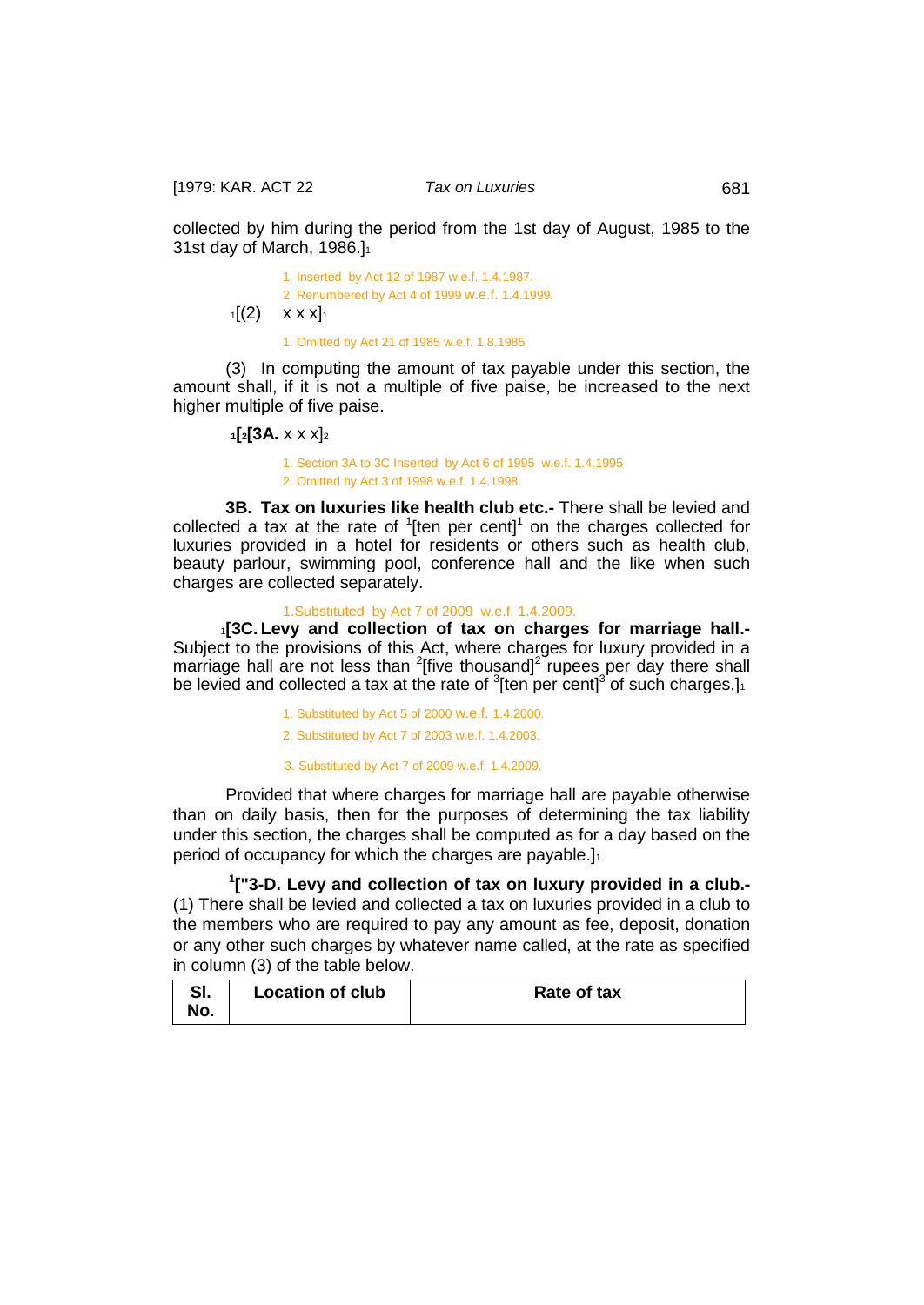| 1) |                  | (3                                           |
|----|------------------|----------------------------------------------|
|    | Corporation area | Six hundred rupees per member per<br>annum   |
| 2. | Other areas      | Three hundred rupees per member per<br>annum |

Provided that no tax shall be payable in respect of a member who has attained sixty five years of age and who is not a corporate member subject to such conditions as may be prescribed.

Provided further that no tax shall be payable in respect of a member of a Youth club registered or recognised as such by the Department of Youth Services.

(2) The tax levied under sub-section (1) shall be paid by every proprietor within such period and in such manner as may be prescribed.

**Explanation I.-** For the purpose of this Section, luxuries means more than one of the facilities like card room, bar, billiards room, snooker room, tennis court, swimming pool, sauna, jacuzzi and the like, gymnasium, golf course, internet facility, video, video compact disk, digital video disk and computer games.

**Explanation II.-** Where any corporate membership or similar membership allows use of luxuries provided in a club by more than one person (other than a person who is a dependent of the member), tax shall be levied and collected in respect of every such person." $]$ <sup>1</sup>

### <span id="page-24-0"></span>1. Inserted by Act 7 of 2003 w.e.f. 1.4.2003 and deemed to have been substituted by Act 3 of 2004 w.e.f. 1.4.2003.

1 ["**3-E. Levy and collection of tax on luxury provided in a**  hospital.- <sup>2</sup>[(1) There shall be levied and collected a tax at the rate of eight per cent on the charges collected for luxuries provided in a hospital in a room such as accommodation, air conditioning, telephone, telephone calls, television, radio, music, extra beds and the like,  $3$  other than facilities provide in a Intensive Care Unit(ICU)] $^3$  where such charges are more than one thousand rupees per day per room. $]^{2}$ 

(2) The tax levied under sub-section (1) shall be paid by every proprietor within such period and in such manner as may be prescribed." $]$ <sup>1</sup>

- 1. Inserted by Act 26 of 2004 w.e.f. 1.8.2004.
- 2. Deemed always to have been Substituted by Act 5 of 2007 w.e.f.1.6.1979
- 3. Inserted by Act, 05 of 2016 w.e.f 01.04.2016.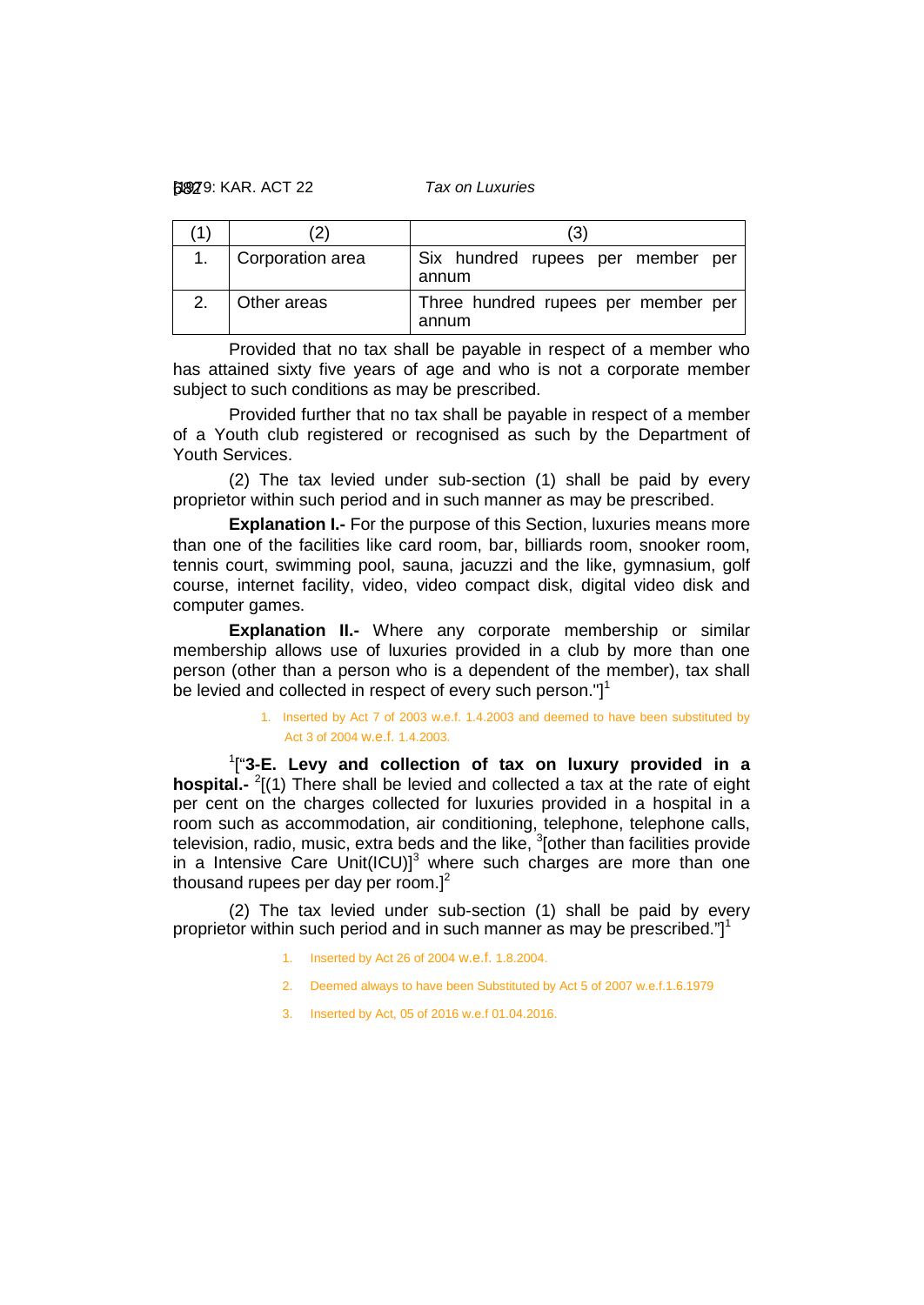<span id="page-25-0"></span>**4. Mode of collection of tax.-** (1) Where the rate of charges for luxury provided in a hotel is inclusive of the charges for food or drink or other amenities, if any (being amenities referred to in clause (5) of section 2), then the 1 Luxury Tax Officer<sub>1</sub> may, from time to time, after giving the proprietor an opportunity of being heard, fix separate rates of charges for such luxury and for food or drink or other amenities, if any, being amenities referred to in clause (5) of section 2, for the purpose of calculating the tax under this Act.

#### 1. Substituted by Act 10 of 1986 w.e.f. 31.3.1986.

(2) Where, in addition to the charges for luxury provided in a hotel, service charges are levied and appropriated to the proprietor and not paid to the staff, then, such charges shall be deemed to be part of the charges for luxury provided in the hotel.

 $\overline{1}$  $\frac{1}{1}$  (3) Where luxury provided in a hotel to any person is charged at a concessional rate, then the tax on such luxury, shall be levied and collected on such lower charges where such lower charges are allowed as a result of any discount allowed in general or is in accordance with the terms of a contract or agreement entered into in a particular case and also where such discount allowed is published in tariff cards or displayed or disclosed in writing, in any manner for information.: $l^1$ 

### 1. Substituted by Act 7 of 2009 w.e.f. 1.4.2009.

(4) Where luxury provided in a hotel for a specified number of persons is shared by more than the number specified, then, in addition to the tax paid for the luxury provided to such specified number of persons, there shall also be levied and collected separately, the tax in respect of the charges made for the additional number of persons accommodated.

 $1[(5) \quad x \times x]_1$ 

#### <span id="page-25-1"></span>1. Omitted by Act 10 0f 1986 w.e.f. 31.3.1986

1<sup>1</sup> [4A. 2<sup>1</sup> **2 [Registration of proprietors** <sup>3</sup>  $\left[$ **xxx**]<sup>3</sup> $\left[$ 2.-(1) Every proprietor 3<sup>3</sup>  $3$ [xxx]<sup>3</sup> liable to pay tax under this Act shall get himself registered under this Act in such manner and within such period as may be prescribed and shall pay a registration fee of two hundred and fifty rupees.

<sup>4</sup>[Provided that the Commissioner may notify the website in which an application for registration shall be made electronically in the manner specified in the said notification. $]^{4}$ 

1. Sub-section 1 to 6 Inserted by Act 21 of 1985 w.e.f. 1.8.1985.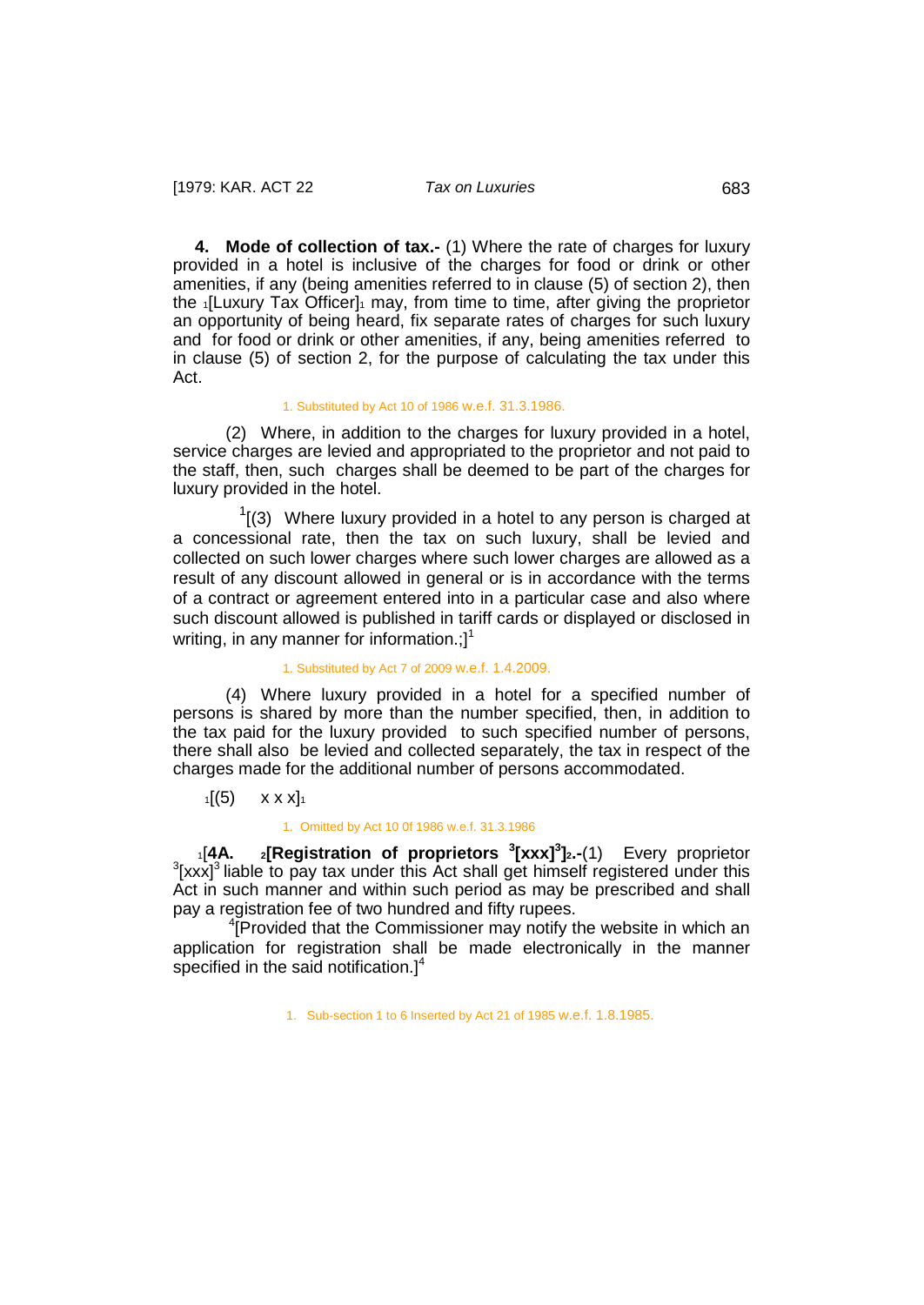2. Substituted by Act 7 of 1987 w.e.f. 1.4.1987.

- 4. Omitted by Act 5 of 2006 w.e.f. 1.4.2006.
- 5. Inserted by Act 15 of 2011 w.e.f. 1.4.2011.

(2) The registration granted shall be valid for one year and shall be renewed from year to year on payment of the fee specified in sub-section  $(1).$ 

(3) Where, however, the proprietor  $1[xxx]_1$  is already registered under the Karnataka Sales Tax Act, 1957, then, he shall not be liable to pay the registration or renewal fee prescribed under this section.

1. Omitted by Act 5 of 2006 w.e.f. 1.4.2006.

(4) The  $\frac{1}{1}$  Luxury Tax Officer $\frac{1}{1}$  may for good and sufficient reasons, demand from a proprietor  $2[xxx]_2$  liable to pay tax under this Act, security for due payment of tax and on such demand the proprietor  $_2$ [xxx] $_2$  shall furnish security within eight days from the date of receipt of the order demanding security.

1. Substituted by Act 10 of 1986 w.e.f. 31.3.1986.

2. Inserted by Act 7 of 1997 w.e.f. 1.4.1997 and Omitted by Act 5 of 2006 w.e.f. 1.4.2006.

(5) The amount of security payable under sub-section (4) shall not exceed an amount equivalent to one fourth of tax anticipated for the year from the proprietor  $\left(\frac{1}{x}x^{1}\right)$ . The  $\left|\frac{1}{x}\right|$  Tax Officer]<sub>2</sub> may demand an additional security, if he has reason to believe that the security furnished already is inadequate.

1. Inserted by Act 7 of 1997 w.e.f. 1.4.1997 and Omitted by Act 5 of 2006 w.e.f. 1.4.2006.

2. Substituted by Act 10 of 1986 w.e.f. 31.3.1986.

(6) The security furnished shall be maintained in full unless the  $1$ [Luxury Tax Officer] $1$  is satisfied that there are no reasons for its continuance or until the registration certificate is cancelled.]<sup>1</sup>

1. Substituted by Act 10 of 1986 w.e.f. 31.3.1986.

 $1(7)$  Where a proprietor <sup>2</sup>[xxx]<sup>2</sup> has more than one place of business, the registration certificate shall cover all such places of business. The Luxury Tax Officer shall issue copies of the registration certificates to the proprietor or the stockist for exhibition at each of his places of business.

1. Sub-sections (7) to (10) Inserted by Act 7 of 1997 w.e.f. 1.4.1997.

2. Omitted by Act 5 of 2006 w.e.f. 1.4.2006.

(8) A proprietor  $1$ [xxx]<sup>1</sup> registered under sub-section (1) shall be entitled to have his registration cancelled if he is able to prove to the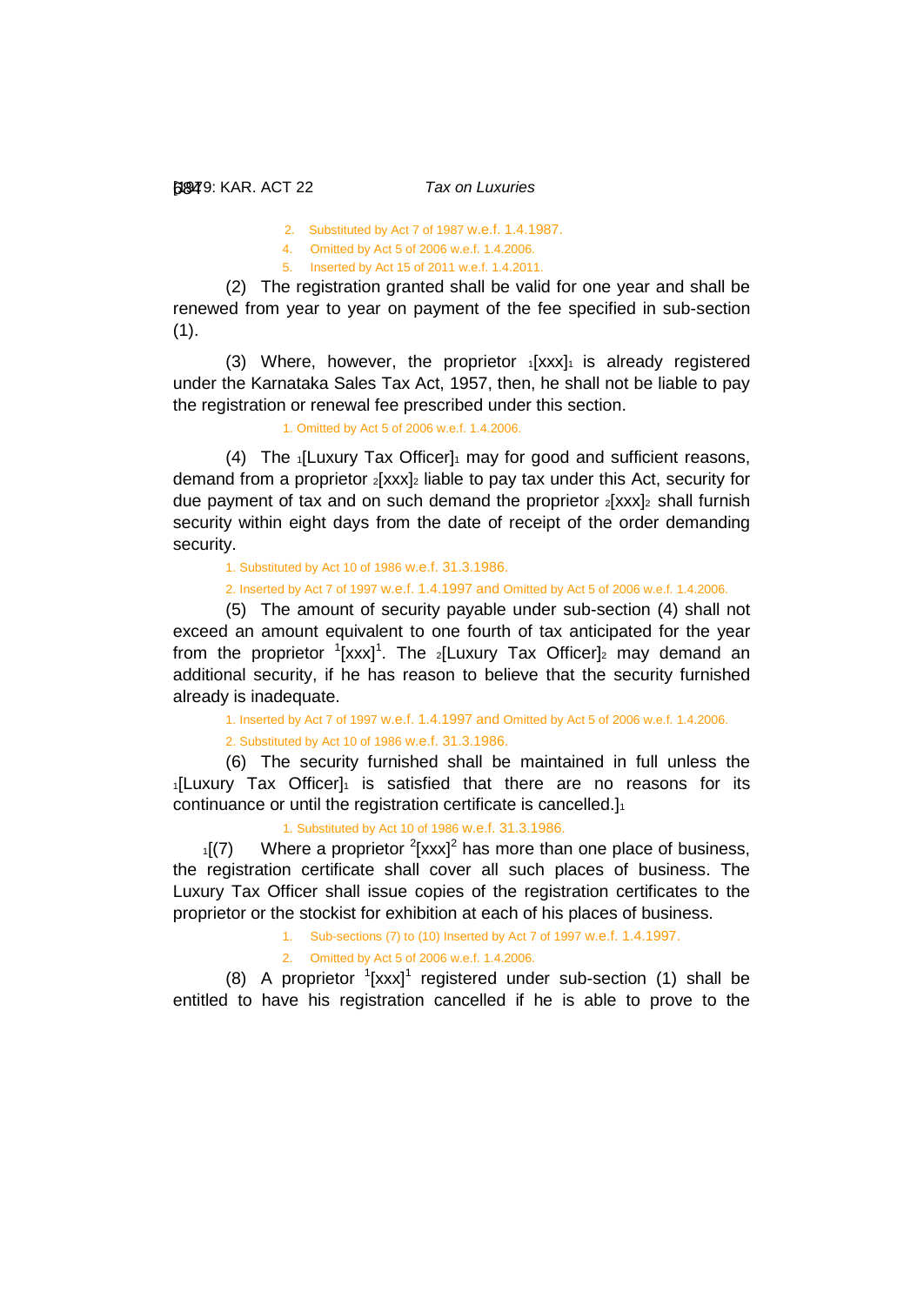satisfaction of the Luxury Tax Officer that he has discontinued, transferred or otherwise disposed off his business.

1. Omitted by Act 5 of 2006 w.e.f. 1.4.2006.

(9) The Luxury Tax Officer shall have power, for good and sufficient reasons, to cancel, modify or amend any registration certificate issued by it.

 (10) A certificate of registration shall be personal to the proprietor  $1$ [xxx]<sup>1</sup> to whom it is granted and shall not be transferable.]<sup>1</sup>

<span id="page-27-0"></span>1. Omitted by Act 5 of 2006 w.e.f. 1.4.2006.

1[**4-AA. Declaration of charges for marriage hall.-** (1) Every proprietor of a marriage hall liable to pay tax under this Act, shall declare the normal rate fixed for luxury provided by him in such manner and within such period as may be prescribed.

(2)Where luxury provided in a marriage hall to any person is not charged at all, or is charged at a concessional rate, then the tax on such luxury, shall be levied and collected as if full charges for such luxury were paid to the proprietor of the marriage hall. $]_1$ 

1. Section 4AA Inserted by Act 5 of 2001 w.e.f. 1.4.2001.

<span id="page-27-1"></span> **4B.1 [xxx]<sup>1</sup>**

1. Omitted by Act 5 of 2006 w.e.f. 1.4.2006.

<span id="page-27-2"></span> **1 [4-C.<sup>1</sup> [xxx]<sup>1</sup>**

1. Omitted by Act 5 of 2006 w.e.f. 1.4.2006.

### **CHAPTER IV**

### <span id="page-27-3"></span>**RETURN, ASSESSMENT, PAYMENT, RECOVERY AND COLLECTION OF TAXES**]1

 **1[5.Returns.-** (1) Notwithstanding anything contained in section 5A, every  $\frac{1}{2}$ [proprietor  $\frac{2}{x}$ [xxx]<sup>2</sup>] $\frac{1}{x}$  liable to pay tax under this Act shall furnish to the assessing authority within sixty days of the expiry of the year, a return in the prescribed from.

 $3$ [Provided that the specified class of proprietors as may be notified by the Commissioner shall submit the return in the prescribed form, electronically through internet in the manner specified in the said notification.<sup>3</sup>

1. Section 5 and 5A Substituted by Act 6 of 1995 w.e.f. 1.4.1995.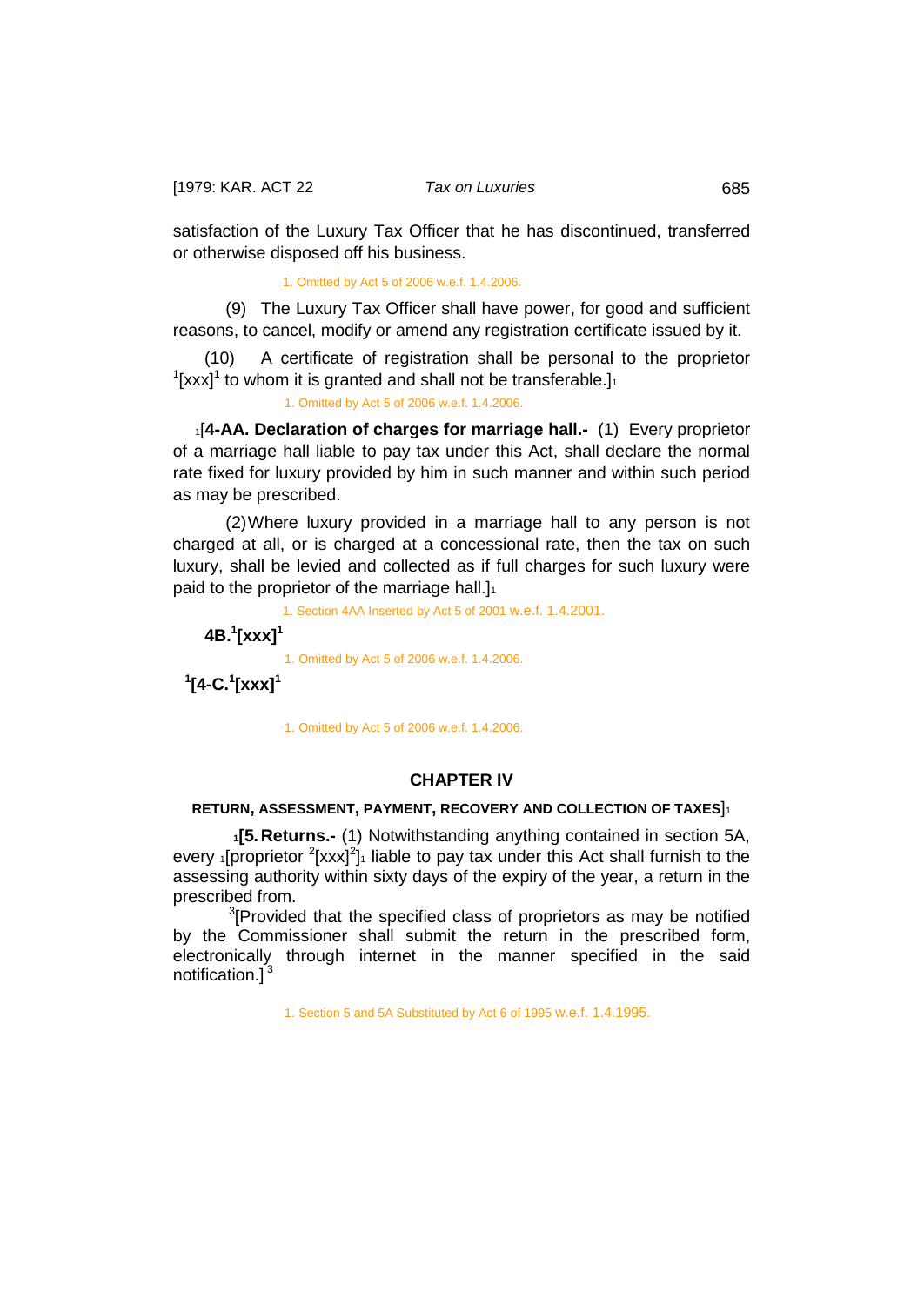2.Omitted by Act 5 of 2006 w.e.f. 1.4.2006.

3.Inserted by Act 5 of 2010 w.e.f.1.4.2010.

(2) Before any 1[proprietor  $2$ [xxx] $2$ ]1 submits any return under subsection (1), he shall in the prescribed manner, pay in advance the full amount of tax payable by him on the basis of such return as reduced by any tax already paid under section 5-A and shall furnish along with the return satisfactory proof of the payment of such tax, and a return without such proof of payment shall not be deemed to have been filed. After the final assessment is made, the amount of tax so paid shall be deemed to have been paid towards the tax finally assessed.

<sup>3</sup>[Provided that the specified class of proprietors as may be notified by the Commissioner shall pay the tax payable on the basis of the return under sub-section (1), by electronic remittance through internet in the manner specified in the said notification.] $3$ 

- 1. Substituted by Act 7 of 1997 w.e.f. 1.4.1997.
- 2. Omitted by Act 5 of 2006 w.e.f. 1.4.2006.
- 3. Inserted by Act 5 of 2010 w.e.f. 1.4.2010
- <span id="page-28-0"></span>(3) Every return shall be verified in the prescribed manner.

**5A. Payment of tax in advance.-** (1) Every 1[proprietor <sup>2</sup>[xxx]<sup>2</sup>] liable to pay tax under this Act shall furnish to the assessing authority within twenty days of the expiry of a month, a statement in the prescribed form, showing therein the whole amount of tax due from him according to such statement.

 $3$ [Provided that the specified class of proprietors as may be notified by the Commissioner shall submit the statement in the prescribed form, electronically through internet in the manner specified in the said notification.]<sup>3</sup>

- 1. Substituted by Act 7 of 1997 w.e.f. 1.4.1997.
- 2. Omitted by Act 5 of 2006 w.e.f. 1.4.2006.
- 3. Inserted by Act 5 of 2010 w.e.f.1.4.2010.

(2) Every statement under sub-section (1) shall be accompanied by a treasury challan in proof of payment of the full amount of tax due according to the statement, and a statement without such proof of payment shall not be deemed to have been duly filed and the amount so payable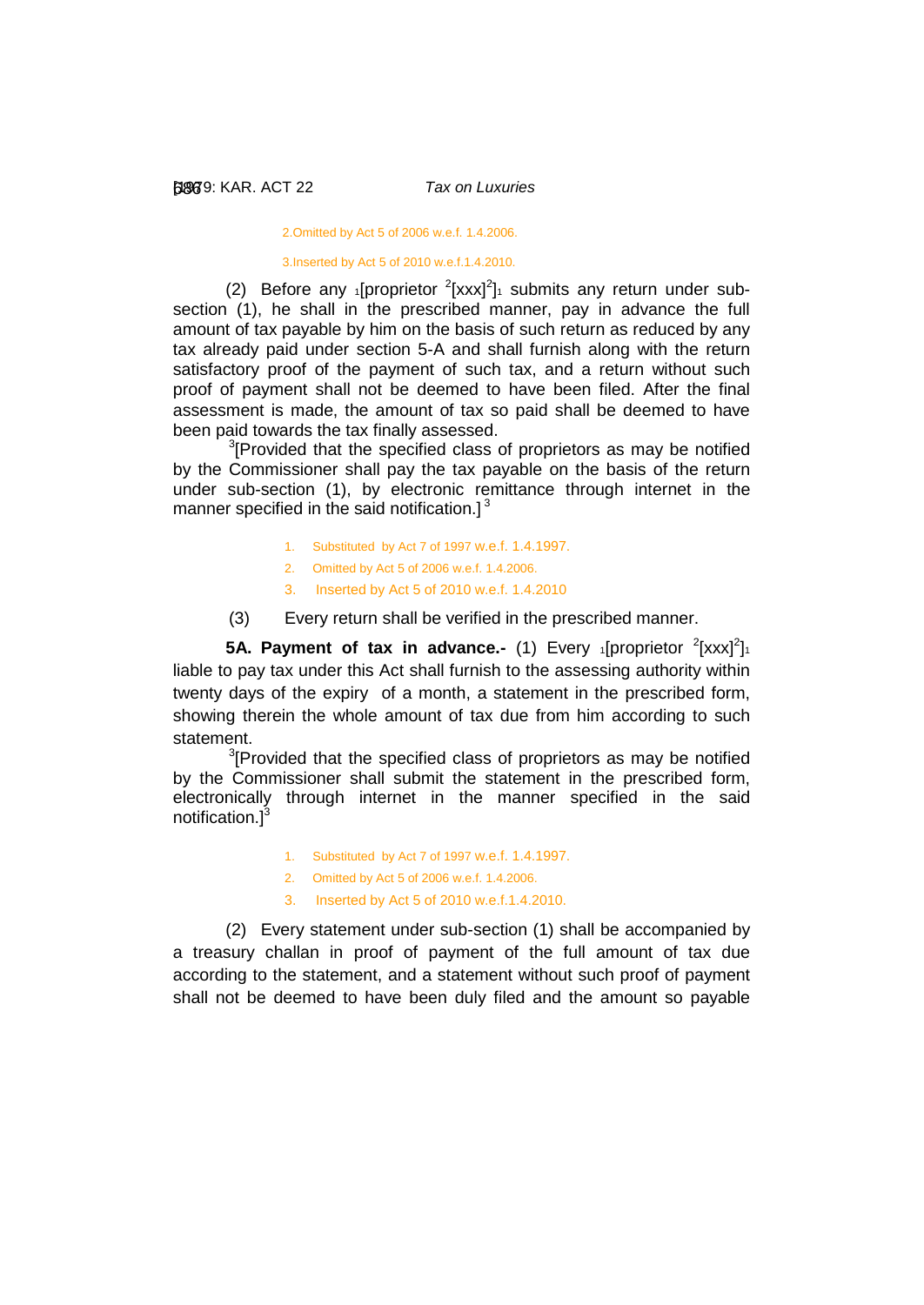shall for the purpose of section 7 and section 8 be deemed to be tax due under this Act from such 1[proprietor <sup>2</sup>[xxx]<sup>2</sup>]1.

<sup>3</sup>[Provided that the specified class of proprietors as may be notified by the Commissioner shall pay the tax payable on the basis of the statement under sub-section (1), by electronic remittance through internet in the manner specified in the said notification.]<sup>3</sup>

- 1. Substituted by Act 7 of 1997 w.e.f. 1.4.1997.
- 2. Omitted by Act 5 of 2006 w.e.f. 1.4.2006.
- 3. Inserted by Act 5 of 2010 w.e.f. 1.4.2010.

 $1[(2-A)$  If default is committed in the payment of tax for any month beyond ten days whether or not a statement as required under sub-section (1) is filed; or if the amount of tax paid is less than the amount of tax payable for any month, the dealer defaulting payment of tax or making shortpayment of tax shall, in addition to the tax, pay interest calculated at the rate of two per cent per month from the date of such default or short-payment to the date of payment of such tax or upto the date specified for payment of tax assessed under section 6, as the case may be.] $1$ 

#### 1. Inserted by Act 5 of 2001 w.e.f. 1.4.2001.

(3) If no such statement is submitted by any  $\frac{1}{1}$  [proprietor  $\frac{2}{1}$  [xxx]<sup>2</sup>] under sub-section (1) before the date specified therein or if the statement submitted by him appears to the assessing authority to be incorrect or incomplete, the assessing authority may assess the  $_1$ [proprietor  $^2$ [xxx]<sup>2</sup>]<sub>1</sub> provisionally for that month to the best of his judgement, recording the reasons for such assessment and proceed to demand and collect the tax on the basis of such assessment :

> 1. Substituted by Act 7 of 1997 w.e.f. 1.4.1997. 2. Omitted by Act 5 of 2006 w.e.f. 1.4.2006.

Provided that before taking action under sub-section (3) the <sup>1</sup>[proprietor <sup>2</sup>[xxx]<sup>2</sup>]<sup>1</sup> shall be given an opportunity of being heard.]<sup>1</sup>

1. Substituted by Act 7 of 1997 w.e.f. 1.4.1997.

<span id="page-29-0"></span>2. Omitted by Act 5 of 2006 w.e.f. 1.4.2006.

**6.Assessment and collection of tax.-** <sup>1</sup>[(1) Every proprietor shall be deemed to have been assessed to tax based on the return submitted by him under sub-section (1) of section 5, except in cases where the Commissioner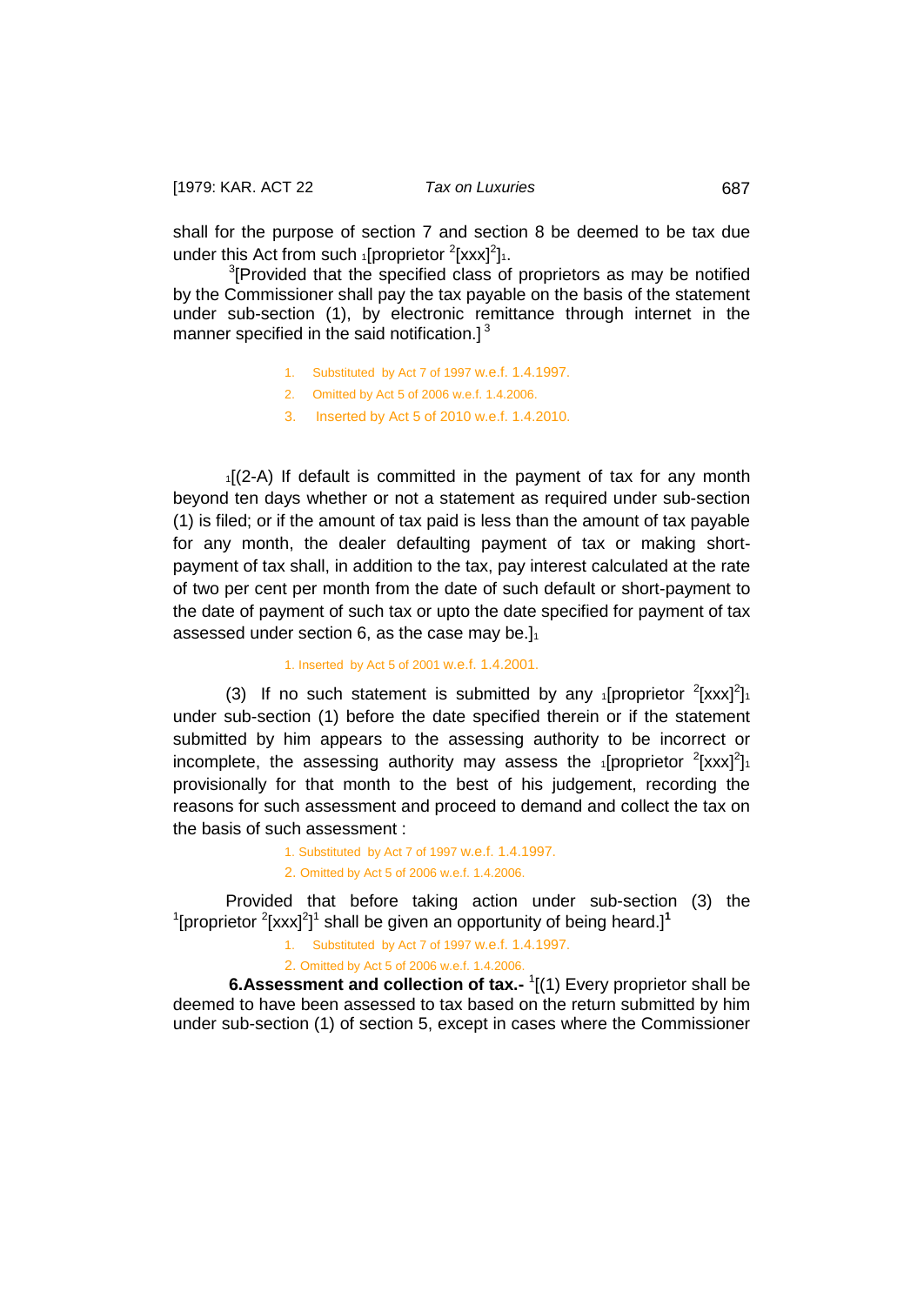may notify the requirement of production of accounts by the proprietor before the Luxury Tax Officer within six months from the date of submitting the return, in support of a return submitted for any period and such authority shall proceed to assess such proprietor,-

- (a) on the basis of the return submitted where he is satisfied the return submitted is correct and complete, or
- (b) to the best of his judgment, where the return submitted appears to be incorrect or incomplete, after giving the proprietor a reasonable opportunity of showing cause against such assessment in writing.

Provided that nothing in this sub-section shall apply to a return submitted for any year upto the year ending  $31<sup>st</sup>$  March, 2012.]<sup>1</sup>

#### 1. Substituted by Act 18 of 2012 w.e.f. 1.4.2012.

(3) If a *i*[proprietor  ${}^{3}$ [xxx]<sup>3</sup>]<sup>*i*</sup> liable to pay tax under this Act fails to furnish a return in respect of any period within the period specified in subsection (1) of section 5, the  $_2$ [Luxury Tax Officer] $_2$  shall, after giving the  $1$ [proprietor  $3$ [xxx] $3$ ] $1$  a reasonable opportunity of being heard, assess to the best of his judgement, the amount of tax if any, due from him.

1. Substituted by Act 7 of 1997 w.e.f. 1.4.1997.

- 2. Substituted by Act 10 of 1986 w.e.f. 31.3.1986.
- <span id="page-30-0"></span>3. Omitted by Act 5 of 2006 w.e.f. 1.4.2006.

(4) Any assessment made under this section shall be without prejudice to any penalty or prosecution for an offence under this Act.

 **1[6A. Collection of tax by a registered 2[proprietor <sup>3</sup> [xxx]<sup>3</sup> ]2 and forfeiture of illegal or excess collection of taxes.-**  $_2$ [(1) A proprietor  ${}^{3}$ [xxx]<sup>3</sup> who is not registered under this Act, shall not collect any amount by way of tax or purporting to be by way of tax under this Act, nor shall a registered proprietor <sup>3</sup>[xxx]<sup>3</sup> collect any amount by way of tax or purporting to be by way of tax at a rate exceeding the rate specified under this Act at which he is liable to pay tax. $]_2$ 

- 1. Section 6A sub-sections (1) and (2) Clauses (a) and (b) Inserted by Act 10 of 1986 w.e.f.31.3.1986.
- 2. Substituted by Act 7 of 1997 w.e.f. 1.4.1997.
- 3. Omitted by Act 5 of 2006 w.e.f. 1.4.2006.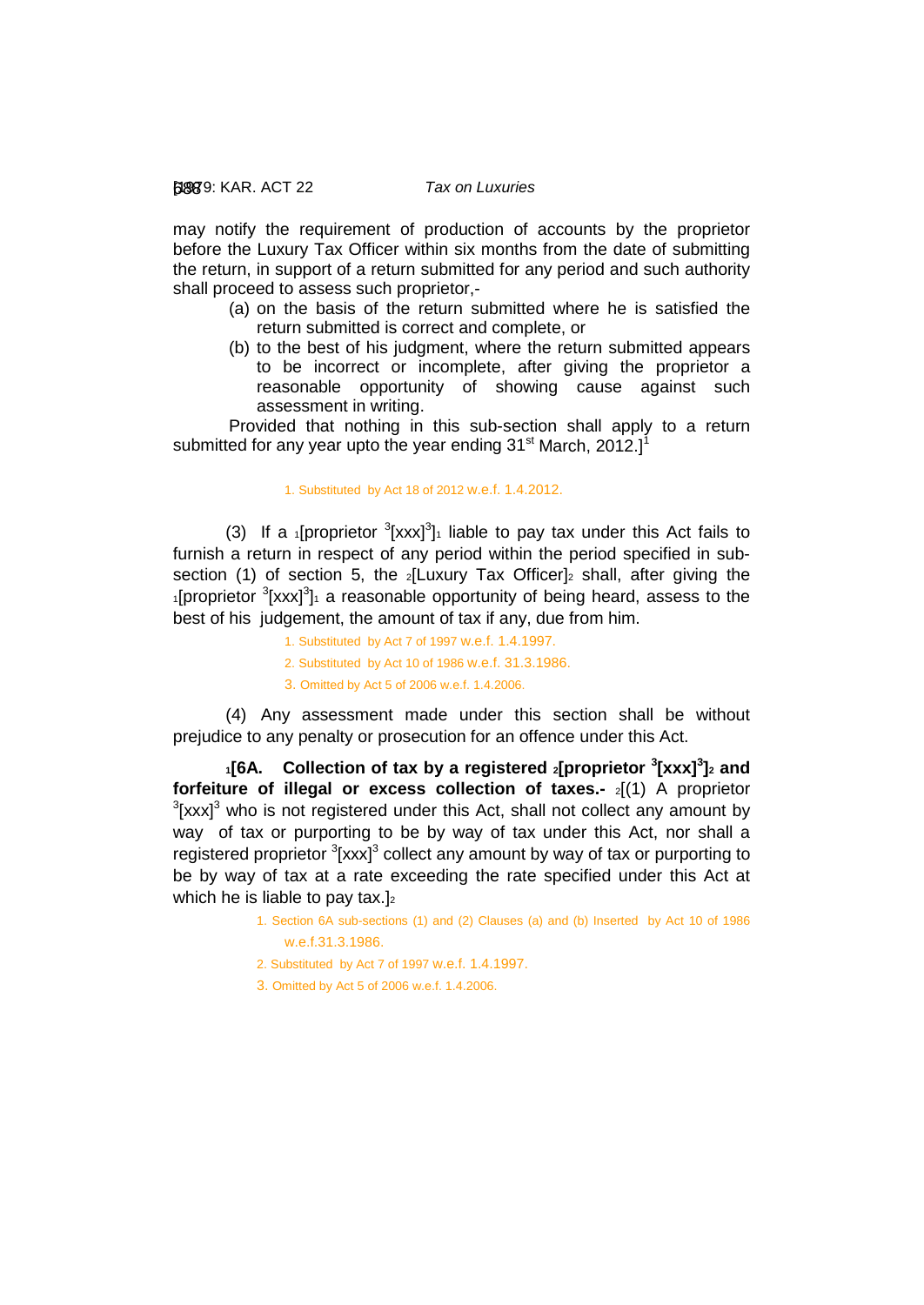(2) If any <sup>1</sup>[proprietor  $2$ [xxx]<sup>2</sup>]<sup>1</sup> contravenes the provisions of subsection (1), the Luxury Tax officer, after giving such  $1$ [proprietor  $2$ [xxx] $2$ ]<sup>1</sup> a reasonable opportunity of being heard,-

> 1. Substituted by Act 7 of 1997 w.e.f. 1.4.1997. 2. Omitted by Act 5 of 2006 w.e.f. 1.4.2006.

(a) shall, by order in writing, forfeit in favour of the State Government the amount unauthorisedly collected or collected in excess of the prescribed rate ; and

(b) may, in addition, by order in writing, impose upon him by way of penalty a sum not exceeding one and a half times the amount so collected. $l^1$ 

**7. Imposition of penalty in certain cases.-** Where any  $\rm1$ [proprietor  $\rm2$ [xxx]<sup>2</sup>]]<sup>1</sup> liable to pay tax under this Act,-

> <span id="page-31-0"></span>1. Substituted by Act 7 of 1997 w.e.f. 1.4.1997. 2. Omitted by Act 5 of 2006 w.e.f. 1.4.2006.

- (a) fails without sufficient cause or neglects to furnish a return as required by sub-section (1) of section 5, or
- (b) while furnishing a return under sub-section (1) of section 5 fails, without sufficient cause or neglects, to pay into government treasury the whole amount of tax due firm him according to such return as required by sub-section (2) of section 5, or
- (c) fails without sufficient cause, to comply with the terms of notice issued to him under clause (a) of sub-section (2) of section 6, or
- (d) conceals the particulars of any transaction or deliberately furnishes inaccurate particulars of any transaction liable to tax,

the <sub>1</sub>[Luxury Tax Officer]<sub>1</sub> may impose upon such 2[proprietor <sup>3</sup>[xxx]<sup>3</sup>]2 by way of penalty, in addition to any tax assessed under section 6, a sum not exceeding one and a half times the amount of the tax.

- 1. Substituted by Act 10 of 1986w.e.f. 31.3.1986.
- 2. Substituted by Act 7 of 1997 w.e.f. 1.4.1997.
- 3. Omitted by Act 5 of 2006 w.e.f. 1.4.2006.

 $\left[$ xxx]<sup>1</sup>

1. Proviso omitted by Act 5 of 2006 w.e.f. 1.4.2006.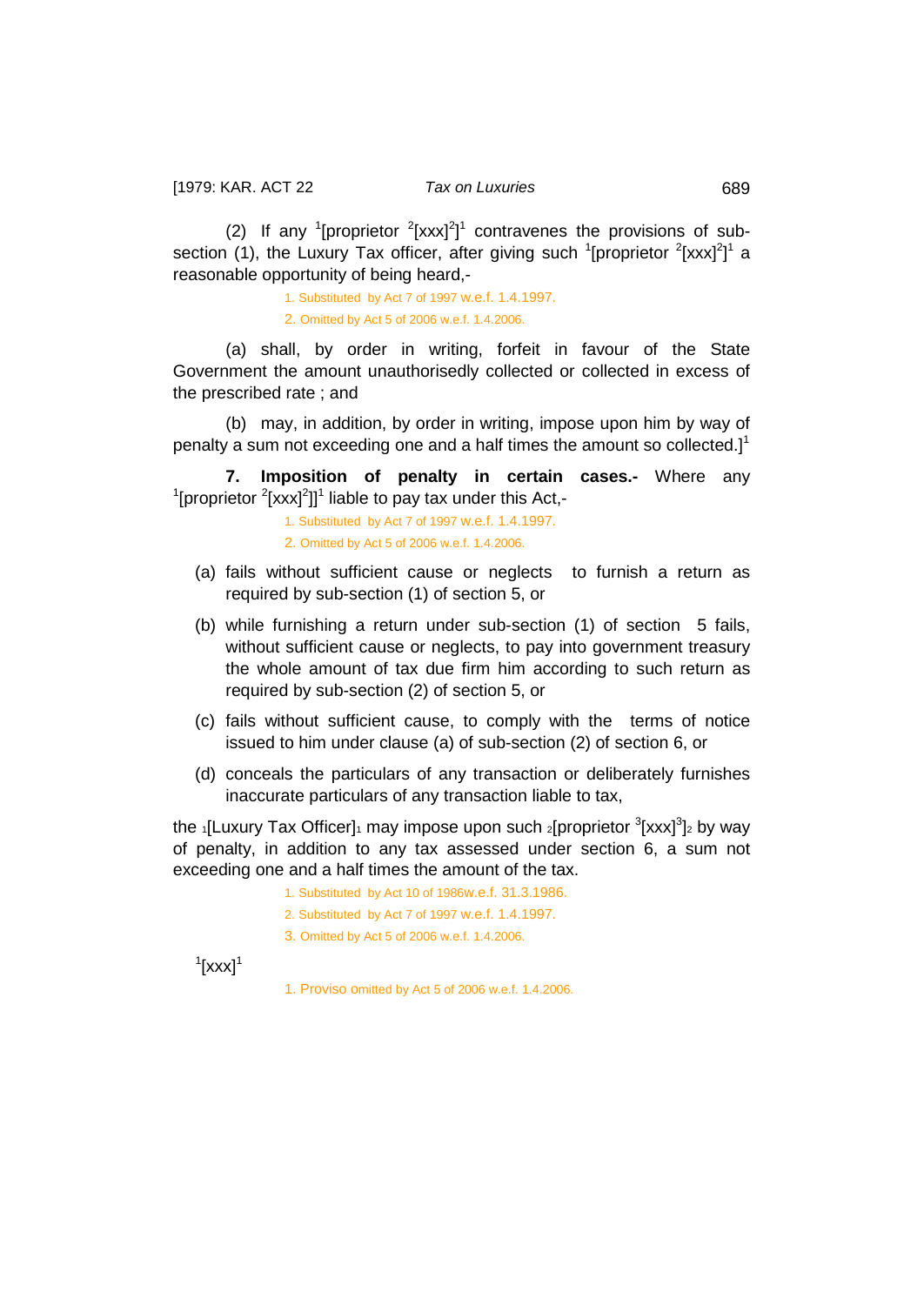#### [1979: 690 KAR. ACT 22 *Tax on Luxuries*

<span id="page-32-0"></span> **1[7A. Assessment of escaped tax.-** (1) Where for any reason the whole or any part of the *2*[charges for lodging, charges for luxuries provided in a hotel for residents or others, charges for luxuries provided in a marriage hall <sup>4</sup> [or charges for luxuries provided in a hospital or charges for luxuries provided in a club]<sup>4  $3$ </sup>[xxx]<sup>2</sup>]<sup>3</sup> has escaped assessment to tax or has been assessed at a lower rate than the rate at which it is assessable, the Luxury Tax Officer may, at any time within a period of five years from the expiry of the  $2$ [year] $2$  to which the tax relates, proceed to assess to the best of his judgement the tax payable on such charges after issuing a notice to the  $2$ [proprietor  $3$ [xxx] $3$ ]<sub>1</sub> and after making such enquiry as he considers necessary.

- 1. Sectoion 7A sub-sections (1) and (2) Inserted by Act 10 of 1986 w.e.f. 31.3.1986.
- 2. Substituted by Act 7 of 1997 w.e.f. 1.4.1997.
- 3. Omitted by Act 5 of 2006 w.e.f. 1.4.2006.
- 4. Inserted by Act 05 of 2016 w.e.f 01.04.2011.

(2) In making an assessment under sub-section (1) the Luxury Tax Officer may, if he is satisfied that the tax escaped from assessment is due to willful non-disclosure of the charges for lodging by the proprietor  $1[xxx]_1$ , after giving a reasonable opportunity of showing cause, direct the proprietor  $1$ [xxx] $1$  to pay, in addition to the tax assessed under sub-section (1), a penalty not exceeding one and a half times the tax so assessed.]

1. Omitted by Act 5 of 2006 w.e.f. 1.4.2006.

- <span id="page-32-1"></span>**8. Payment of tax and penalty.-** (1) (a) The amount of tax,-
- (i) due where returns have been furnished without full payment therefore ;
- (ii) assessed for any period  $( [x \times x]^1)$  less any sum already paid by the <sup>2</sup>[proprietor  $3$ [xxx] $3$ ]<sup>2</sup> in respect of such period ;
	- 1. Omited by Act 10 of 1986 w.e.f. 31.3.1986.
	- 2. Substituted by Act 7 of 1997 w.e.f. 1.4.1997.
	- 3. Omitted by Act 5 of 2006 w.e.f. 1.4.2006.
- (b) the amount of penalty, if any, levied  $\textsuperscript{1}{[}$  tunder this Act $\textsuperscript{1}{[}$ ,

shall be paid by the  $_2$ [proprietor  $3$ [xxx] $3$ ] $_2$   $1$ [in such manner as may be prescribed and] $1$  by such date as may be specified in the notice issued by the  $1$ [Luxury Tax Officer] $1$  for this purpose being a date not later than thirty days from the date of service of notice :

1. Substituted by Act 10 of 1986 w.e.f. 31.3.1986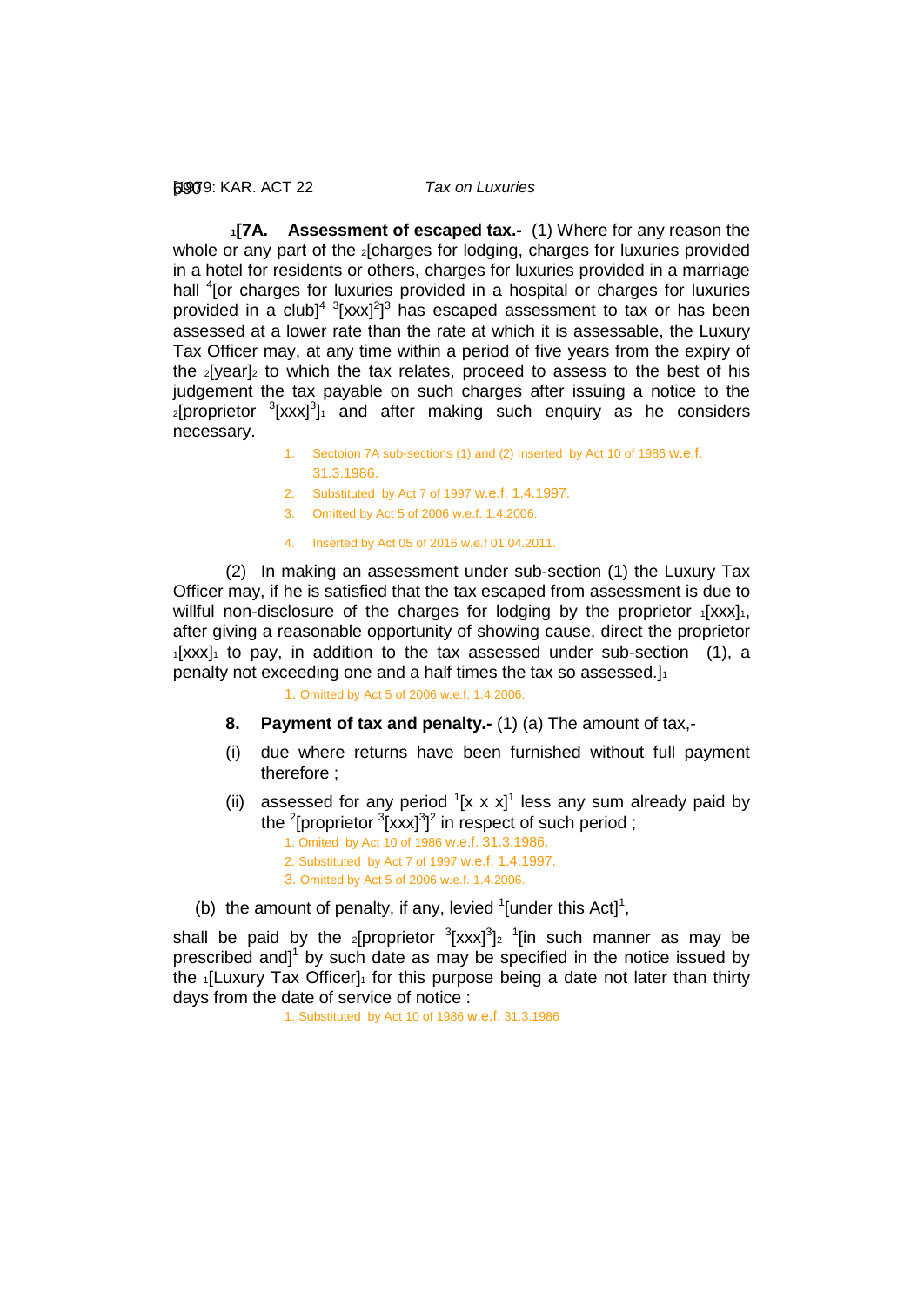#### 2. Substituted by Act 7 of 1997 w.e.f. 1.4.1997. 3. Omitted by Act 5 of 2006 w.e.f. 1.4.2006.

 $1$ [Proviso x x x $1_1$ 

1. Omited by Act 7 of 1997 w.e.f. 1.4.1977.

<sup>1</sup>[Provided that the specified class of proprietors as may be notified by the Commissioner shall pay the tax or any other amount due under this Act, by electronic remittance through internet in the manner specified in the said notification.<sup>1</sup>

1. Inserted by Act 5 of 2010 w.e.f. 1..4.2010.

1[(1A) If default is made in making payment in accordance with sub-section (1),-

(i) the whole of the amount towards tax or penalty out-standing on the date of default shall become immediately due and shall be a charge on the properties of the proprietor liable to pay such tax or penalty, and

(ii) the proprietor liable to pay such tax or penalty shall be liable to pay simple interest at two per cent of the amount of the tax or penalty due for each month or part thereof for the period for which the tax or penalty remains unpaid.]<sup>1</sup>

1. Inserted by Act 7 of 1997 w.e.f. 1.4.1997.

1[(2) Any tax or penalty which remains unpaid on the date specified in the notice of payment  $2[x \times x]_2$  shall be recoverable,-

> 1. Sub-section (2) Clause (a) and (b) Substituted by Act 10 of 1986 w.e.f. 31.3.1986. 2. Omited by Act 7of 1997 w.e.f. 1.4.1997.

(a) as if it were an arrear of land revenue ; or

 1[(aa) by attachment and sale or by sale without attachment of any property of such proprietor  $2$ [xxx] $2$  or any other person by the Luxury Tax Officer or any prescribed officer in accordance with such rules as may be prescribed; $]^{1}$ 

> 1. Inserted by Act 7 of 1997 w.e.f. 1.4.1997. 2. Omitted by Act 5 of 2006 w.e.f. 1.4.2006.

(b) on application to any magistrate by such magistrate, as it it were a fine imposed by him.] $1$ 

 1[(3) Notwithstanding anything contained in sub-section (1-A), where the amount of penalty does not exceed five lakh rupees, the Commissioner and in other cases, the State Government, may, subject to such conditions as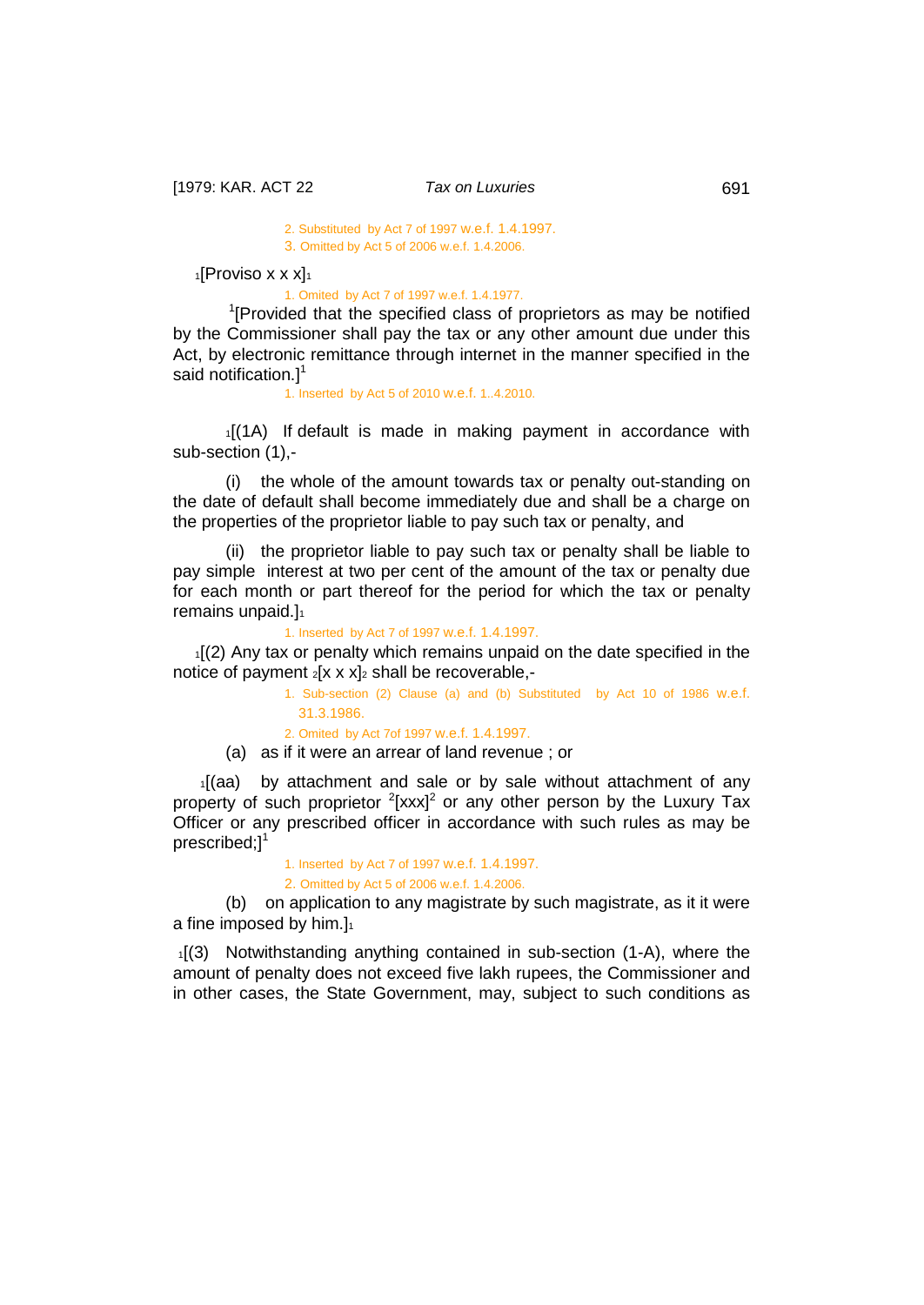[1979: 692 KAR. ACT 22 *Tax on Luxuries*

may be prescribed, remit the whole or any part of the penalty payable in respect of any period by any proprietor  $2[xxx]^2$ ]

1. Inserted by Act 7 of 1997 w.e.f. 1.4.1997.

<span id="page-34-0"></span>2. Omitted by Act 5 of 2006 w.e.f. 1.4.2006.

 1[**8A. Recovery of tax from certain other persons.-** (1) The Luxury Tax Officer may, at any time or from time to time, by notice in writing (a copy of which shall be forwarded to the  $_2$ [proprietor  $_3$ [xxx] $_3$ ]<sub>2</sub>, at his last address known to the Luxury Tax Officer) require any person from whom money is due to the <sub>2</sub>[proprietor <sup>3</sup>[xxx]<sup>3</sup>]<sub>2</sub> or any person who holds or may subsequently hold money for or on account of the  $2$ [proprietor  $3$ [xxx] $3$ ] $2$  to pay to the Luxury Tax Officer either forthwith upon the money becoming due or being held at or within the time specified in the notice (not being before the money, becomes due or is held) so much of the money as is sufficient to pay the amount due by the *2*[proprietor  $3$ [xxx] $3$ ]<sub>2</sub> in respect of arrears of tax or penalty or the whole of the money when it is equal to or less than that amount.

> 1. Sections 8A to 8C inserted by Act 10 of 1986 w.e.f. 31.3.1986. 2. Substituted by Act 7 of 1997 w.e.f. 1.4.1997. 3. Omitted by Act 5 of 2006 w.e.f. 1.4.2006.

(2) The Luxury Tax Officer may at any time or from time to time, amend or revoke any such notice or extend the time for making any payment in pursuance of the notice.

(3) Any person making any payment in compliance with the notice under this section shall be deemed to have made the payment under the authority of the  $\cdot$ [proprietor  $\frac{2}{x}$ [xxx]<sup>2</sup>] $\cdot$  and the receipt of the Luxury Tax Officer shall constitute a good and sufficient discharge of the liability of such person to the extent of the amount referred to in the receipt.

> 1. Substituted by Act 7 of 1997 w.e.f. 1.4.1997. 2. Omitted by Act 5 of 2006 w.e.f. 1.4.2006.

(4) Any person discharging any liability to the  $1$ [proprietor  $2$ [xxx] $2$ ] after receipt of the notice referred to in this section shall be personally liable to the Luxury Tax Officer to the extent of the liability discharged or to the extent of the liability of the  $_1$ [proprietor  $^2$ [xxx] $^2$ ]<sub>1</sub> for the amount due under this Act, whichever is less.

> 1. Substituted by Act 7 of 1997 w.e.f. 1.4.1997. 2. Omitted by Act 5 of 2006 w.e.f. 1.4.2006.

(5) Where any person to whom a notice under this section is sent objects to it on the ground that the sum demanded or any part thereof is not due by him to the <sub>1</sub>[proprietor  $2$ [xxx] $2$ <sub>1</sub> or that he does not hold any money for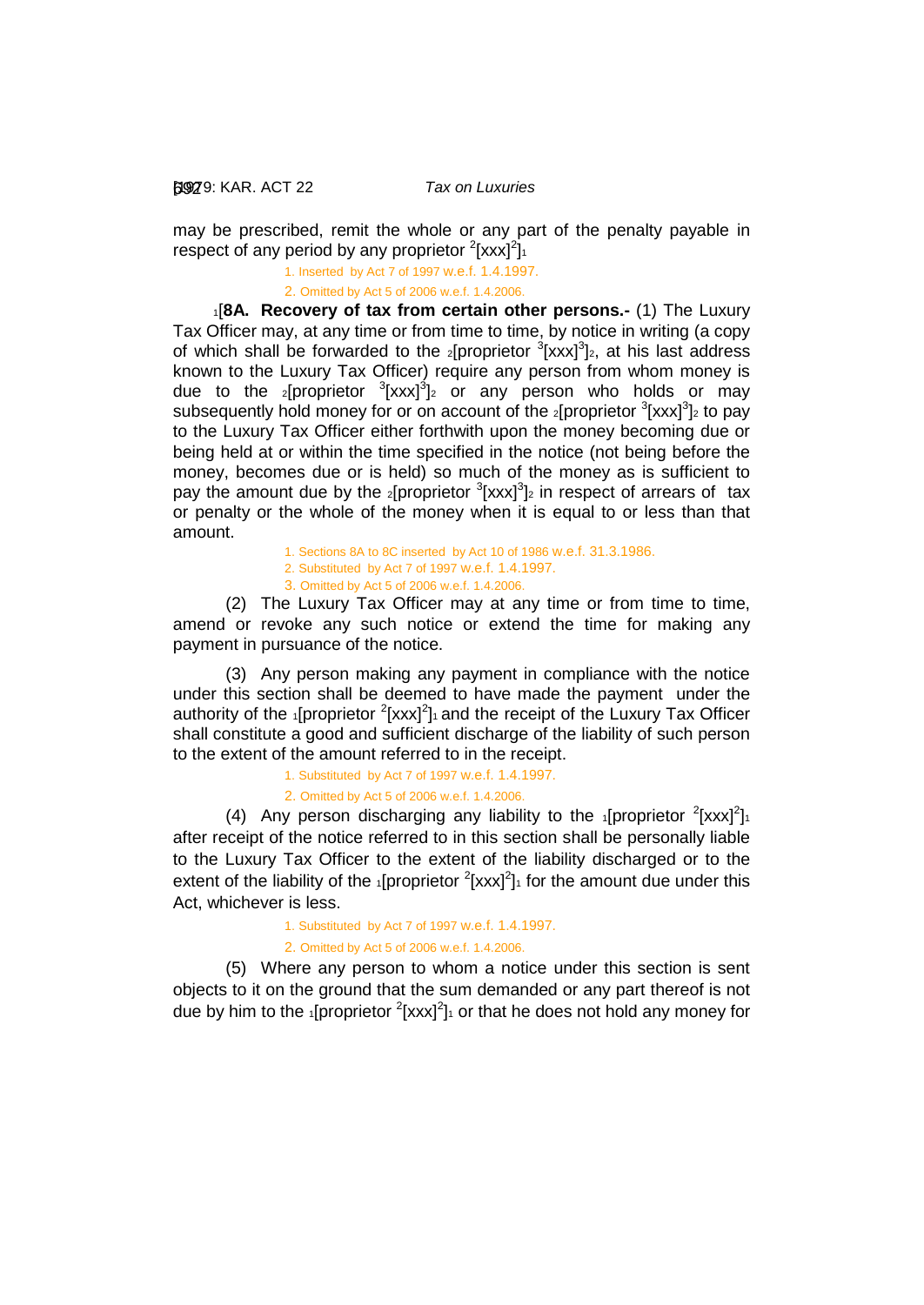or on account of the  $_1$ [proprietor  $^2$ [xxx] $^2$ ]<sub>1</sub>, then nothing contained in this section shall be deemed to require such person to pay the sum demanded or any part thereof, to the Luxury Tax Officer.

1. Substituted by Act 7 of 1997 w.e.f. 1.4.1997.

2. Omitted by Act 5 of 2006 w.e.f. 1.4.2006.

(6) Any amount which a person is required to pay to the Luxury Tax Officer or for which he is personally liable to the Luxury Tax Officer under this section shall, if it remains unpaid be a charge on the properties of the said person and may be recovered in the manner specified in section 8.

**Explanation.**<sup>-</sup> For the purposes of this section, the amount due to 1[proprietor  $2$ [xxx] $2$ ]1 or money held for or on account of 1[proprietor  $2$ [xxx] $2$ ]1 shall be computed after taking into account such claims, if any, as may have fallen due for payment by such  $_1$ [proprietor  $^2$ [xxx] $^2$ ] $_1$  to such person and as may be lawfully subsisting.

1. Substituted by Act 7 of 1997 w.e.f. 1.4.1997.

<span id="page-35-0"></span>2. Omitted by Act 5 of 2006 w.e.f. 1.4.2006.

**8B. Liability of firms.-** (1) Where any firm is liable to pay any tax or penalty or other amount under this Act, the firm and each of the partners of the firm shall be jointly and severally liable for such payment.

(2) Where a partner of a firm liable to pay any tax or penalty or other amount under this Act retires he shall, notwithstanding any contract to the contrary, be liable to pay the tax or penalty or other amount remaining unpaid at the time of his retirement and any tax or penalty or other amount upto the date of retirement, though unassessed.

(3) When a firm liable to pay the tax or penalty under this Act is dissolved or discontinued, the assessment of the tax and imposition of penalty shall be made as if no dissolution or discontinuance of the firm had taken place and every person who was, at the time of dissolution or discontinuance, a partner of the firm and the legal representative of any such person who is deceased, shall be jointly and severally liable to pay the tax or penalty assessed or imposed.

<span id="page-35-1"></span>**8C. Tax payable on transfer of business etc.-** (1) When the ownership of the business of a  $_1$ [proprietor  $^2$ [xxx] $^2$ ] $_1$  liable to pay tax or penalty or any other amount under this Act is transfered and the transferor and the transferee shall jointly and severally be liable to pay tax or penalty or any other amount under this Act in respect of such business which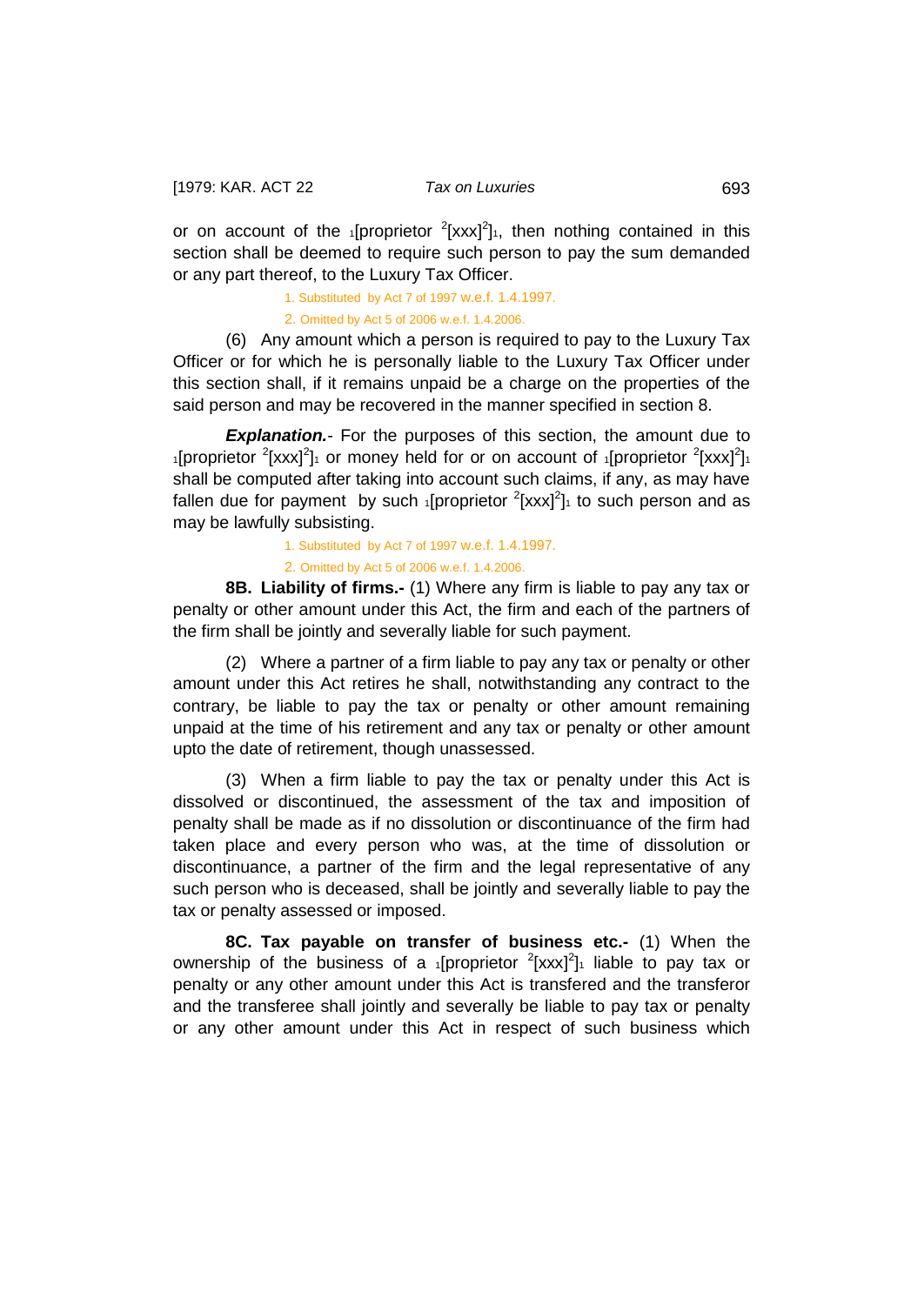### [1979: 694 KAR. ACT 22 *Tax on Luxuries*

remains unpaid at the time of transfer and for the purpose of recovery from the transferee, such transferee shall be deemed to be the 1[proprietor  $^{2}$ [xxx]<sup>2</sup>]<sub>1</sub> liable to pay the tax or penalty or other amount under this Act.

> 1. Substituted by Act 7 of 1997 w.e.f. 1.4.1997. 2. Omitted by Act 5 of 2006 w.e.f. 1.4.2006.

(2) Where a 1[proprietor  $2$ [xxx] $2$ ]1 dies, his executor, administrator or other legal representative shall be deemed to be the  $_1$ [proprietor  $^2$ [xxx] $^2$ ] $_1$  for the purpose of this Act and the provisions of this Act shall apply to him in respect of the business of the deceased  $_1$ [proprietor  $^2$ [xxx] $^2$ ] $_1$  :

> 1. Substituted by Act 7 of 1997 w.e.f. 1.4.1997. 2. Omitted by Act 5 of 2006 w.e.f. 1.4.2006.

Provided that, in respect of any tax or penalty assessed as payable by any such  $\frac{1}{1}$ [proprietor  $\frac{2}{x}$ [xxx]<sup>2</sup>] $\frac{1}{x}$  or any tax or penalty which would have been payable by him under this Act, if he had not died, the executor, administrator or other legal representative shall be liable only to the extent of the assets of the deceased in his hands.

> 1. Substituted by Act 7 of 1997 w.e.f. 1.4.1997. 2. Omitted by Act 5 of 2006 w.e.f. 1.4.2006.

(3) When an undivided Hindu family or Aliya Santhana family liable to pay tax or penalty is partitioned, the assessment of the tax and the imposition of the penalty shall be made as if no partition of the family has taken place, and every person who was a member of the family before the partition shall be jointly and severally liable to pay the tax or penalty assessed or imposed.]1

### **1[CHAPTER V**

#### **APPEALS AND REVISIONS]1**

#### 1. Inserted by Act 7 of 1997 w.e.f. 1.4.1997.

**1 [9. Appeals**.- (1) Any proprietor objecting to any order or proceedings passed under the provisions of this Act, by the Luxury Tax Officer, may appeal to the Appellate Authority as may be prescribed.

- (2) The appeal shall be preferred,-
- (a) in respect of an order of assessment, within thirty days from the date on which the notice of assessment, was served on the appellant, and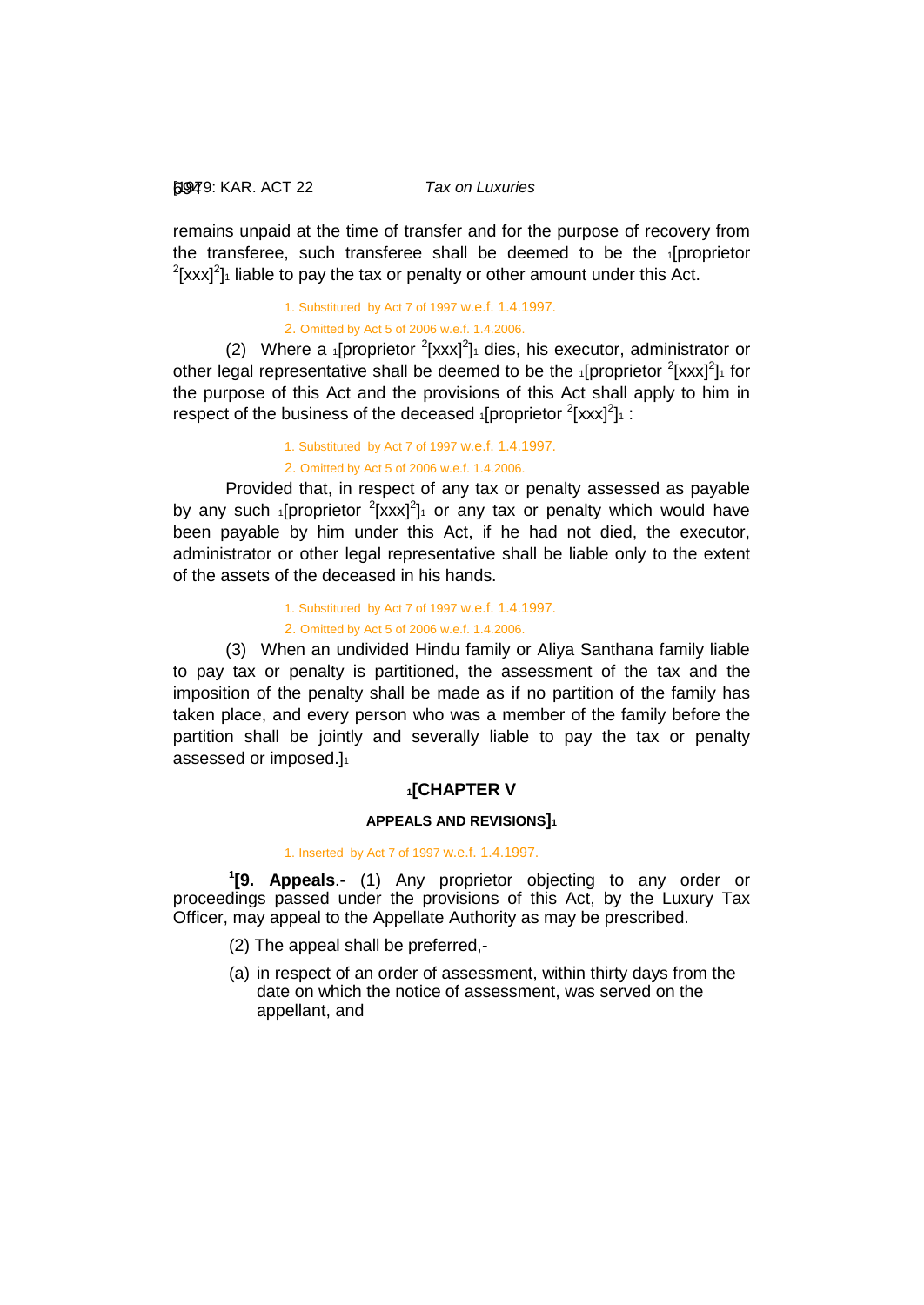(b) in respect of any other order or proceedings, within thirty days from the date on which the order was communicated to the appellant:

Provided that the Appellate Authority may admit an appeal preferred after the period as aforesaid, but within a further period of one hundred and eighty days, if it is satisfied that the appellant had sufficient cause for not preferring the appeal within that period.

(3) (a) Notwithstanding that an appeal has been preferred under subsection (1), the tax or other amount due shall be paid in accordance with the order or proceedings against which an appeal has been preferred.

(b) No appeal against an order of assessment shall be entertained by the Appellate Authority, unless it is accompanied by satisfactory proof of the payment of, tax and other amount due if any, not disputed in the appeal and one half of the tax or other amount disputed in appeal.

Provided that the Appellate Authority may, in its discretion, stay payment of the balance half of tax or other amount disputed in appeal, if the appellant furnishes security to its satisfaction in such form and in such manner as may be prescribed:

Provided further that where any application filed for staying proceedings of recovery of any tax or other amount has not been disposed of by the Appellate Authority within a period of thirty days from the date of such application, it shall be deemed that the Appellate Authority has made an order, staying proceedings of recovery of such tax or other amount subject to payment of one half of the tax or other amount disputed and furnishing of sufficient security to the satisfaction of the Luxury Tax Officer in regard to the remaining half of such tax or amount within a further period of fifteen days:

Provided also that where an order staying proceedings of recovery of any tax or other amount is passed in any proceedings relating to an appeal under sub-section (1), the Appellate Authority shall dispose of the appeal within a period of one hundred twenty days from the date of such order:

Provided also that if such appeal is not so disposed of within the period specified in third proviso, the order of stay shall stand vacated after the expiry of the said period and the Appellate Authority shall not make any further order staying proceedings of recovery of the said tax or other amount.

(4) The appeal shall be in the prescribed form and shall be verified in the prescribed manner.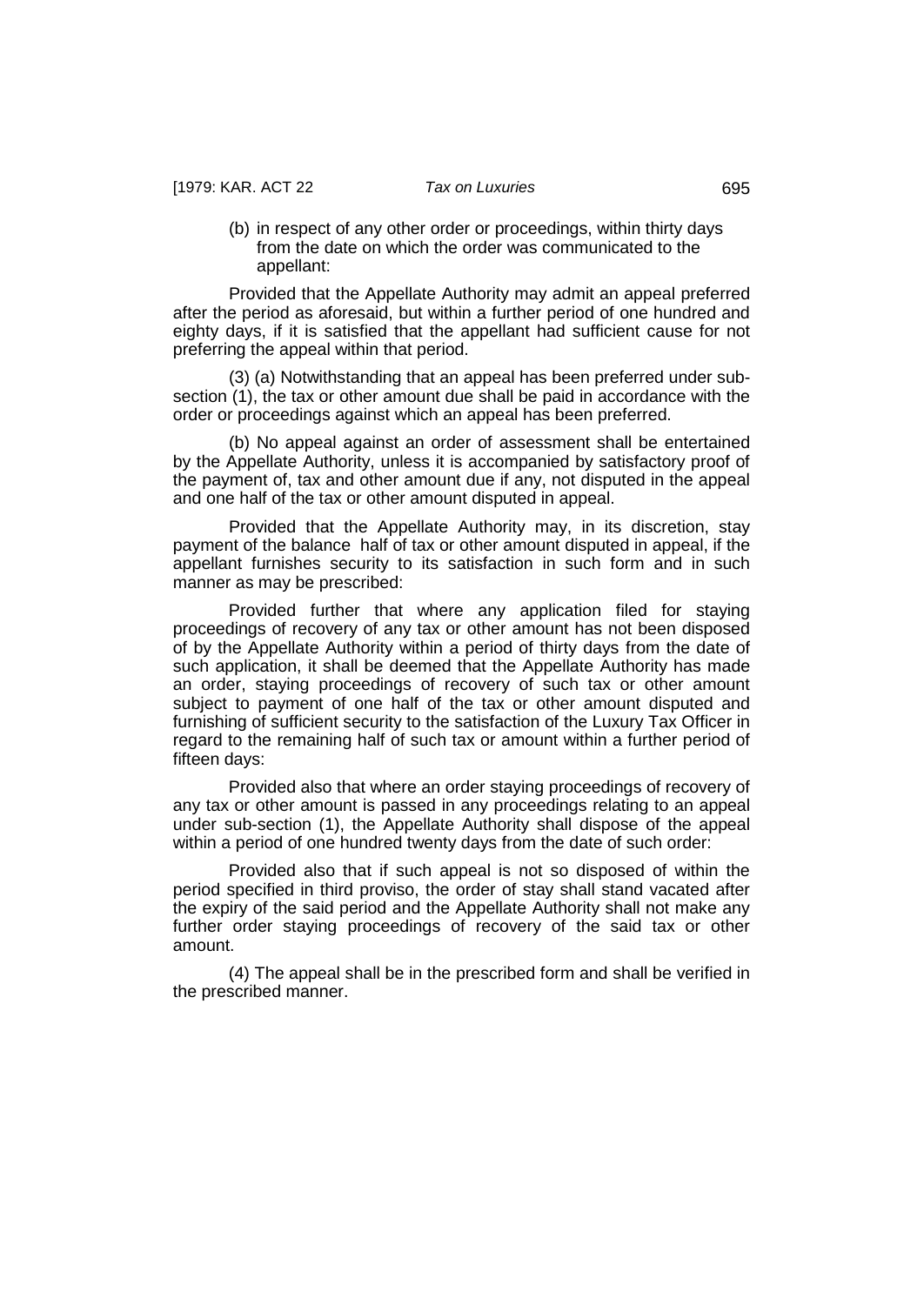[1979: 696 KAR. ACT 22 *Tax on Luxuries*

(5) In disposing of an appeal, the Appellate Authority may, after giving the appellant a reasonable opportunity of being heard,-

(a) in the case of an order of assessment or penalty,-

(i)confirm, reduce or enhance the assessment including any part thereof whether or not such part is objected to in the appeal;

(ii)pass such other orders as it may think fit; and

(b) in the case of any other order or proceedings, confirm, cancel or vary such order.

Provided that in disposing of an appeal, the Appellate Authority shall not set aside any order or proceedings of assessment or any other order and direct the Luxury Tax Officer to make a fresh assessment or to make a fresh order:

Provided further that the Appellate Authority shall pass an order disposing of an appeal, within a period of thirty days from the date on which the hearing of the case was concluded and where it is not practicable so to do on the ground of the exceptional and extraordinary circumstances of the case, the Appellate Authority shall fix a future date for passing the order, and such day shall not be a day beyond sixty days from the date on which the hearing of the case was concluded, with due notice of the same to the appellant.

(6) Every order passed on appeal under this section shall, subject to the provisions of sections 11 and 11-A, be final.

**Explanation**.- Every appeal filed after the commencement of the Karnataka Taxation Laws (Amendment) Act, 2008 shall be subject to this section.;<sup>11</sup>

#### <span id="page-38-0"></span>1. Substituted by Act 6 of 2008 w.e.f. 1.8.2008.

**1[10. Revisional powers of <sup>2</sup> [Joint Commissioner, Additional Commissioner and]<sup>2</sup> Commissioner.-** (1) The Joint Commissioner may of his own motion, call for and examine the records of any order passed or proceedings recorded under the provisions of this Act by a Luxury Tax Officer sub-ordinate to him, for the purpose of satisfying himself as to the legality or propriety of such orders or as to the regularity of such proceedings in so far as it is perjudicial to the interest of revenue, and may pass such order with reference thereto as he thinks fit.

- 1. Section 10 substituted by Act 7 of 1997 w.e.f. 1.4.1997.
- 2. Substituted by Act 15 of 2011 w.e.f. 1.4.2011.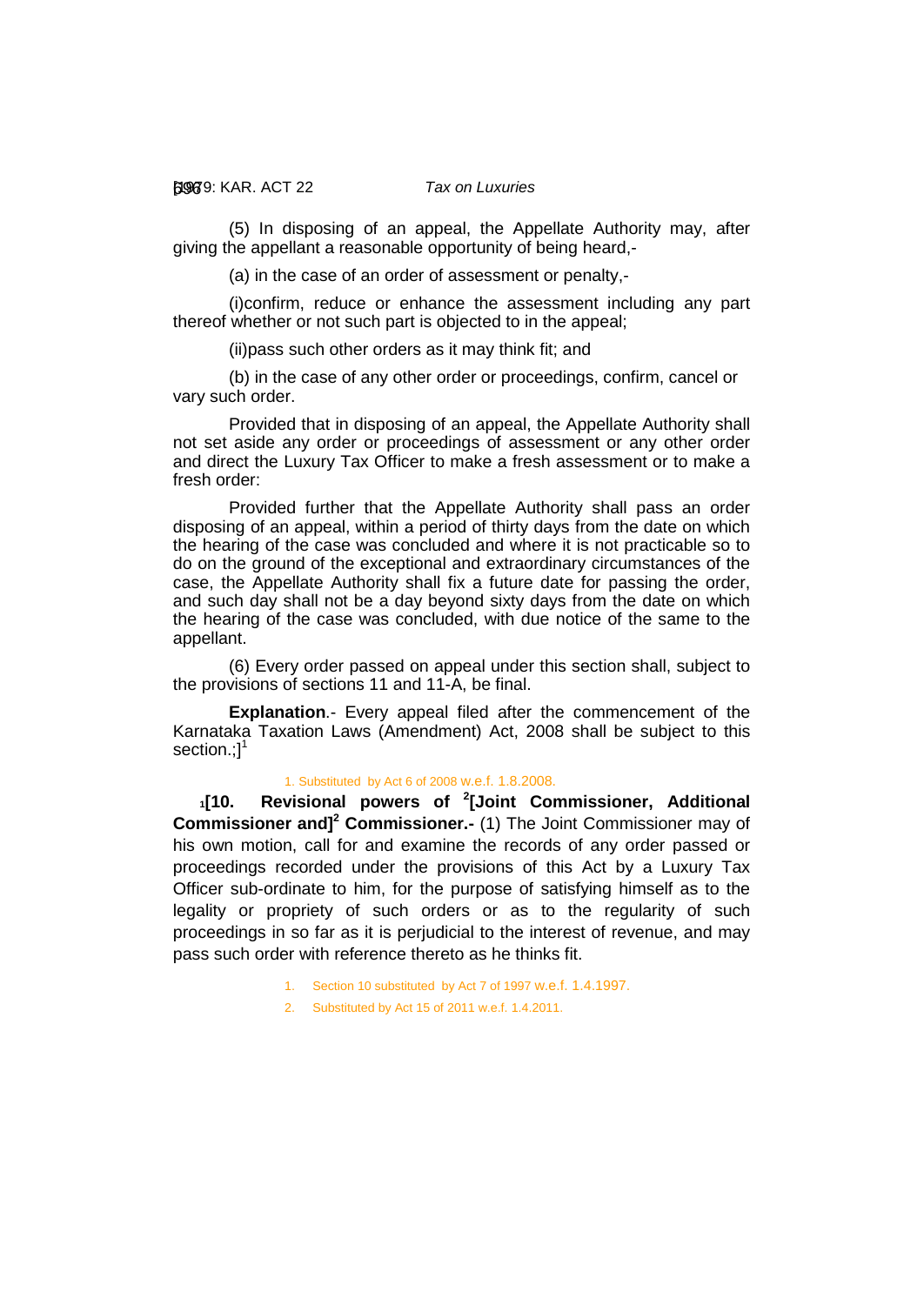1 [(1-A**)** The Additional Commissioner may of his own motion, call for and examine the record of any order passed or proceedings recorded under the provisions of this Act by any officer, who is not above the rank of a Joint Commissioner, for the purpose of satisfying himself as to the legality or propriety of such order or as to the regularity of such proceeding insofar as it is prejudicial to the interest of revenue, and pass such orders with reference thereto as he thinks fit.]<sup>1</sup>

#### 1. Inserted by Act 15 of 2011 w.e.f. 1.4.2011.

(2) The Commissioner may of his own motion, call for and examine the record of any order passed or proceeding recorded under the provisions of this Act by a  $\textsuperscript{1}$  [Additional Commissioner]<sup>1</sup> subordinate to him for the purpose of satisfying himself as to the legality or propriety of such order or as to the regularity of such proceeding in so far as it is prejudicial to the interest of revenue, and pass such orders with reference thereto as he thinks fit.

#### 1. Substituted by Act 15 of 2011 w.e.f. 1.4.2011.

(3) The powers under  $\frac{1}{2}$ [sub-sections (1), (1-A) and (2)]<sup>1</sup> shall be exercisable only with a period of four years from the date on which the order was passed.

#### 1. Substituted by Act 15 of 2011 w.e.f. 1.4.2011.

(4) No order shall be passed under  $\left[5 \right]$  section (1), (1-A) or (2)]<sup>1</sup> enhancing any assessment, unless an opportunity has been given to the proprietor or the stockist to show cause against the proposed enhancement.

### 1. Substituted by Act 15 of 2011 w.e.f. 1.4.2011.

(5) The power under this section shall not be exercisable in respect of matters subjected to appeal under section 9.

(6) Every order passed in revision under  $\frac{1}{2}$ [sub-section (1) of (2)]<sup>1</sup> shall, subject to the provisions of section 10A and sub-section (2) of this section, be final.

#### 1. Substituted by Act 15 of 2011 w.e.f. 1.4.2011.

(7) Every order passed in revision under sub-section (2), shall subject to the provisions of sections 10A and 11B, be final.

**Explanation I.-** For the purposes of this section, "the record" shall include all records relating to any proceedings under this Act available at the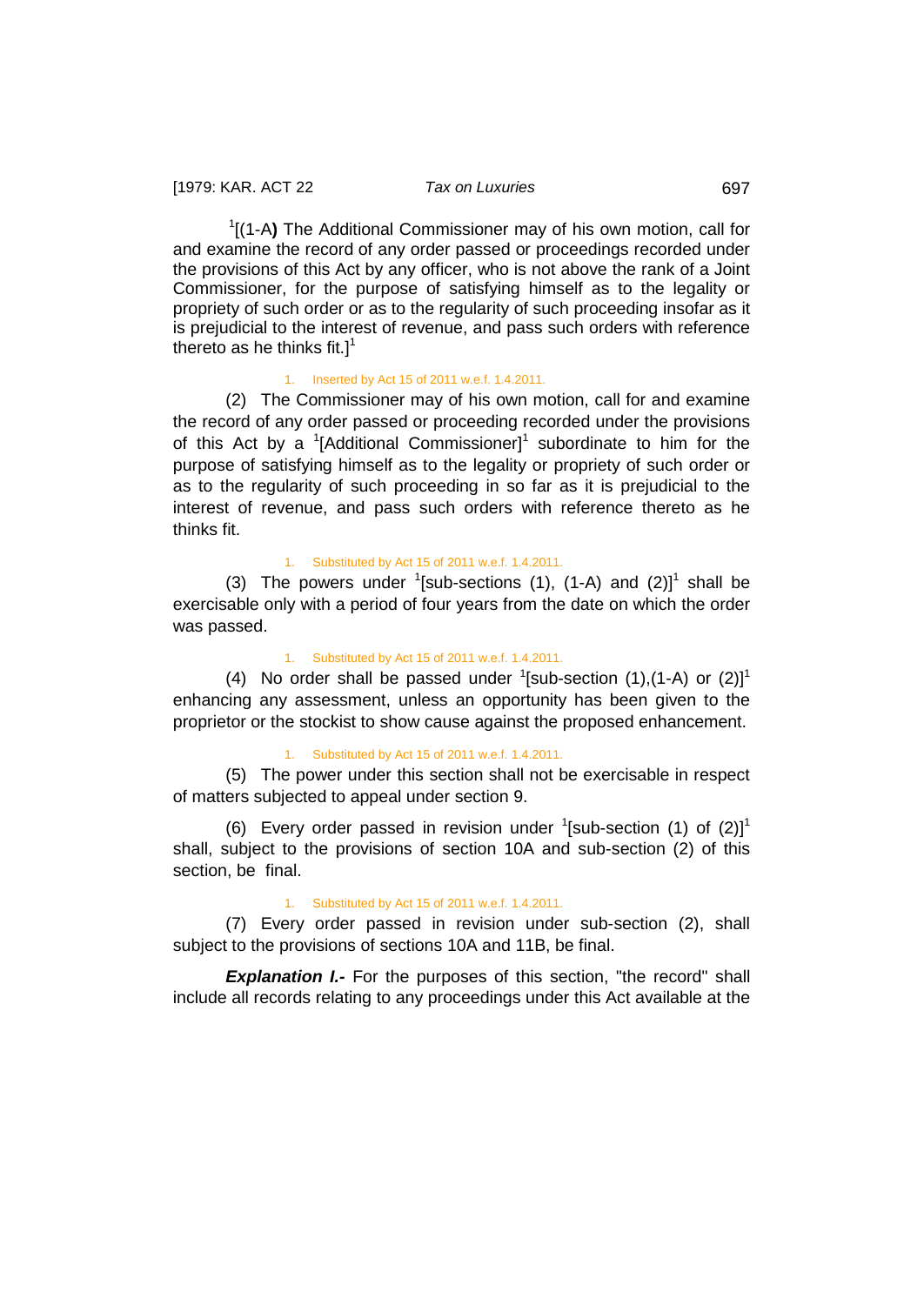[1979: 698 KAR. ACT 22 *Tax on Luxuries*

time of examination by the Commissioner or the <sup>1</sup>[Additional Commissioner or the Joint Commissioner.<sup>1</sup>

1. Substituted by Act 15 of 2011 w.e.f. 1.4.2011.

**Explanation II.-** In computing the period of limitation under this section, the period during which any proceedings under this section is stayed by an order or injunction of any court shall be excluded.]<sup>1</sup>

<span id="page-40-0"></span>**1[10A. Rectification of mistakes.-** (1) With a view to rectifying any mistake apparent from the record, the Luxury Tax Officer, the appellate authority or the revising authority may, at any time within five years from the date of an order passed by him or it as the case may be, amend such order:

1. Section 10A 1 to 3 Inserted by Act 10 of 1986 w.e.f. 31.3.1986.

Provided that an amendment which has the effect of enhancing an assessment or otherwise, increasing the liability of the  $_1$ [proprietor  $^2$ [xxx]<sup>2</sup>]<sup>1</sup> shall not be made unless the Luxury Tax Officer, the appellate authority or the revising authority, as the case may be, has given notice to the  $1$ [proprietor  $2$ [xxx] $2$ ] $1$  of his or its intention and has allowed the  $1$ [proprietor  $2$ [xxx] $2$ ]<sub>1</sub> an opportunity of being heard.

> 1. Substituted by Act 7 of 1997 w.e.f. 1.4.1997. 2. Omitted by Act 5 of 2006 w.e.f. 1.4.2006.

(2) An order passed under sub-section (1) shall be deemed to be an order passed under same provision of law under which the original order, the mistake in which was rectified had been passed.

(3) Where such rectification has the effect of reducing an assessment or penalty, the assessing authority shall make any refund which may be due to the  $_1$ [proprietor  $^2$ [xxx] $^2$ ] $_1$ .] $_1$ 

1. Substituted by Act 7 of 1997 w.e.f. 1.4.1997.

<span id="page-40-1"></span>2. Omitted by Act 5 of 2006 w.e.f. 1.4.2006.

**1[11. Appeal to the Appellate Tribunal.-** (1) Any officer empowered by the State Government in this behalf or any other person objecting to an order passed by the appellate authority under section 9 or an order passed by a revisional authority under sub-section (1) of section 10, may appeal to the Appellate Tribunal within a period of sixty days from the date on which the order was communicated to him:

1. Section 11 Substituted by Act 7 of 1997 w.e.f. 1.4.1997.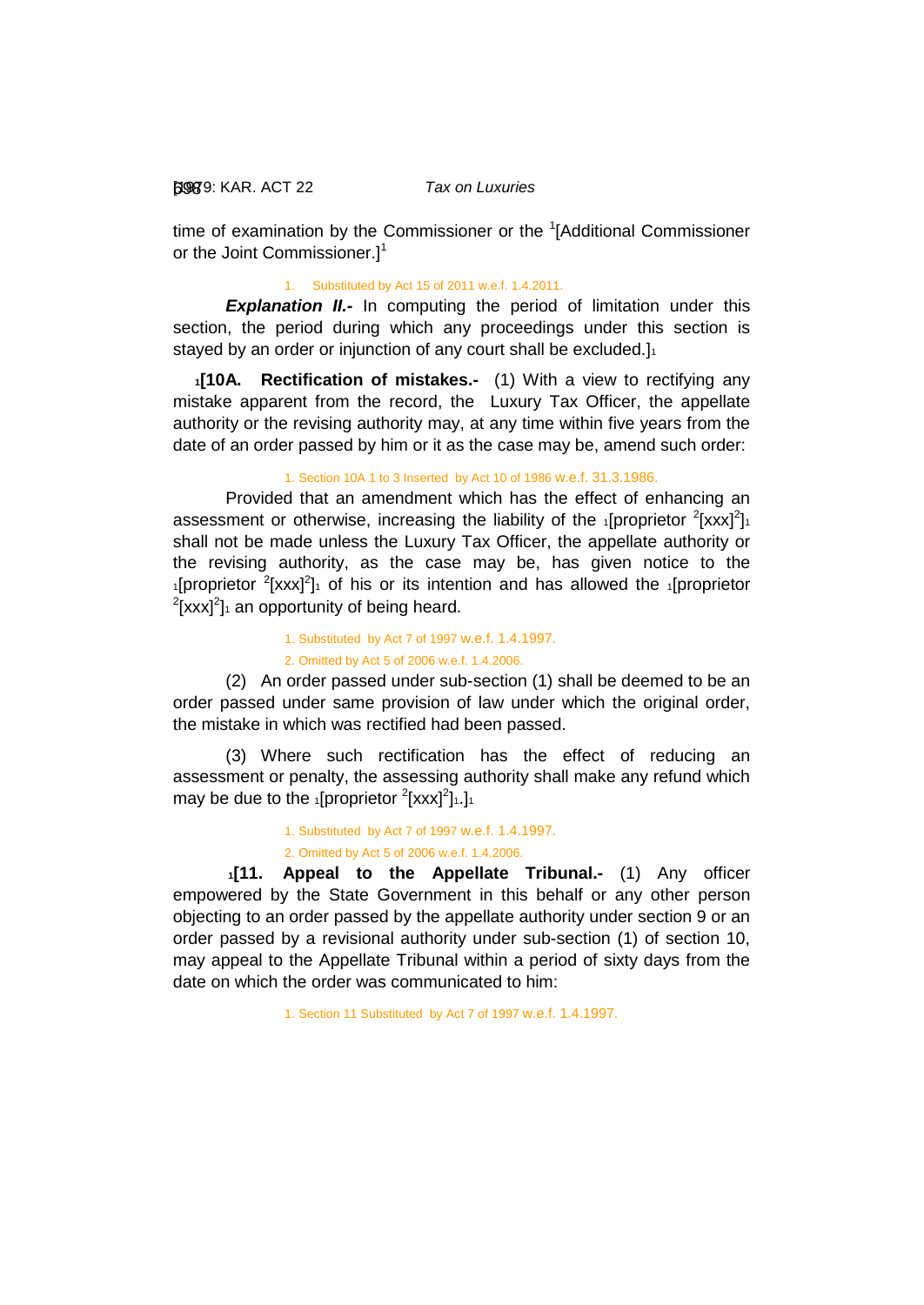Provided that the Appellate Tribunal may admit an appeal preferred after the period of sixty days aforesaid but within a further period of one hundred and eighty days, if it is satisfied that the appellant had sufficient cause for not preferring the appeal within that period.

(2) The officer authorised under sub-section (1) or the person against whom an appeal has been preferred, as the case may be, on receipt of notice that an appeal against the order of the Joint Commissioner has been preferred under sub-section (1) by the other party, may, notwithstanding that he has not appealed against such order or any part thereof, file at any time before the appeal is finally heard, a memorandum of cross-objections, verified in the prescribed manner, against any part of the order of the Joint Commissioner, as the case may be, and such memorandum shall be disposed of by the Appellate Tribunal as if it were an appeal presented within the time specified in sub-section (1).

(3) The appeal or the memorandum of cross-objections shall be in the prescribed form, shall be verified in the prescribed manner, and in the case of an appeal preferred by any person other than an officer empowered by the State Government under sub-section (1), shall be accompanied by  $1$ [proof of payment of one half of the tax or other amount disputed and also]<sup>1</sup> a fee equal to two per cent of the amount of assessment objected to: Provided that the sum payable shall in no case be less than two hundred rupees or more than one thousand rupees.

### 1. Inserted by Act 6 of 2008 w.e.f. 1.8.2008.

(4) Notwithstanding that an appeal has been preferred under subsection (1), the payment of tax or penalty or any other amount, payable in accordance with any order passed by the Joint Commissioner under section 9 or sub-section (1) of section 10, shall not be stayed by the Appellate Tribunal during pendency of the appeal.

(5) The Appellate Tribunal shall, after giving both parties to the appeal a reasonable opportunity of being heard, pass such orders thereon as it thinks fit :

Provided that if the appeal involves a question of law on which the Appellate Tribunal has previously given its decision in another appeal and either a revision petition in the High court against such decision or an appeal in the Supreme Court against the order of the High Court thereon is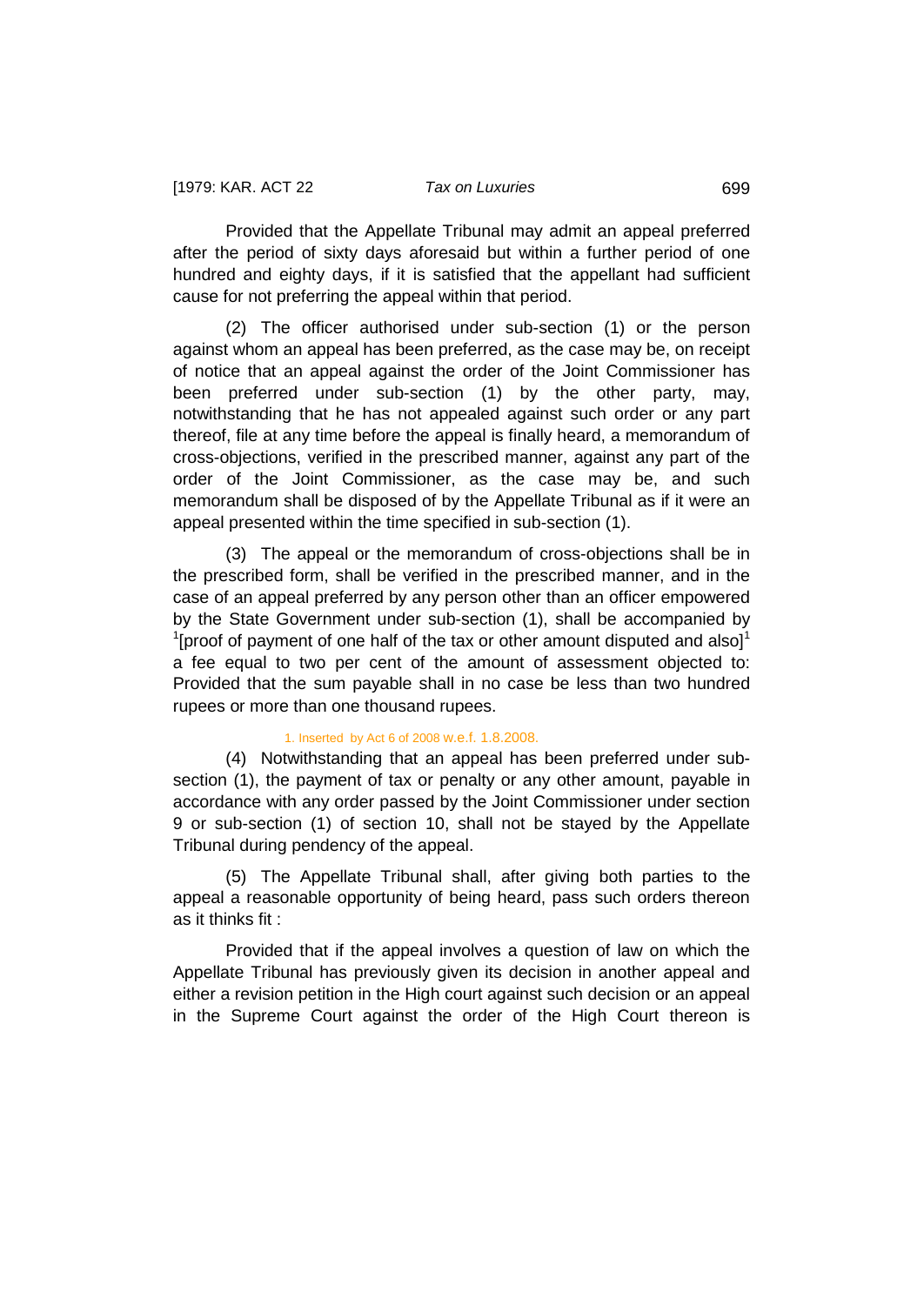pending, the Appellate Tribunal may defer the hearing of the appeal before it till such revision petition in the High Court or the appeal in the Supreme Court is disposed of :

Provided further that if as a result of the appeal any change becomes necessary in the assessment which is the subject-matter of the appeal, the Appellate Tribunal may authorise the Luxury Tax Officer to amend the assessment and the Luxury tax Officer shall amend the assessment accordingly and, thereupon, any amount over-paid by the assessee shall be refunded to him without interest, or any additional amount of tax due from him shall be collected in accordance with the provisions of the Act, as the case may be.

 $1(6)$  Notwithstanding that an appeal has been preferred under subsection (1), and notwithstanding anything contained in any other law, tax or any other amount shall be paid in accordance with the assessment or other order made in the case:

 Provided that the Appellate Tribunal may, in its discretion, stay the payment of the balance half of the tax or other amount disputed, if the appellant furnishes sufficient security to its satisfaction in such form and in such manner as may be prescribed:

Provided further that the Appellate Tribunal shall dispose of such appeal within a period of one hundred eighty days from the date of the order staying proceedings of recovery of such half of the tax or other amount and, if such appeal is not so disposed of within the period specified, the order of stay shall stand vacated and the Appellate Tribunal shall not make any further order staying proceedings of recovery of the said tax or other amount.

**Explanation**.- Every appeal filed after the commencement of the Karnataka Taxation Laws (Amendment) Act, 2008 shall be subject to this section.]<sup>1</sup>

#### 1. Substituted by Act 6 of 2008 w.e.f. 1.8.2008.

(7) (a)The Appellate Tribunal may, on the application either of the appellant or of the respondent, review any order passed by it under subsection (5) on the basis of facts which were not before it when it passed the order: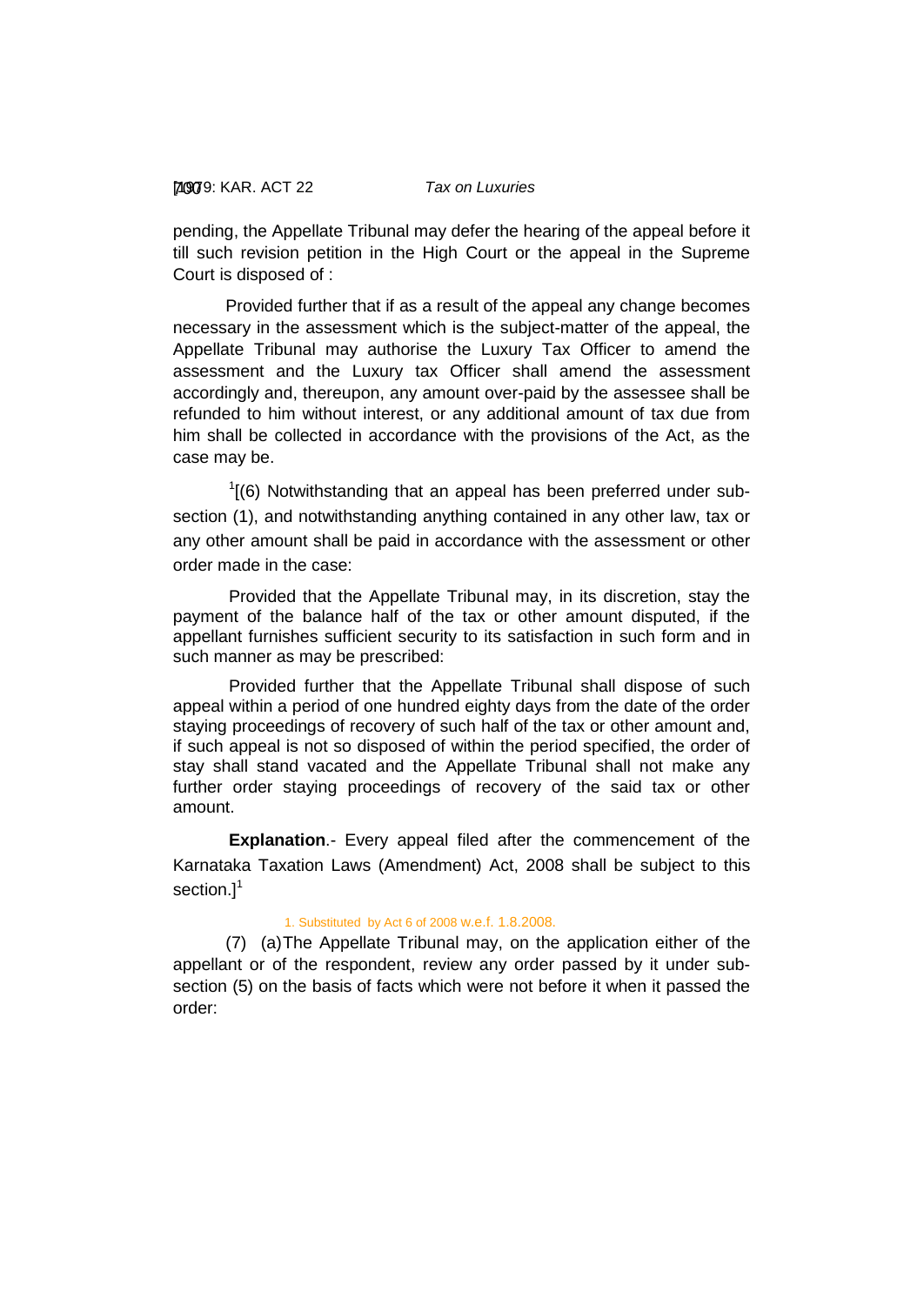Provided that no such application shall be preferred more than once in respect of the same order.

(b) The application for review shall be preferred in the prescribed manner within six months from the date on which the order to which the application relates was communicated to the applicant and , where the application is preferred by any person other than an officer empowered by the State Government under sub-section (1), it shall be accompanied by a fee equal to that which had been paid in respect of the appeal :

Provided that if the application for review is preferred within ninety days from the date on which the order to which application relates is communicated to the applicant, the application shall be accompanied by half the fee which had been paid in respect of the appeal.

(8) With a view to rectifying any mistake apparent from the record, the Appellate Tribunal may, at any time, but within five years from the date of any order passed by it under sub-section (5) or sub-section (7), amend such order:

Provided that no order under this sub-section shall be made without giving the parties affected by the order a reasonable opportunity of being heard.

(9) Except as provided in the rules made under this Act, the Appellate Tribunal shall not have the power to award costs to either of the parties to the appeal or review.

 (10) Every order passed by the Appellate Tribunal under sub-section (5) or sub-section (7) or sub-section (8), shall be communicated to the appellant, the respondent, the authority on whose order the appeal was preferred, the Joint commissioner concerned and the Commissioner.

 (11)Every order passed by the Appellent Tribunal under sub-section (5) shall, subject to the provisions of sub-section (4) of section 11A, be final. $\mathbf{I}_1$ 

### **1[CHAPTER VI**

# **MISCELLANEOUS**

<span id="page-43-0"></span>**11A. Revision by High Court.-** (1) Within <sup>1</sup> [one hundred and eighty days]  $<sup>1</sup>$  from the date on which an order under section 11 was</sup>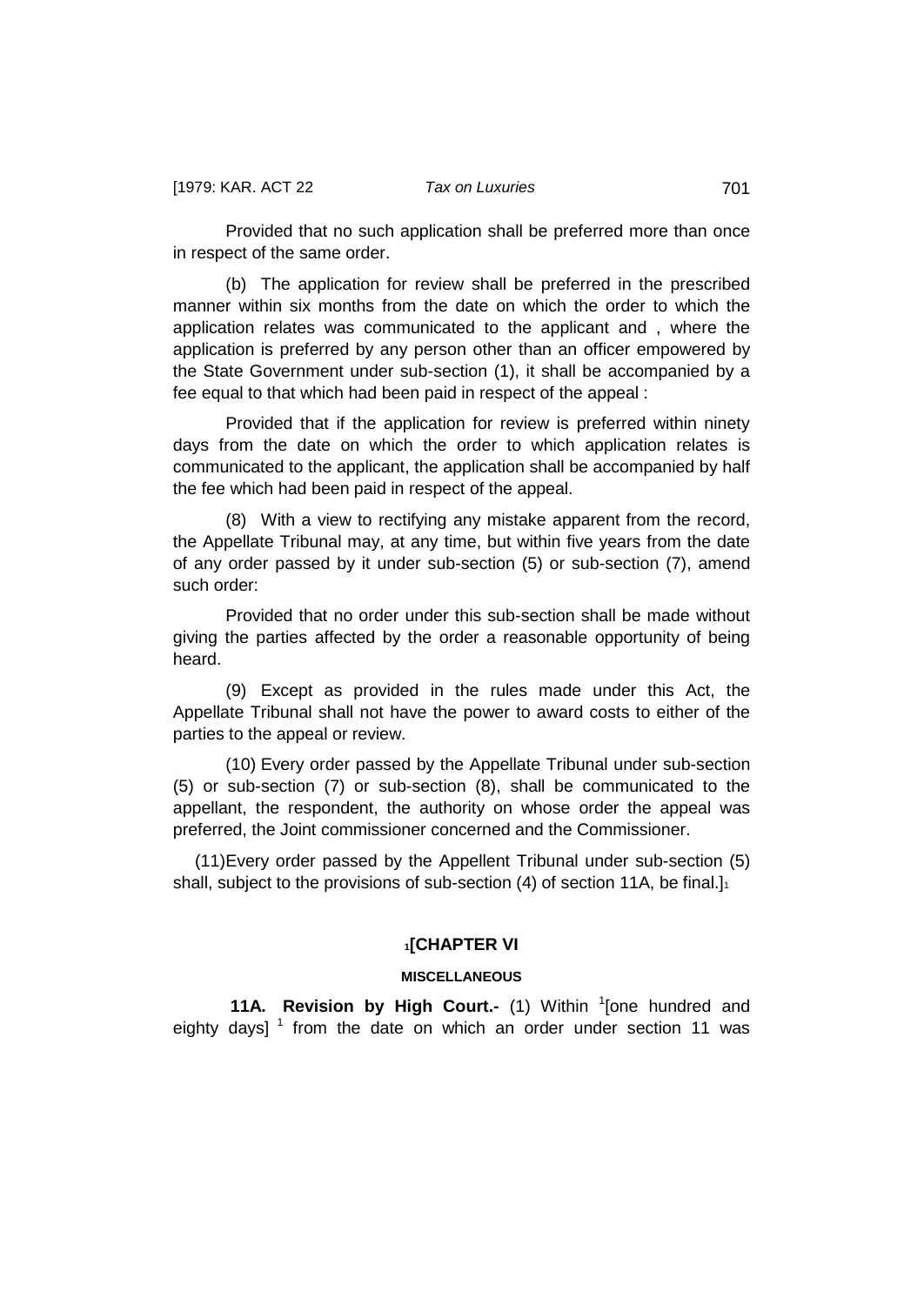### [1979: 702 KAR. ACT 22 *Tax on Luxuries*

communicated to him, the appellant or the respondent may prefer a petition to the High Court against the order on the ground that the Appellate Tribunal has either failed to decide or decided erroneously any question of law :

Provided that the High Court may admit a petition preferred after the period of <sup>1</sup>[one hundred and eighty days] <sup>1</sup>aforesaid, if it is satisfied that the petitioner has sufficient cause for not preferring the petition within that period.

### 1. Substituted by Act57 of 2010 w.e.f. 1.4.2010.

(2) The petition shall be in the prescribed form, shall be verified in the prescribed manner, and shall, when it is preferred by any person other than an officer empowered by the State Government under sub-section (1) of section 11, be accompanied by a fee of one hundred rupees.

(3) If the High Court, on perusing the petition, considers that there is no sufficient ground for interfering, it may dismiss the petition summarily:

Provided that no petirion shall be dismissed unless the petitioner has had a reasonable opportunity of being heard in support thereof.

(4) (a)If the High Court does not dismiss the petition summarily, it shall, after giving both the parties to the petition a reasonable opportunity of being heard, determine the question or questions of law raised and either reverse, affirm or amend the order against which the petition was preferred, or remit the matter to the Appellate Tribunal with the opinion of the High Court on the questions or question of law raised or pass such other order in relation to the matter as the High Court thinks fit.

(b) Where the High Court remits the matter to the Appellate Tribunal under clause (a) with its opinion on question or questions of law raised, the latter shall amend the order passed by it in conformity with such opinion.

(5) Before passing an order under sub-section (4), the High Court may, if it considers necessary so to do, remit the petition to the Appellate Tribunal and direct it to return the petition with its finding on any specific questions or issue.

(6) Notwithstanding that a petition has been preferred under subsection (1), the tax shall be paid in accordance with the assessment made in the case :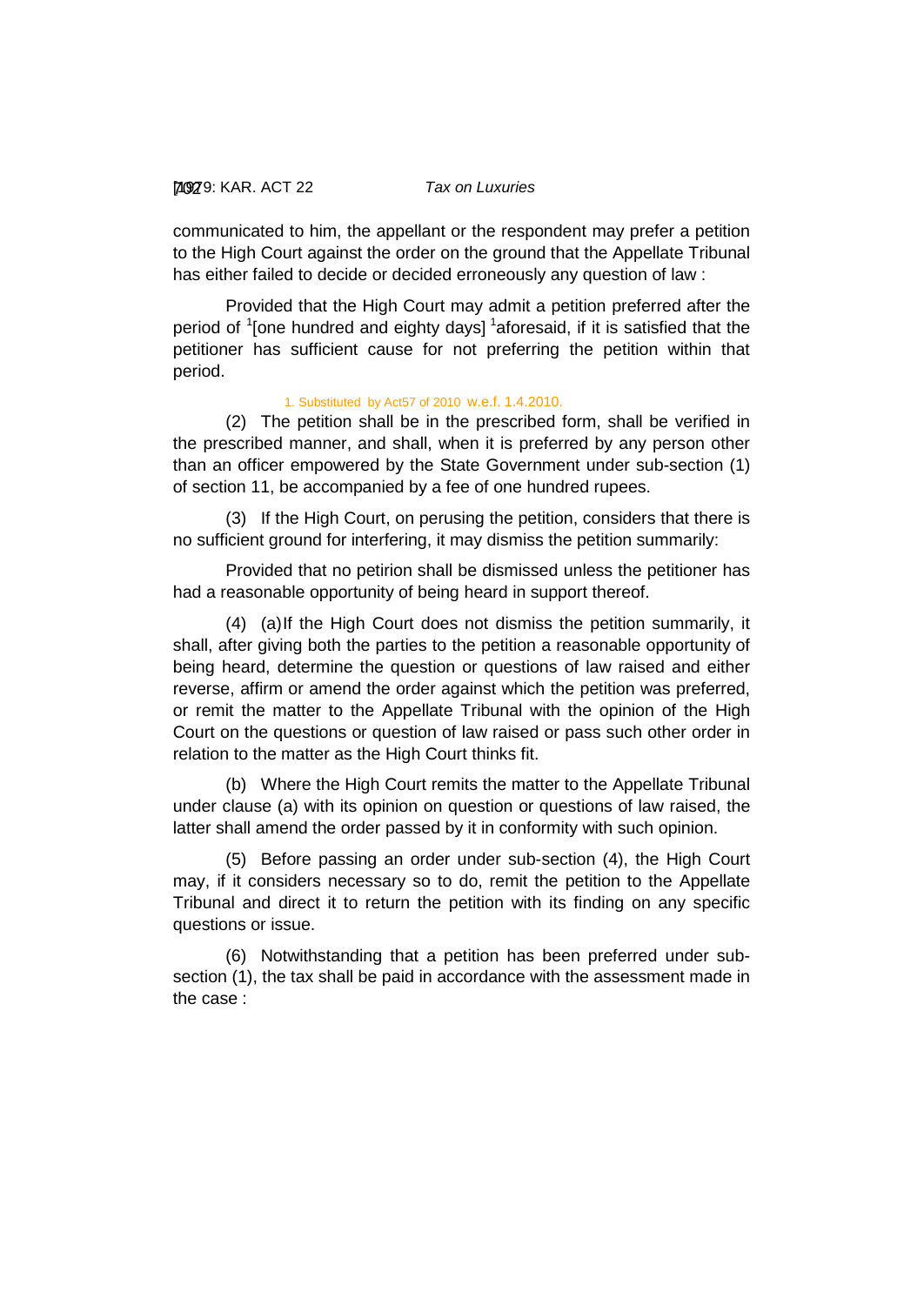Provided that if as a result of the petition, any change becomes necessary in such assessment, the High Court may authorise the Luxury Tax Officer to amend the assessment and the Luxury Tax officer shall amend the assessment accordingly and thereupon the amount overpaid by the assessee shall be refunded to him without interest or the additional amount of tax due form him shall be collected in accordance with the provisions of this Act, as the case may be.

(7) With a view to rectify any mistake apparent from the record, the High Court may, at any time, within five years from the date of the order passed by it under sub-section (4), amend such order :

Provided that no order under this sub-section shall be made without giving to both parties affected by the order a reasonable opportunity of being heard.

(8) In respect of every petition preferred under sub-section (1) or (7), the costs shall be in the discretion of the High Court.

<span id="page-45-0"></span>**11B. Appeal to High Court.-** (1) Any assessee objecting to an order passed under sub-section (2) of section 10, may appeal to the High Court within sixty days from the date on which the order was communicated to him :

Provided that the High Court may admit an appeal preferred after the period of sixty days aforesaid if it is satisfied that the assessee had sufficient cause for not preferring the appeal within that period.

(2) The appeal shall be in the prescribed form, shall be verified in the prescribed manner, and shall be accompanied by a fee of five hundred rupees.

(3) The High Court shall, after giving both parties to the appeal a reasonable opportunity of being heard, pass such order thereon as it thinks fit.] $1$ 

<span id="page-45-1"></span>1. Chapter heading Sections 11A and 11B Substituted by Act 7 of 1997 w.e.f. 1.4.1997.

**1[12. Payment of interest.-** Where any amount refundable to any person under an order made under any provision of this Act is not refunded to him within ninety days,-

(a) of the date of such order, if that order is made by the refunding authority, or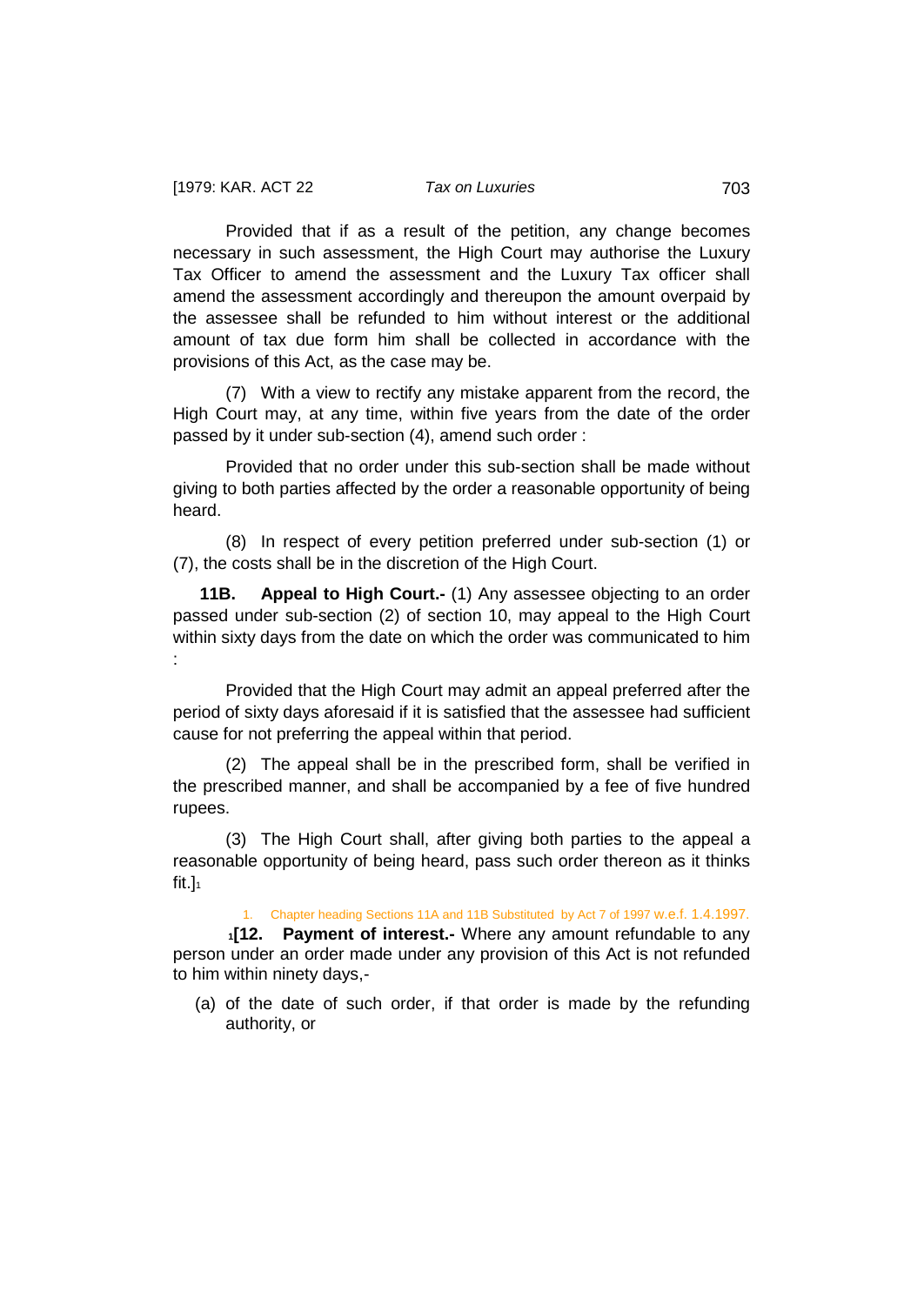[1979: 704 KAR. ACT 22 *Tax on Luxuries*

(b) of the date or receipt of such order by the refunding authority, if that order is made by an authority other than the refunding authority,

the refunding authority shall pay such person simple interest at the rate of twelve percent per annum on the said amount from the date immediately following the expiry of the said ninety days to the day of the refund :

Provided that the interest shall be calculated on the balance of the amount remaining after adjusting out of refundable amount any tax, penalty or other amount due under this Act, for any year by the person on the date from which such interest is calculable.

**Explanation.-** If the delay in granting the refund within the aforesaid period of ninety days is attributable to the person to whom the refund is payable, the period of such delay shall be excluded for the purpose of calculation of interest.]<sup>1</sup>

1. Substituted by Act 7 of 1997 w.e.f. 1.4.1997.

**1 [12-A. Power of State Government to exempt or reduce tax or permit payment of composition amount.-** The State Government may, if in its opinion, it is necessary in the public interest so to do, by notification and subject to such restrictions and conditions and for such period as may be specified in the notification,-

- (a) exempt or reduce the tax payable under this Act in respect of specified class of hotels, marriage halls, clubs and hospitals; and,
- (b) permit payment of an amount by way of composition in lieu of the tax payable under this Act in respect of specified class of hotels. $l^1$

<span id="page-46-0"></span>1. Substituted by Act 15 of 2011 w.e.f. 1.4.2011.

**1[12B Maintenance of accounts and issue of sale bills or cash memorandum.-** (1) Every registered proprietor, 2 and every proprietor]2 liable to get himself registered under this Act shall maintain and keep true and complete accounts relating to his business as well as such other registers or records as may be prescribed in this regard. All such accounts, registers or records shall be retained by him in his safe custody till his assessment or re-assessment, as the case may be, for the relevant year is completed or, in cases where any appeal, revision or other proceedings in respect of such year has been filed and is pending, the same is disposed of.

> 1. Substituted by Act 2 of 2001 w.e.f. 23.1.2001. 2. Substituted by Act 5 of 2006 w.e.f. 1.4.2006.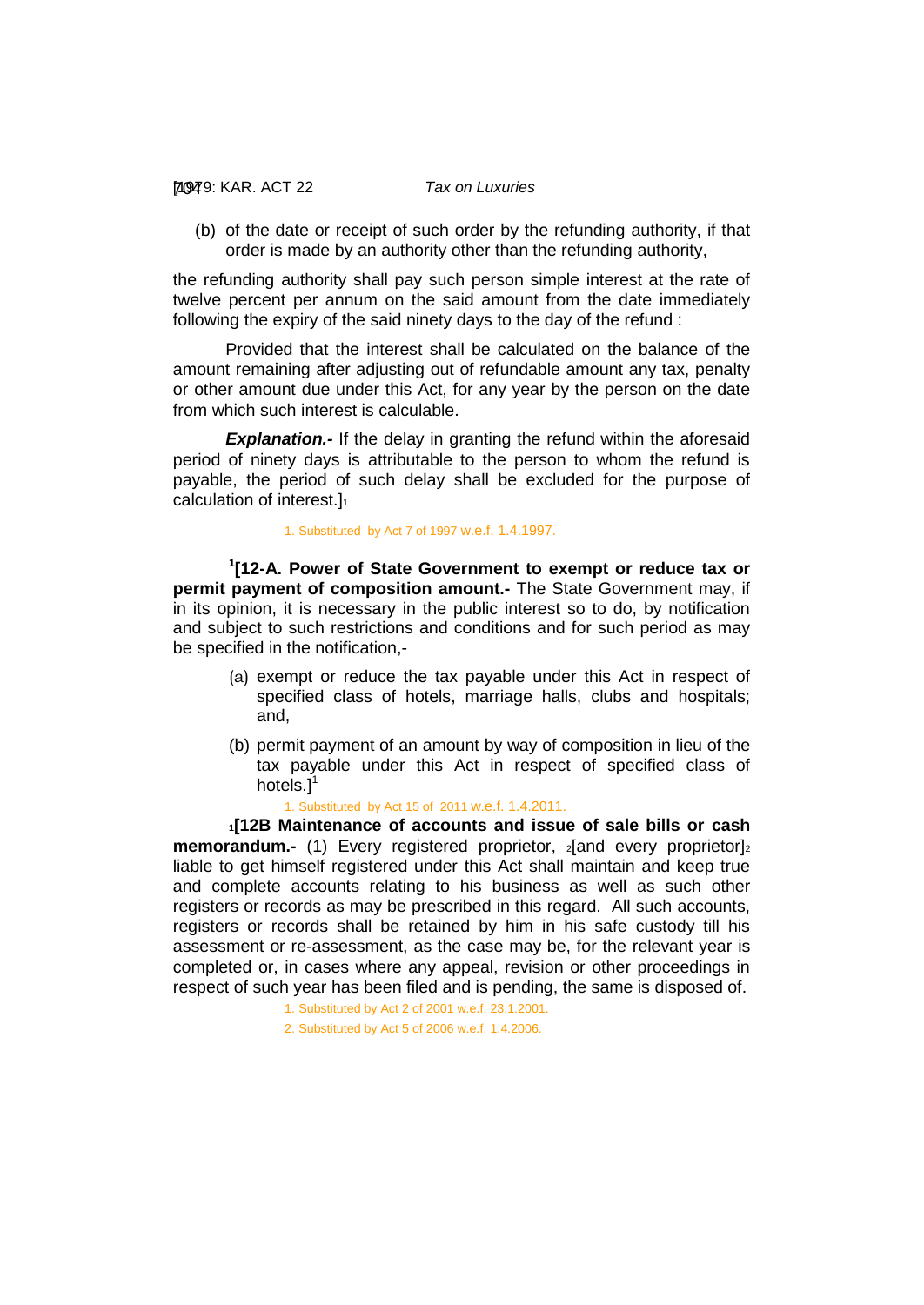(2) Every proprietor liable to pay luxury tax under the Act shall issue a bill or cash memorandum in respect of the charges for lodging accommodation or charges for marriage hall recovered by him from a guest or any person and shall specify in such bill or cash memorandum, the full name of the hotel or marriage hall, the amount of luxury tax recovered, the name of the guest or any person from whom it is recovered and where the charges are recovered in any foreign exchange, the name of the currency.

(3) <sup>1</sup> [xxx]**<sup>1</sup>**

#### <span id="page-47-0"></span>1. Omitted by Act 5 of 2006 w.e.f. 1.4.2006.

<sup>1</sup>[13. Offences and Penalties.- (1) Any proprietor <sup>2</sup>[xxx]<sup>2</sup> who.-

- (a) is obliged to get himself registered under this Act does not get so registered; or
- (b) fails to submit a return as required by the provisions of this Act, or the Rules made thereunder; or
- (c) fails to submit a statement as required under Section 5-A; or
- (d) fails to pay within the time allowed any tax assessed on him or any penalty levied on him under this Act; or
- (e) fails to keep true and complete accounts; or
- (f) fails to issue a bill or cash memorandum in accordance with the provisions of sub-sections (2) and (3) of Section 12-B; or
- (g) fails to comply with a notice issued under subsection (1) of Section 17,

shall on conviction be punished with a simple imprisonment for a term which may extend to six months or with fine which shall not be less then one thousand rupees which may extend to five thousand rupees or with both.

1. Section 13 Substituted by Act 5 of 2001 w.e.f. 1.4.2001.

2. Omitted by Act 5 of 2006 w.e.f. 1.4.2006.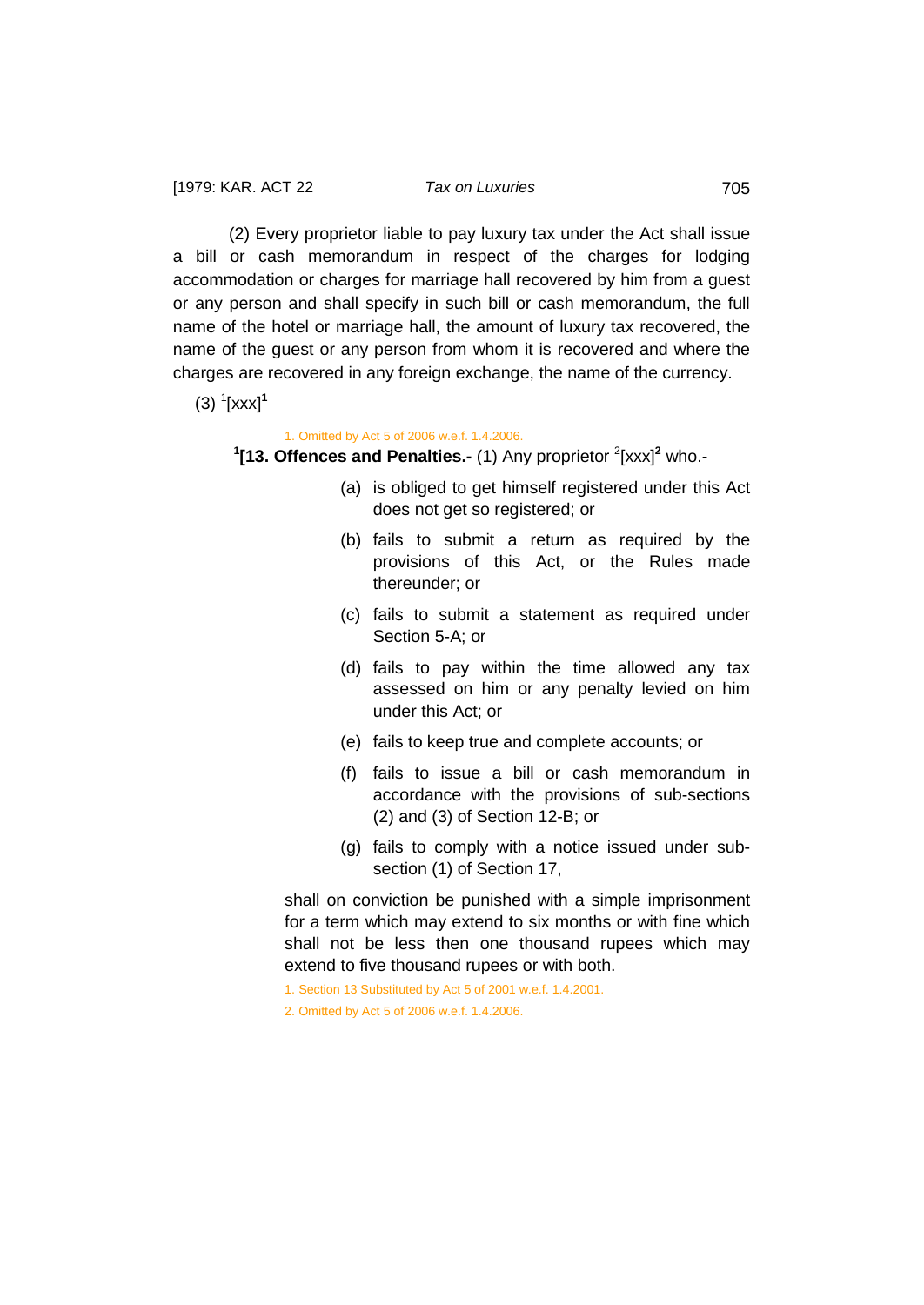(2) Any person who.-

(a) carries on business as a proprietor <sup>1</sup> [xxx]**<sup>1</sup>** without furnishing the security demanded under sub-section (4) of Section 4-A; or

1. Omitted by Act 5 of 2006 w.e.f. 1.4.2006.

- (b) willfully submits an untrue return, or not being already an assessee under this Act, fails to submit a return as required by the provisions of this Act or the rules made thereunder; or
- (c) willfully submits an untrue statement under sub-section (1) of Section 5-A; or
- (d) fraudulently evades the payment of any tax or other amount payable by him under this Act; or
- (e) collects any amount by way of tax or purporting to be by way of tax in contravention of sub-section (1) of Section 6-A; or
- (f) prevents or obstructs inspection, entry, search or seizure by an Officer empowered under this Act; or
- (g) prevents or obstructs inspection of any vehicle or boat or goods transported otherwise or seizure of goods by an Officer-in-charge of a check post or barrier or any Officer empowered under this Act; or
- (h) dishonestly objects to or fails to comply with the terms of a notice issued to him under Section 8-A; or
- (i) willfully acts in contravention of any of the provisions of this Act or the rules made thereunder,

shall, on conviction in addition to the recovery of any tax or other amount that may be due from him, be punishable with simple imprisonment which may extend to twelve months or with a fine which shall not be less than five thousand rupees but which may extend to twenty-five thousand rupees or with both and when the offence is a continuing one, with a daily fine not exceeding two hundred rupees during the period of continuance of the offence.]**<sup>1</sup>**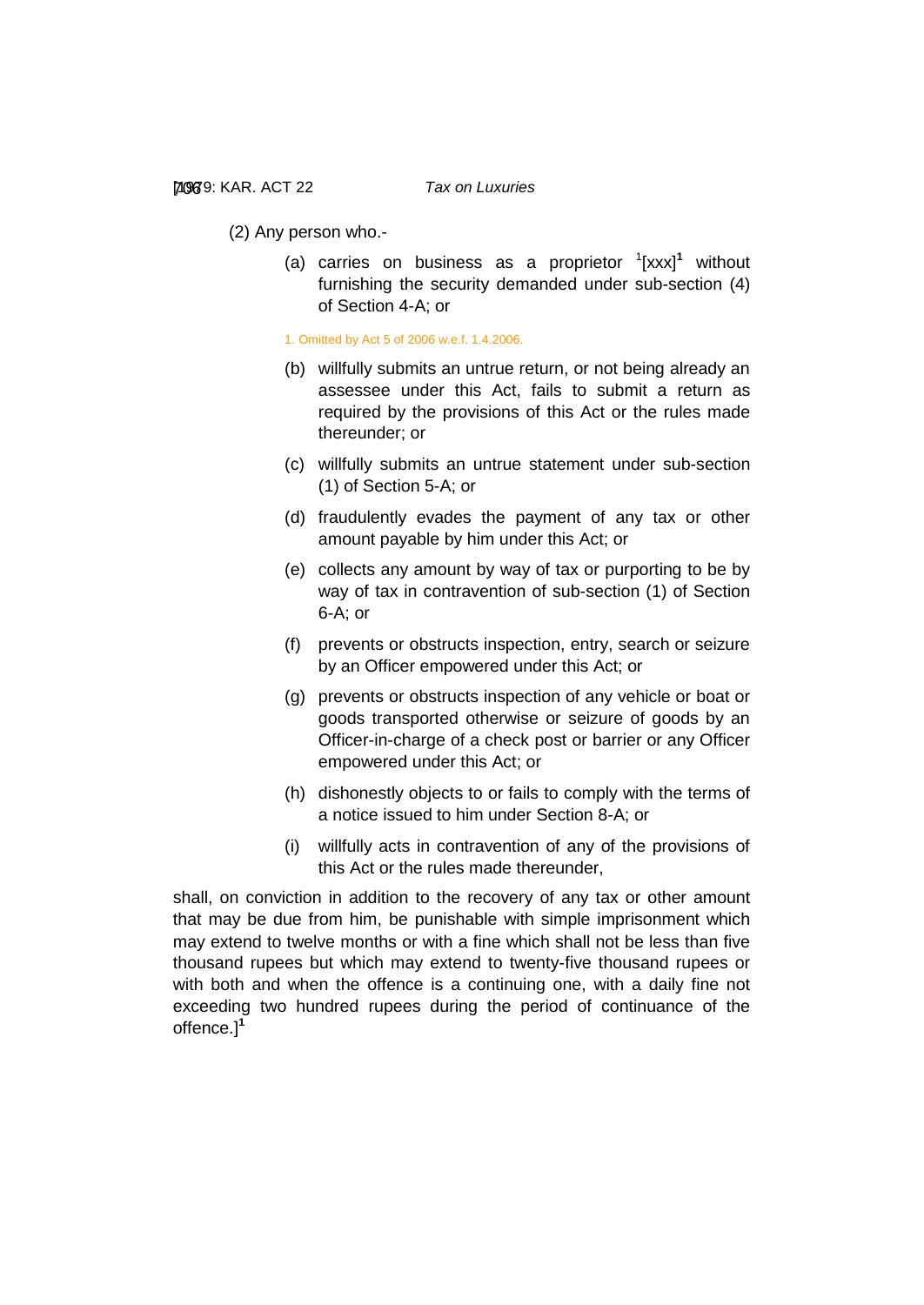<span id="page-49-0"></span>**14. Offences by companies.-** (1) Where an offence under this Act has been committed by a company every person who, at the time when the offence was committed, was in charge of, and was responsible to the company, for the conduct of the business of the company, as well as the company shall be deemed to be guilty of the offence and shall be liable to be proceeded against and punished accordingly :

Provided that, nothing contained in this sub-section shall render any such person liable to any punishment provided in this Act if he proves that the offence was committed without his knowledge or that he exercised all due diligence to prevent the commission of such offence.

(2) Notwithstanding anything contained in sub-section (1), where an offence under this Act has been committed by a company and it is proved that the offence has been committed with the consent or connivance of, or is attributable to any neglect on the part of, any director, manager, secretary or other officer of the company, such director, manager, secretary or other officer shall be liable to be proceeded against and punished accordingly.

*Explanation.-* For the purposes of this section-

(a) "company" means a body corporate, and includes a firm or other association of individuals, and

<span id="page-49-1"></span>(b) "director", in relation to a firm means a partner in the firm

**15. Compounding of offences.-** (1) Subject to such conditions as may be prescribed, the 1[Luxury Tax Officer or any officer authorised under sub-section (1) of section 17 may  $1<sub>1</sub>$ , either before or after the institution of proceedings for an offence under this Act, permit any person who has committed or is suspected to have committed the offence to compound the offence on payment of such sum, not exceeding double the amount of tax to which the offence relates <sub>1</sub>[as the Luxury Tax Officer or such authorised officer may $]_1$  determine.

#### 1. Substituted by Act 10 of 1986 w.e.f. 31.3.1986.

(2) On payment of such sum as may be determined by the  $\frac{1}{1}$ [Luxury] Tax Officer or the authorised officer $]_1$  under sub-section (1), no further proceedings shall be taken against the person in respect of the same offence.

1. Substituted by Act 10 of 1986 w.e.f. 31.3.1986.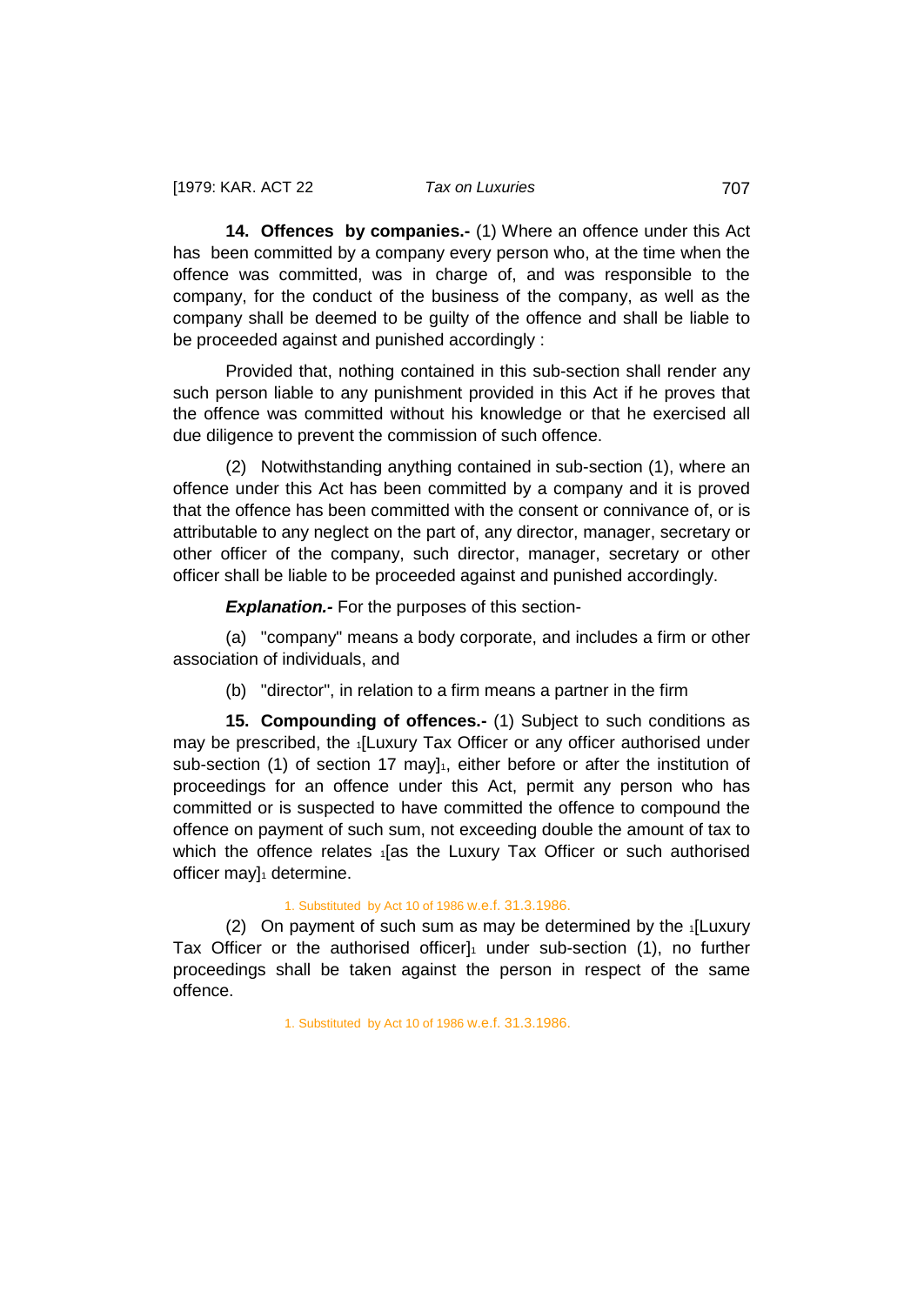#### [1979: 708 KAR. ACT 22 *Tax on Luxuries*

<span id="page-50-0"></span>**16. Powers to enforce attendance etc.-** All authorities under this Act, shall for the purpose of this Act, have the same powers as are vested in a court under the Code of Civil Procedure, 1908 (Central Act 5 of 1908) while trying a suit, in respect of enforcing the attendance of and examining, any person on oath or affirmation or for compelling the production of any document.

<span id="page-50-1"></span>**17. Powers of inspection of accounts and documents and 1 [search of hotel, etc]<sup>1</sup> .-** (1) The 1[Luxury Tax Officer or any officer authorised by the State Government in this behalf] $_1$  may, subject to such conditions as may be prescribed require any proprietor  $2[xxx]_2$  to produce before him the working records of accounts, registers or other documents or to furnish any information relating to  $1$ [his business]<sup>1</sup> as may be necessary for the purposes of this Act.

### 1. Substituted by Act 5 of 2001 w.e.f. 1.4.2001 2. Omitted by Act 5 of 2006 w.e.f. 1.4.2006.

(2) All working records of accounts, registers or other documents relating to the business of any hotel **2**[lodging house, health club, beauty parlour, swimming pool, conference hall and the like, business of marriage hall and]<sup>2 3</sup>[management of hospital]<sup>3</sup> shall at all reasonable times be open to inspection by the  $1$ [Luxury Tax Officer or the authorised officer] $1$  and the 1[Luxury Tax Officer or the authorised officer]1 may take or cause to be taken such copies or extracts of such records as may be necessary for the purpose of testing the accuracy of the charges for such luxury  $4$ [xxx] $4$  or for informing himself as to the particulars regarding which information is required for the purpose of this Act or any rules thereunder as would appear to him necessary.

- 1. Inserted by Act 7 of 1997 w.e.f. 1.4.1997.
- 2. Substituted by Act 10 of 1986 w.e.f. 31.3.1986.
- 3. Substituted by Act 5 of 2006 w.e.f. 1.4.2006.
- 4. Omitted by Act 5 of 2006 w.e.f. 1.4.2006.

(3) If the  $1$ [Luxury Tax Officer or the authorised officer] $1$  has reason to believe that any <sub>2</sub>[proprietor  $3$ [xxx] $3$ ]<sub>2</sub> has evaded or is attempting to evade the payment of tax due from him, he may for reasons to be recorded in writing, seize such records of accounts, registers or other documents of the  $_2$ [proprietor  $3$ [xxx] $3$ ] $_2$  as may be necessary and shall grant a receipt for the same and shall retain the same so long only as may be necessary in connection with any proceeding under this Act or for a prosecution: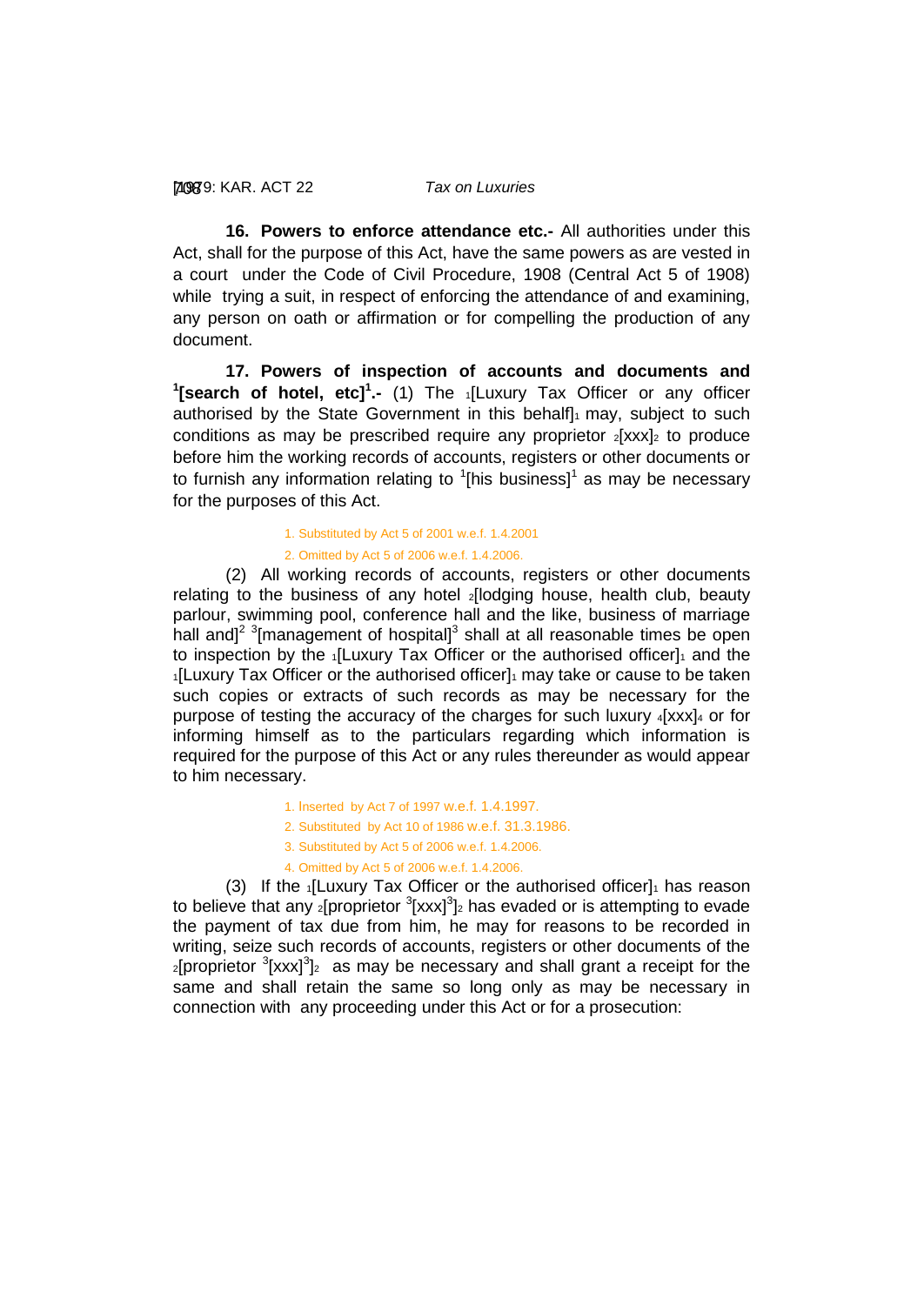4[Provided that accounts, registers, records and other documents so seized shall not be retained by such officer for a period exceeding one hundred eighty days from the date of seizure, unless the reasons for retaining the same beyond the said period are recorded by him , in writing and the approval of the next higher authority is obtained and such approval in any case shall not be for more than sixty days at a time.]4

- 1. Substituted by Act 10 of 1986 w.e.f. 31.3.1986.
- 2. Substituted by Act 7 of 1997 w.e.f. 1.4.1997
- 3. Omitted by Act 5 of 2006 w.e.f. 1.4.2006.
- 4. Inserted by Act 7 of 1997 w.e.f. 1.4.1997.

 $1$ [(4) For the purposes of this Act, the Luxury Tax Officer or the person authorised by him in this behalf or the officer authorised under subsection (1), may enter and search any hotel or any place of business of the proprietor or any other place where the Luxury Tax Officer or the officer authorised under sub-section (1) has reason to believe that the proprietor keeps, or is for the time being keeping, any records of accounts, registers or other documents relating to his business.]<sup>1</sup>

1. Sub-section 4 Substituted by Act 5 of 2007 w.e.f. 1.4.2006.

# <span id="page-51-0"></span>**1 [17A xxx]<sup>1</sup>**

<span id="page-51-1"></span>1. Omitted by Act 5 of 2006 w.e.f. 1.4.2006.

**1[18. xxx]<sup>1</sup>**

<span id="page-51-2"></span>1. Omitted by Act 5 of 2006 w.e.f. 1.4.2006.

**1[18A. Assessment, etc. not to be questioned in prosecution.-** The validity of the assessment of any tax or other amount made under this Act or the liability of any person to pay any tax or other amount so assessed or levied shall not be questioned in any criminal court in any prosecution or other proceedings whether under this Act or otherwise.]<sup>1</sup>

## <span id="page-51-3"></span>1. Substituted by Act 7 of 1997 w.e.f. 1.4.1997

**19. Bar of proceedings.-** (1) No suit shall lie in any Civil Court to set aside or modify an assessment made or order passed under this Act.

(2) No suit, prosecution or other legal proceeding shall lie against the State Government for anything which is in good faith done or intended to be done in pursuance of this Act or any rules made thereunder.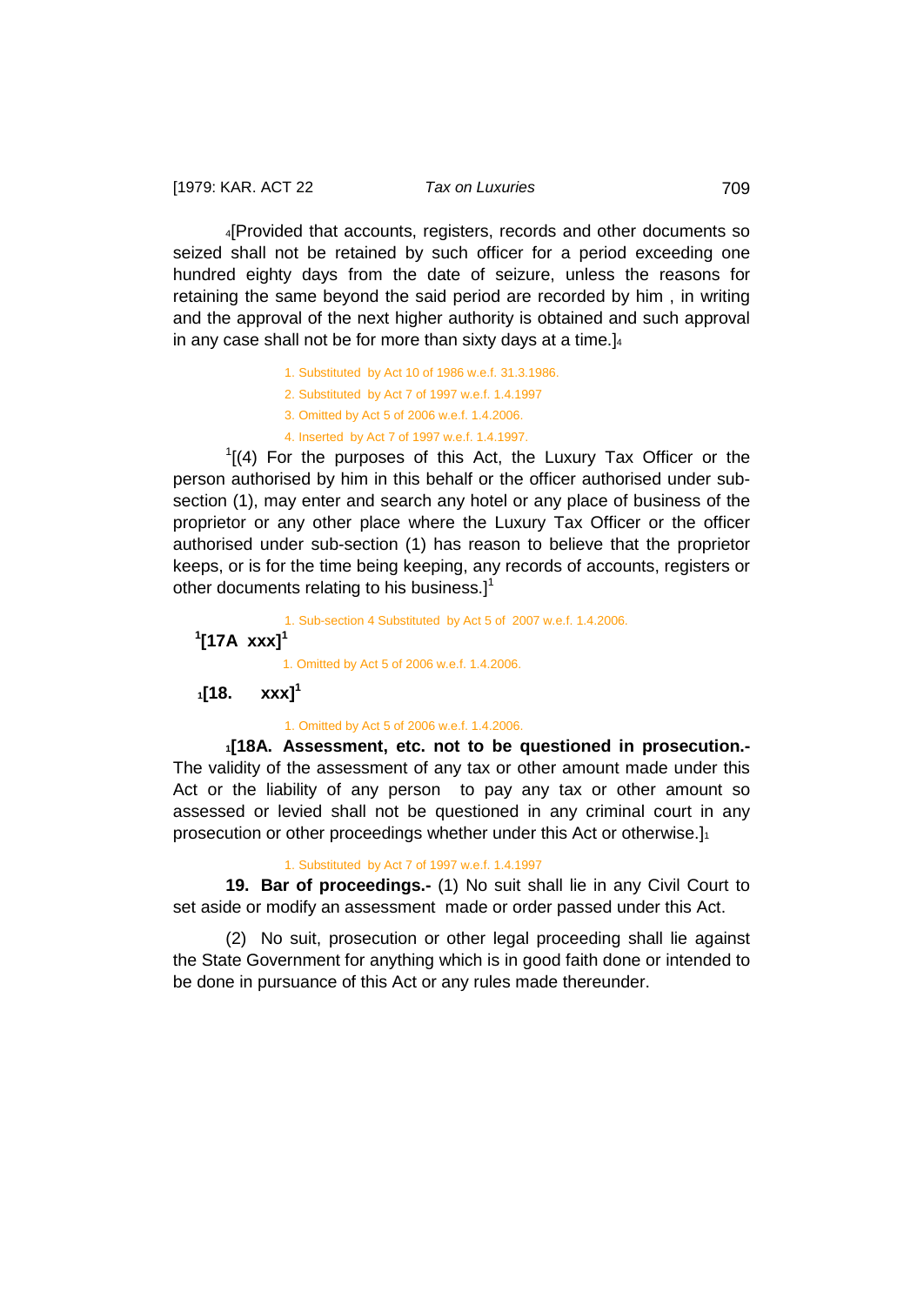### [1979: 710 KAR. ACT 22 *Tax on Luxuries*

<span id="page-52-0"></span>**20. Power to make rules.-** (1) The State Government may make rules for securing the payment of the tax and generally for carrying into effect the provisions of this Act.

(2) Any rule under this Act may be made with retrospective effect and when such rule is made, the reasons for making the rules shall be specified in a statement laid before both Houses of the State Legislature. Subject to any modification made under sub-section (3), every rule made under this Act shall have effect as if enacted in this Act.

(3) Every rule made under this section shall be laid as soon as may be after it is made, before each House of the State Legislature while it is in session for a total period of thirty days, which may be comprised in one session or in two or more successive sessions, and if before the expiry of the session in which it is so laid or the session, immediately following, both Houses agree in making any modification in the rule or both Houses agree that the rule should not be made, the rule shall, thereafter have effect only in such modified form or be of no effect as the case may be ; so however, that any such modification or annulment shall be without prejudice to the validity of anything previously done under that rule.

<span id="page-52-1"></span>**1[20A. Laying of notifications before the State Legislature.-** Every notification issued under the provisions of this Act shall be laid as soon as may be after it is published, before each House of the State Legislature while it is in session for a total period of thirty days which may be comprised in one session or two or more successive sessions immediately following, and if both Houses agree in making any modification in the notification or both Houses agree that the notification should not be made, the notification shall thereafter have effect only in such modified form or be of no effect, as the case may be, so, however, that any such modification or annulment shall be without prejudice to the validity of anything previously done under the notification]<sup>1</sup>

#### <span id="page-52-2"></span>1. Inserted by Act 7 of 1997 w.e.f. 1.4.1997

<span id="page-52-3"></span>**21. Power to remove difficulties.**-If any difficulty arises in giving effect to the provisions of this Act, the State Government may, by notification, make such provisions as may appear to it to be necessary or expedient for removing the difficulty.

# **1 [SCHEDULE**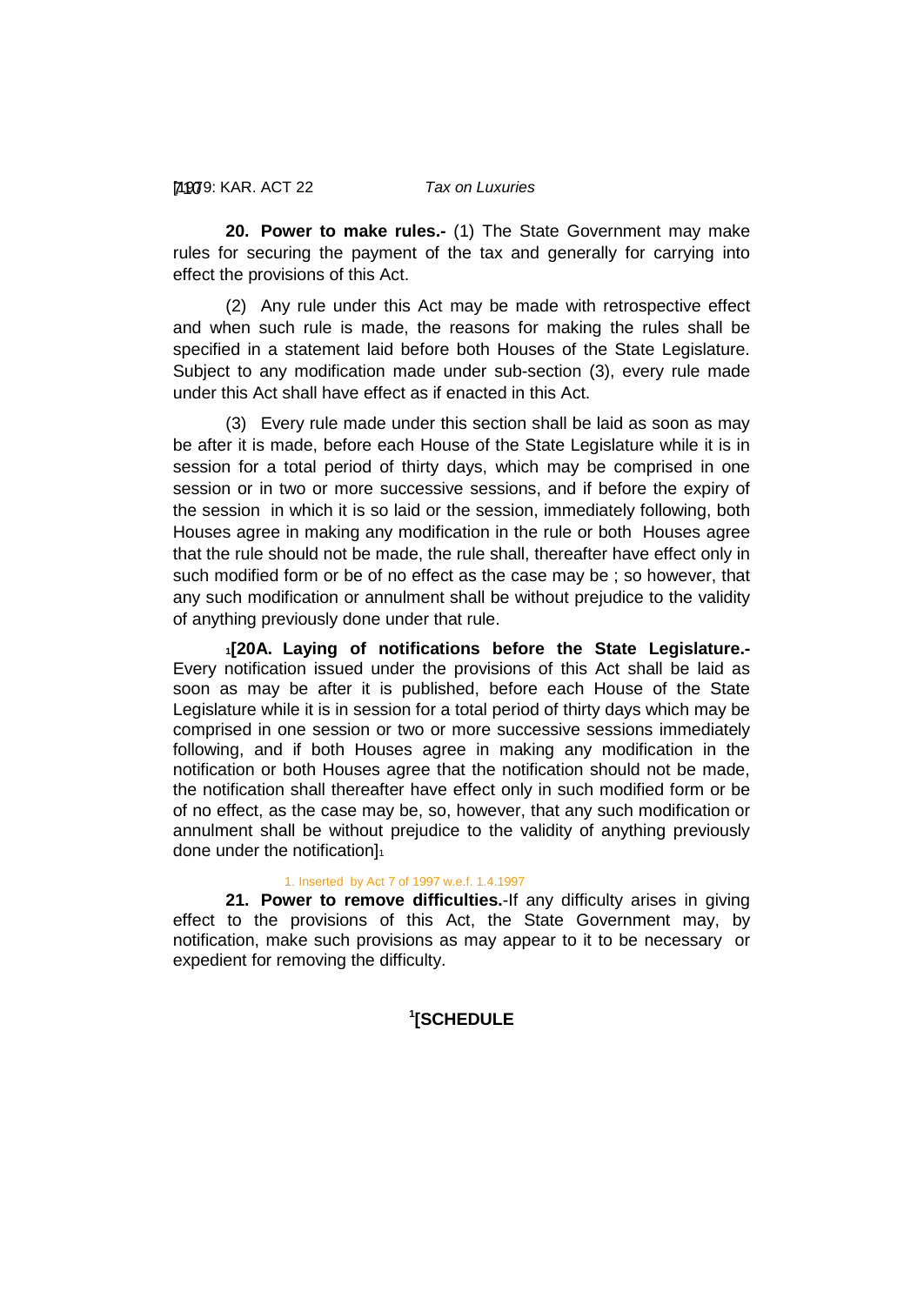# **xxx]<sup>1</sup>**

1. Omitted by Act 5 of 2006 w.e.f. 1.4.2006.

# **NOTIFICATION**

# **Bangalore dated 31-5-1979 [No. FD 54 CSL 79]**

**S.O. 1271.-** In exercise of the powers conferred by sub-section (3) of section of the Karnataka Tax on Luxuries (Hotels and Lodging Housed) Act, 1979 (Karnataka Act No. 22 of 1979), the Government of karnataka hereby appoints the 1st day of June, 1979 as the date on which the said Act shall come into force.

By Order and in the name of Governor of Karnataka,

(L.S. JAGIRDAR) Secretary to Government, Finance Department (CT).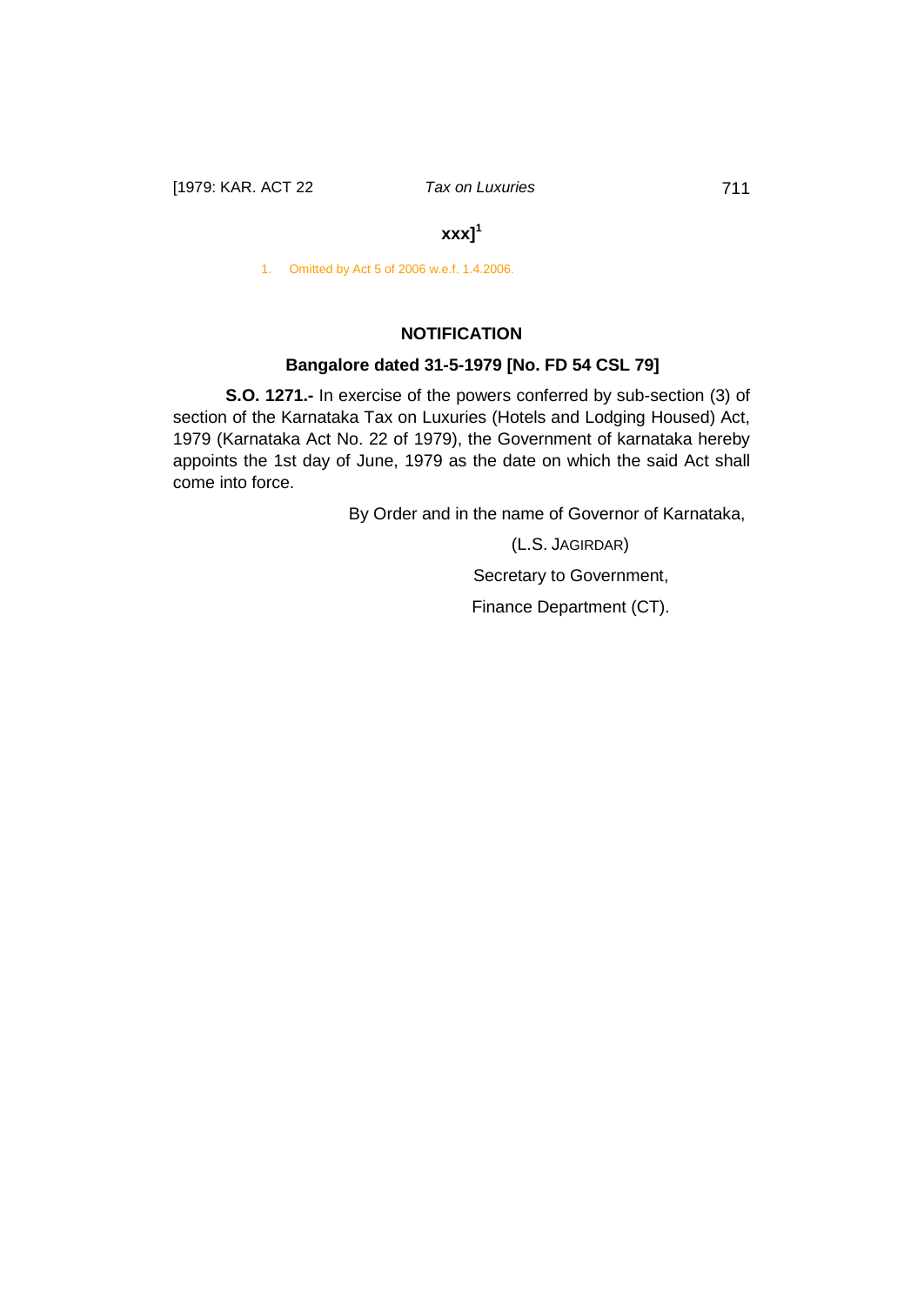# **KARNATAKA ACT NO 14 OF 2014**

(First Published in the Karnataka Gazette Extra-ordinary on the Twenty eighth day of February, 2014)

# **THE KARNATAKA TAXATION LAWS (AMENDMENT) ACT, 2014**

(Received the assent of the Governor on the Twenty eighth day of February, 2014)

An Act further to amend certain taxation laws in force in the State of Karnataka.

Whereas it is expedient further to amend certain taxation laws for the purposes hereinafter appearing;

Be it enacted by the Karnataka State Legislature in the Sixty fifth year of the Republic of India, as follows.-

1. Short title and commencement**.-** (1) This Act may be called the Karnataka Taxation Laws (Amendment) Act, 2014.

(2) Section 1` and 2 shall come into force with effect from First day of March 2014 and Section 3 shall come into force with effect from First day of April 2014.

Section 3 is incorporated in Principal Act